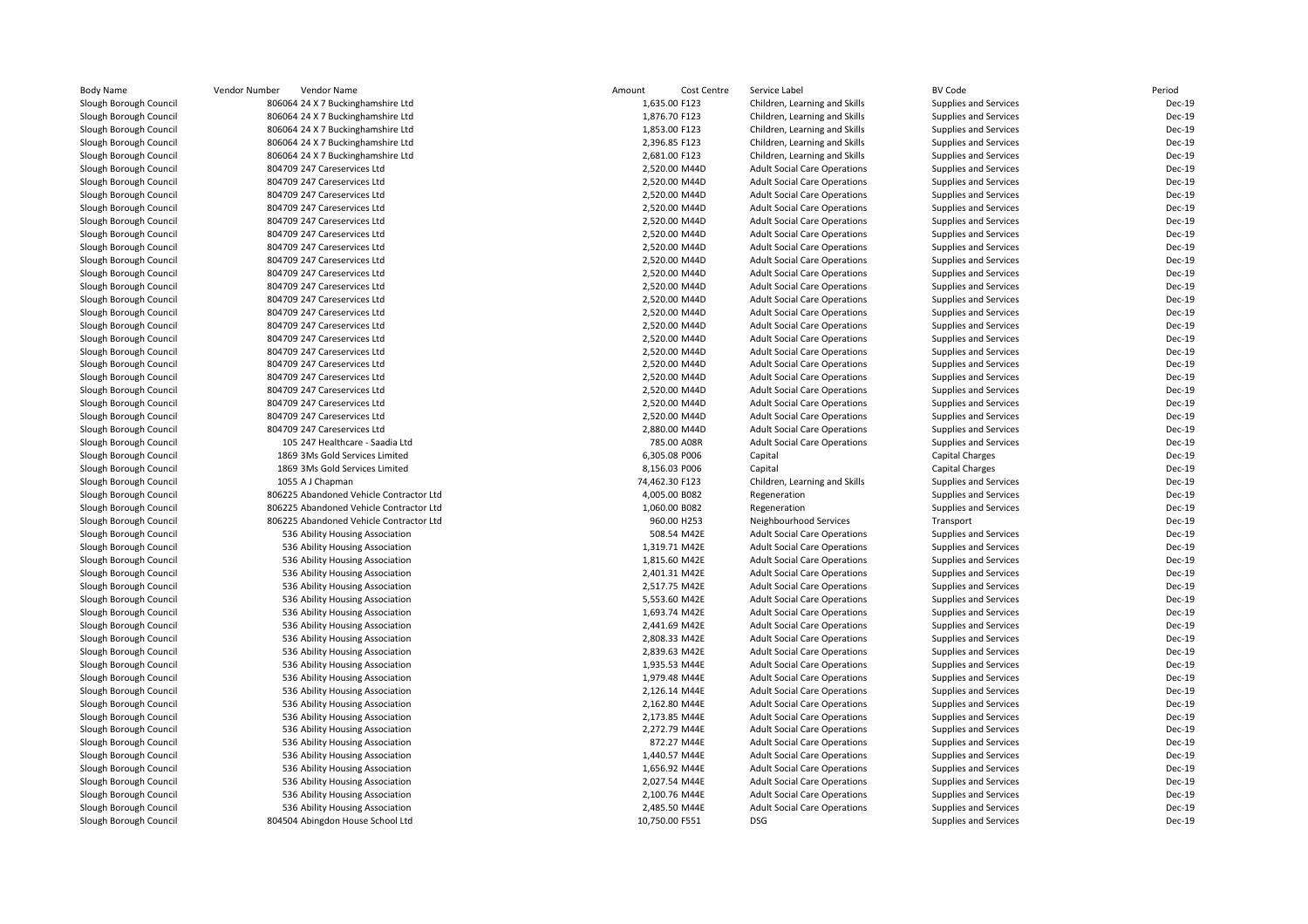| Slough Borough Council | 804504 Abingdon House School Ltd                     | 10,750.00 F551  | <b>DSG</b>                          | <b>Supplies and Services</b> | Dec-19        |
|------------------------|------------------------------------------------------|-----------------|-------------------------------------|------------------------------|---------------|
| Slough Borough Council | 2855 Advance Housing & Support Ltd                   | 1,050.00 M42F   | <b>Adult Social Care Operations</b> | Supplies and Services        | Dec-19        |
| Slough Borough Council | 2855 Advance Housing & Support Ltd                   | 1,540.00 M42F   | <b>Adult Social Care Operations</b> | Supplies and Services        | Dec-19        |
| Slough Borough Council | 2855 Advance Housing & Support Ltd                   | 1,820.00 M42F   | <b>Adult Social Care Operations</b> | Supplies and Services        | Dec-19        |
| Slough Borough Council | 2855 Advance Housing & Support Ltd                   | 700.00 M42F     | <b>Adult Social Care Operations</b> | Supplies and Services        | <b>Dec-19</b> |
| Slough Borough Council | 2855 Advance Housing & Support Ltd                   | 980.00 M42F     | <b>Adult Social Care Operations</b> | Supplies and Services        | <b>Dec-19</b> |
| Slough Borough Council | 2855 Advance Housing & Support Ltd                   | 1,050.00 M42F   | <b>Adult Social Care Operations</b> | Supplies and Services        | Dec-19        |
| Slough Borough Council | 2855 Advance Housing & Support Ltd                   | 1,120.00 M42F   | <b>Adult Social Care Operations</b> | Supplies and Services        | Dec-19        |
| Slough Borough Council | 2855 Advance Housing & Support Ltd                   | 1,540.00 M42F   | <b>Adult Social Care Operations</b> | Supplies and Services        | Dec-19        |
| Slough Borough Council | 2855 Advance Housing & Support Ltd                   | 1,820.00 M42F   | <b>Adult Social Care Operations</b> | Supplies and Services        | Dec-19        |
| Slough Borough Council | 2855 Advance Housing & Support Ltd                   | 168,635.00 P395 | Capital                             | <b>Capital Charges</b>       | Dec-19        |
| Slough Borough Council | 2135 Adventure Learning Childcare Limited            | 11,310.58 F909  | <b>DSG</b>                          | Supplies and Services        | Dec-19        |
| Slough Borough Council | 3895 Affinity Trust                                  | 4,587.32 M44E   | <b>Adult Social Care Operations</b> | Supplies and Services        | Dec-19        |
| Slough Borough Council | 3895 Affinity Trust                                  | 4,807.26 M44E   | <b>Adult Social Care Operations</b> | Supplies and Services        | Dec-19        |
| Slough Borough Council | 3895 Affinity Trust                                  | 4,807.26 M44E   | <b>Adult Social Care Operations</b> | Supplies and Services        | Dec-19        |
| Slough Borough Council | 805178 AFM Transport Limited                         | 1,141.62 D880   | Planning and Transport              | Supplies and Services        | Dec-19        |
| Slough Borough Council | 805178 AFM Transport Limited                         | 3,575.20 D880   | Planning and Transport              | Supplies and Services        | Dec-19        |
| Slough Borough Council | 805178 AFM Transport Limited                         | 886.69 D880     | Planning and Transport              | Supplies and Services        | Dec-19        |
| Slough Borough Council | 805178 AFM Transport Limited                         | 3,493.16 D880   | Planning and Transport              | Supplies and Services        | Dec-19        |
| Slough Borough Council | 805318 AH Planning Ltd                               | 12,410.00 D012  | Planning and Transport              | Supplies and Services        | Dec-19        |
| Slough Borough Council | 2470 Ahs Ltd                                         | 1,786.85 D750   | <b>Environmental Services</b>       | Supplies and Services        | Dec-19        |
| Slough Borough Council | 2470 Ahs Ltd                                         | 1,791.35 D750   | <b>Environmental Services</b>       | Supplies and Services        | Dec-19        |
| Slough Borough Council | 2301 Aik Saath                                       | 31,250.00 C402  | Communities and Lesiure             | Supplies and Services        | Dec-19        |
| Slough Borough Council | 1976 Alex Murray                                     | 750.00 C322     | Communities and Lesiure             | Supplies and Services        | Dec-19        |
| Slough Borough Council | 2956 Alpha Parking Limited                           | 3,325.00 P192   | Capital                             | <b>Capital Charges</b>       | Dec-19        |
| Slough Borough Council | 2197 Altwood Housing Ltd                             | 510.00 H205     | <b>Strategic Housing Services</b>   | Supplies and Services        | Dec-19        |
| Slough Borough Council | 2197 Altwood Housing Ltd                             | 720.00 H205     | <b>Strategic Housing Services</b>   | Supplies and Services        | Dec-19        |
| Slough Borough Council |                                                      | 720.00 H205     |                                     |                              | Dec-19        |
| Slough Borough Council | 2197 Altwood Housing Ltd<br>2197 Altwood Housing Ltd | 750.00 H205     | <b>Strategic Housing Services</b>   | Supplies and Services        | Dec-19        |
|                        | 2197 Altwood Housing Ltd                             | 750.00 H205     | <b>Strategic Housing Services</b>   | Supplies and Services        | Dec-19        |
| Slough Borough Council |                                                      | 840.00 H205     | <b>Strategic Housing Services</b>   | Supplies and Services        | Dec-19        |
| Slough Borough Council | 2197 Altwood Housing Ltd                             |                 | <b>Strategic Housing Services</b>   | Supplies and Services        | Dec-19        |
| Slough Borough Council | 2197 Altwood Housing Ltd                             | 882.00 H205     | <b>Strategic Housing Services</b>   | Supplies and Services        |               |
| Slough Borough Council | 2197 Altwood Housing Ltd                             | 900.00 H205     | <b>Strategic Housing Services</b>   | Supplies and Services        | Dec-19        |
| Slough Borough Council | 2197 Altwood Housing Ltd                             | 900.00 H205     | <b>Strategic Housing Services</b>   | <b>Supplies and Services</b> | Dec-19        |
| Slough Borough Council | 2197 Altwood Housing Ltd                             | 900.00 H205     | <b>Strategic Housing Services</b>   | Supplies and Services        | Dec-19        |
| Slough Borough Council | 2197 Altwood Housing Ltd                             | 900.00 H205     | <b>Strategic Housing Services</b>   | Supplies and Services        | Dec-19        |
| Slough Borough Council | 2197 Altwood Housing Ltd                             | 900.00 H205     | <b>Strategic Housing Services</b>   | Supplies and Services        | Dec-19        |
| Slough Borough Council | 2197 Altwood Housing Ltd                             | 900.00 H205     | <b>Strategic Housing Services</b>   | Supplies and Services        | Dec-19        |
| Slough Borough Council | 2197 Altwood Housing Ltd                             | 900.00 H205     | <b>Strategic Housing Services</b>   | Supplies and Services        | Dec-19        |
| Slough Borough Council | 2197 Altwood Housing Ltd                             | 900.00 H205     | <b>Strategic Housing Services</b>   | Supplies and Services        | Dec-19        |
| Slough Borough Council | 2197 Altwood Housing Ltd                             | 900.00 H205     | <b>Strategic Housing Services</b>   | Supplies and Services        | Dec-19        |
| Slough Borough Council | 2197 Altwood Housing Ltd                             | 900.00 H205     | <b>Strategic Housing Services</b>   | Supplies and Services        | Dec-19        |
| Slough Borough Council | 2197 Altwood Housing Ltd                             | 900.00 H205     | <b>Strategic Housing Services</b>   | Supplies and Services        | Dec-19        |
| Slough Borough Council | 2197 Altwood Housing Ltd                             | 900.00 H205     | <b>Strategic Housing Services</b>   | Supplies and Services        | Dec-19        |
| Slough Borough Council | 2197 Altwood Housing Ltd                             | 900.00 H205     | <b>Strategic Housing Services</b>   | Supplies and Services        | Dec-19        |
| Slough Borough Council | 2197 Altwood Housing Ltd                             | 900.00 H205     | <b>Strategic Housing Services</b>   | Supplies and Services        | Dec-19        |
| Slough Borough Council | 2197 Altwood Housing Ltd                             | 900.00 H205     | <b>Strategic Housing Services</b>   | <b>Supplies and Services</b> | Dec-19        |
| Slough Borough Council | 2197 Altwood Housing Ltd                             | 1,350.00 H205   | <b>Strategic Housing Services</b>   | Supplies and Services        | Dec-19        |
| Slough Borough Council | 2197 Altwood Housing Ltd                             | 1,650.00 H205   | <b>Strategic Housing Services</b>   | Supplies and Services        | Dec-19        |
| Slough Borough Council | 2197 Altwood Housing Ltd                             | 1,650.00 H205   | <b>Strategic Housing Services</b>   | Supplies and Services        | Dec-19        |
| Slough Borough Council | 2197 Altwood Housing Ltd                             | 1,800.00 H205   | <b>Strategic Housing Services</b>   | Supplies and Services        | Dec-19        |
| Slough Borough Council | 2197 Altwood Housing Ltd                             | 950.00 H205     | <b>Strategic Housing Services</b>   | Supplies and Services        | Dec-19        |
| Slough Borough Council | 2197 Altwood Housing Ltd                             | 552.00 H217     | <b>Strategic Housing Services</b>   | Supplies and Services        | Dec-19        |
| Slough Borough Council | 2197 Altwood Housing Ltd                             | 630.00 H217     | <b>Strategic Housing Services</b>   | Supplies and Services        | Dec-19        |
| Slough Borough Council | 2197 Altwood Housing Ltd                             | 720.00 A01P     | Public Health                       | Supplies and Services        | Dec-19        |
| Slough Borough Council | 86 Altwood Properties Ltd                            | 62,839.35 H205  | <b>Strategic Housing Services</b>   | Premises                     | Dec-19        |
| Slough Borough Council | 170 Apse                                             | 3,341.00 B203   | <b>Strategy and Performance</b>     | Supplies and Services        | Dec-19        |
|                        |                                                      |                 |                                     |                              |               |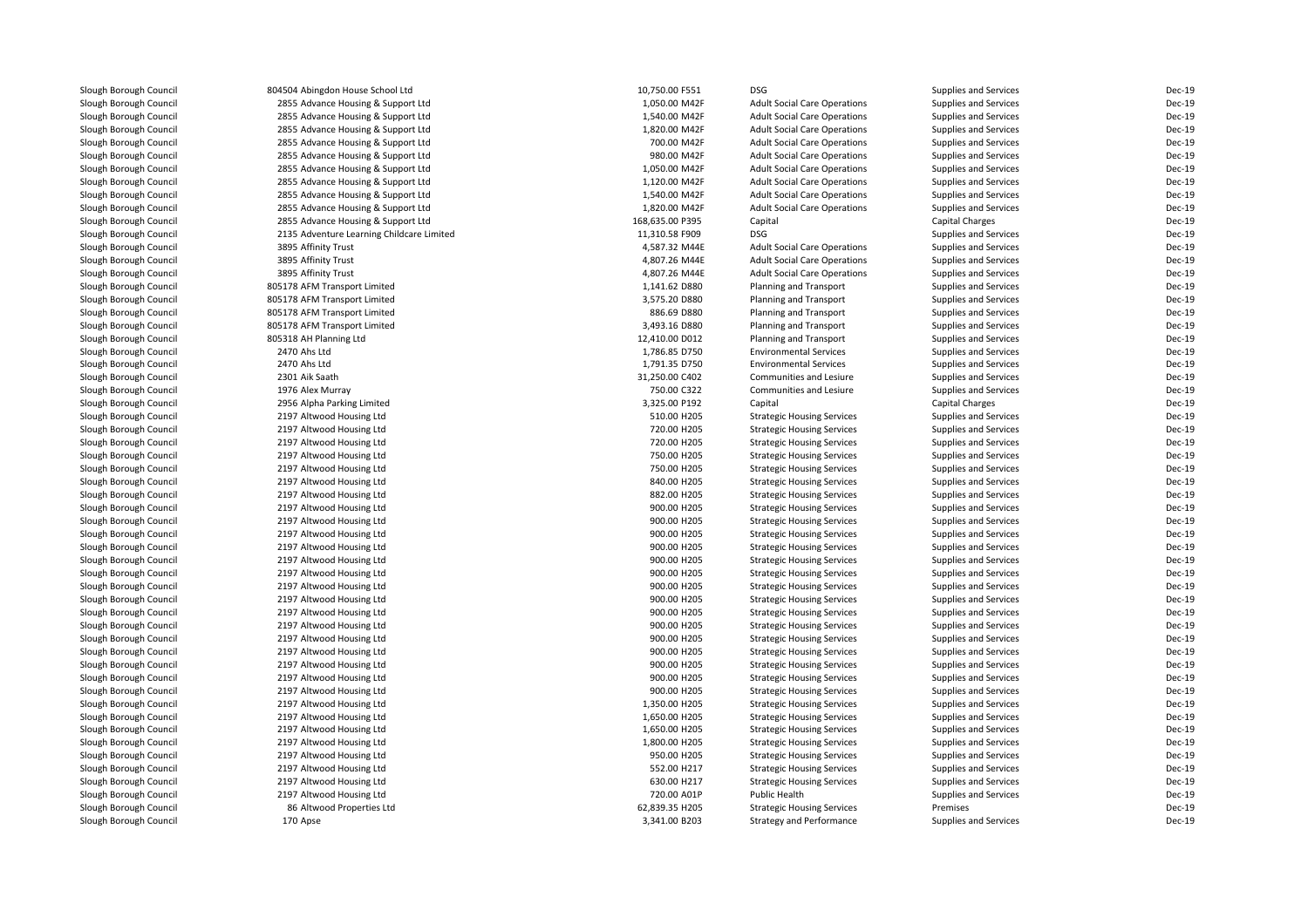| Slough Borough Council | 511 Aquaneed Limited                          | 19,390.00 P006  | Capital                                                                    | <b>Capital Charges</b>                         | Dec-19 |
|------------------------|-----------------------------------------------|-----------------|----------------------------------------------------------------------------|------------------------------------------------|--------|
| Slough Borough Council | 3350 Arbour Vale School                       | 423,079.39 E509 | <b>DSG</b>                                                                 | Supplies and Services                          | Dec-19 |
| Slough Borough Council | 2073 Arc Preschool                            | 9,786.10 F909   | <b>DSG</b>                                                                 | Supplies and Services                          | Dec-19 |
| Slough Borough Council | 818 Arco Ltd                                  | 615.30 H221     | Neighbourhood Services                                                     | Supplies and Services                          | Dec-19 |
| Slough Borough Council | 818 Arco Ltd                                  | 1,934.66 B070   | <b>Building Management</b>                                                 | Supplies and Services                          | Dec-19 |
| Slough Borough Council | 818 Arco Ltd                                  | 633.22 D610     | <b>Environmental Services</b>                                              | Supplies and Services                          | Dec-19 |
| Slough Borough Council | 818 Arco Ltd                                  | 702.33 D750     | <b>Environmental Services</b>                                              | Supplies and Services                          | Dec-19 |
| Slough Borough Council | 818 Arco Ltd                                  | 815.37 D880     | Planning and Transport                                                     | Supplies and Services                          | Dec-19 |
| Slough Borough Council | 818 Arco Ltd                                  | 500.00 D610     | <b>Environmental Services</b>                                              | Supplies and Services                          | Dec-19 |
| Slough Borough Council | 818 Arco Ltd                                  | 864.01 D610     | <b>Environmental Services</b>                                              | Supplies and Services                          | Dec-19 |
| Slough Borough Council | 818 Arco Ltd                                  | 688.00 D750     | <b>Environmental Services</b>                                              | Supplies and Services                          | Dec-19 |
| Slough Borough Council | 831 Argos Business Solutions Ltd              | 572.97 D305     | <b>Customer and Communications</b>                                         | Supplies and Services                          | Dec-19 |
| Slough Borough Council | 805308 Arjo UK Ltd                            | 519.99 A04F     | <b>Adult Social Care Operations</b>                                        | Supplies and Services                          | Dec-19 |
| Slough Borough Council | 804534 Armstrong Mvura                        | 750.00 A02A     | <b>Adult Social Care Operations</b>                                        | Supplies and Services                          | Dec-19 |
| Slough Borough Council | 420 Ashburn Estate Agents                     | 125,220.00 H205 | <b>Strategic Housing Services</b>                                          | Premises                                       | Dec-19 |
| Slough Borough Council | 803552 Askews and Holts Library Services Ltd  | 1,017.44 C104   | <b>Communities and Lesiure</b>                                             | Supplies and Services                          | Dec-19 |
| Slough Borough Council | 803552 Askews and Holts Library Services Ltd  | 1,485.31 C104   | Communities and Lesiure                                                    | Supplies and Services                          | Dec-19 |
| Slough Borough Council | 3666 Assisted Living South West               | 3,130.28 M26E   | <b>Adult Social Care Operations</b>                                        | Supplies and Services                          | Dec-19 |
| Slough Borough Council | 1292 Association Of Electoral Administrators  | 1.720.20 B240   | Governance                                                                 | Indirect Employee Expenses                     | Dec-19 |
| Slough Borough Council | 804324 Astoria Healthcare                     | 4,071.30 M27F   | <b>Adult Social Care Operations</b>                                        | Supplies and Services                          | Dec-19 |
| Slough Borough Council | 570 Atkins Limited                            | 7,514.00 P186   | Capital                                                                    | <b>Capital Charges</b>                         | Dec-19 |
| Slough Borough Council | 326 Ats Euromaster Ltd                        | 643.06 M50A     | Planning and Transport                                                     | Transport                                      | Dec-19 |
| Slough Borough Council | 827 B & M Care                                | 3,321.43 M25C   | <b>Adult Social Care Operations</b>                                        | Supplies and Services                          | Dec-19 |
| Slough Borough Council | 1286 Barnardos                                | 14,268.00 F462  | <b>DSG</b>                                                                 | Supplies and Services                          | Dec-19 |
| Slough Borough Council | 1339 Basil And Crew                           | 500.00 C038     | Communities and Lesiure                                                    | Supplies and Services                          | Dec-19 |
| Slough Borough Council | 1973 Bates Office Services Limited            | 1,207.72 B179   | <b>Building Management</b>                                                 | Supplies and Services                          | Dec-19 |
| Slough Borough Council | 1973 Bates Office Services Limited            | 5,146.50 P185   | Capital                                                                    | <b>Capital Charges</b>                         | Dec-19 |
| Slough Borough Council | 1973 Bates Office Services Limited            | 1,972.25 P193   | Capital                                                                    | Capital Charges                                | Dec-19 |
| Slough Borough Council | 3370 Baylis Court School                      | 2,295.89 E709   | <b>DSG</b>                                                                 | Supplies and Services                          | Dec-19 |
| Slough Borough Council | 1681 Bcq                                      | 3,249.00 B240   | Governance                                                                 | Supplies and Services                          | Dec-19 |
| Slough Borough Council | 1681 Bcg                                      | 4,506.00 B246   | Governance                                                                 | Supplies and Services                          | Dec-19 |
| Slough Borough Council | 609 Beechwood Secondary School                | 4,425.00 E519   | <b>DSG</b>                                                                 | Supplies and Services                          | Dec-19 |
| Slough Borough Council | 611 Berkshire College Of Agriculture          | 63,062.68 F558  | <b>DSG</b>                                                                 | Supplies and Services                          | Dec-19 |
| Slough Borough Council | 612 Berkshire Healthcare Nhs Foundation Trust | 2,706.20 A01D   | <b>Adult Social Care Operations</b>                                        | <b>Agency Staff</b>                            | Dec-19 |
| Slough Borough Council | 612 Berkshire Healthcare Nhs Foundation Trust | 3,921.78 A01D   | <b>Adult Social Care Operations</b>                                        | <b>Agency Staff</b>                            | Dec-19 |
| Slough Borough Council | 612 Berkshire Healthcare Nhs Foundation Trust | 3,921.78 A01D   | <b>Adult Social Care Operations</b>                                        | <b>Agency Staff</b>                            | Dec-19 |
| Slough Borough Council | 612 Berkshire Healthcare Nhs Foundation Trust | 1,571.44 A07M   | <b>Adult Social Care Operations</b>                                        | <b>Agency Staff</b>                            | Dec-19 |
| Slough Borough Council | 612 Berkshire Healthcare Nhs Foundation Trust | 2,565.74 A07M   | <b>Adult Social Care Operations</b>                                        | <b>Agency Staff</b>                            | Dec-19 |
| Slough Borough Council | 612 Berkshire Healthcare Nhs Foundation Trust | 3,967.50 A07M   | <b>Adult Social Care Operations</b>                                        | <b>Agency Staff</b>                            | Dec-19 |
| Slough Borough Council | 612 Berkshire Healthcare Nhs Foundation Trust | 2,500.00 A07M   | <b>Adult Social Care Operations</b>                                        | <b>Agency Staff</b>                            | Dec-19 |
| Slough Borough Council | 612 Berkshire Healthcare Nhs Foundation Trust | 4,109.83 A07M   | <b>Adult Social Care Operations</b>                                        | <b>Agency Staff</b>                            | Dec-19 |
| Slough Borough Council | 612 Berkshire Healthcare Nhs Foundation Trust | 1,310.40 A07M   | <b>Adult Social Care Operations</b>                                        | <b>Agency Staff</b>                            | Dec-19 |
| Slough Borough Council | 612 Berkshire Healthcare Nhs Foundation Trust | 2,057.25 A07M   | <b>Adult Social Care Operations</b>                                        | <b>Agency Staff</b>                            | Dec-19 |
| Slough Borough Council | 612 Berkshire Healthcare Nhs Foundation Trust | 2,839.50 A07M   | <b>Adult Social Care Operations</b>                                        | <b>Agency Staff</b>                            | Dec-19 |
| Slough Borough Council | 612 Berkshire Healthcare Nhs Foundation Trust | 3,078.89 A07M   | <b>Adult Social Care Operations</b>                                        | <b>Agency Staff</b>                            | Dec-19 |
| Slough Borough Council | 612 Berkshire Healthcare Nhs Foundation Trust | 4,045.96 A07M   | <b>Adult Social Care Operations</b>                                        | <b>Agency Staff</b>                            | Dec-19 |
| Slough Borough Council | 612 Berkshire Healthcare Nhs Foundation Trust | 4,277.33 A07M   | <b>Adult Social Care Operations</b>                                        | <b>Agency Staff</b>                            | Dec-19 |
| Slough Borough Council | 612 Berkshire Healthcare Nhs Foundation Trust | 8,833.33 A07M   | <b>Adult Social Care Operations</b>                                        | <b>Agency Staff</b>                            | Dec-19 |
| Slough Borough Council | 612 Berkshire Healthcare Nhs Foundation Trust | 6,582.00 A07R   | <b>Adult Social Care Operations</b>                                        | Supplies and Services                          | Dec-19 |
| Slough Borough Council | 2308 Bespoke Supportive Tenancies Ltd         | 1,696.85 A04L   | <b>Adult Social Care Operations</b>                                        | Supplies and Services                          | Dec-19 |
| Slough Borough Council | 806987 Better Life Care Ltd                   | 1,814.00 M44E   | <b>Adult Social Care Operations</b>                                        | Supplies and Services                          | Dec-19 |
| Slough Borough Council | 806987 Better Life Care Ltd                   | 1,842.00 M44E   | <b>Adult Social Care Operations</b>                                        | Supplies and Services                          | Dec-19 |
| Slough Borough Council | 806987 Better Life Care Ltd                   | 1,860.00 M44E   | <b>Adult Social Care Operations</b>                                        | Supplies and Services                          | Dec-19 |
| Slough Borough Council | 806987 Better Life Care Ltd                   | 1,878.00 M44E   | <b>Adult Social Care Operations</b>                                        | Supplies and Services                          | Dec-19 |
| Slough Borough Council | 806987 Better Life Care Ltd                   | 1,978.00 M44E   | <b>Adult Social Care Operations</b>                                        | Supplies and Services                          | Dec-19 |
| Slough Borough Council | 806987 Better Life Care Ltd                   | 1,978.00 M44E   |                                                                            |                                                | Dec-19 |
| Slough Borough Council | 806987 Better Life Care Ltd                   | 1,960.00 M44E   | <b>Adult Social Care Operations</b><br><b>Adult Social Care Operations</b> | Supplies and Services<br>Supplies and Services | Dec-19 |
|                        |                                               |                 |                                                                            |                                                |        |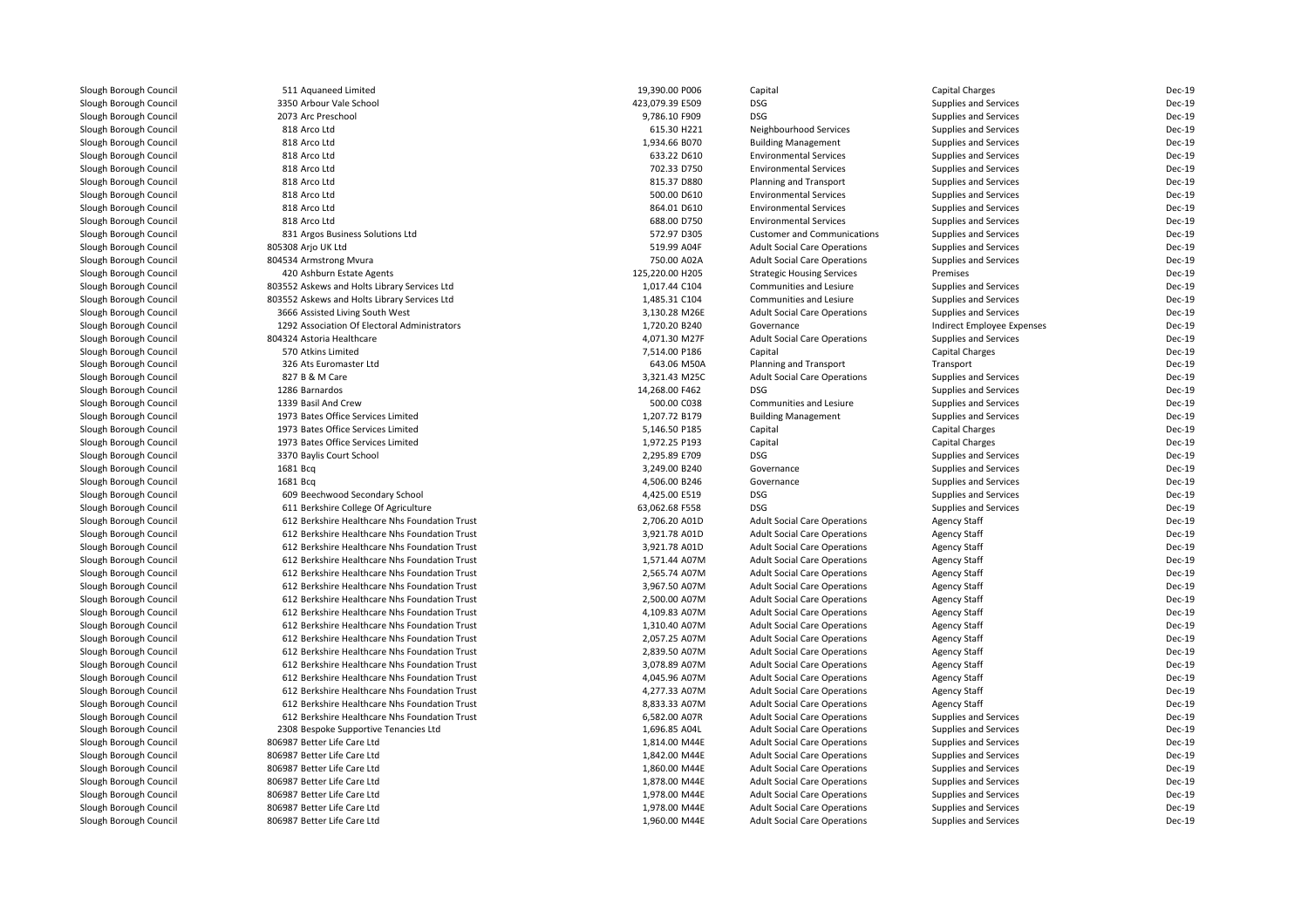| Slough Borough Council | 806987 Better Life Care Ltd                                    | 2,683.00 M44E     | <b>Adult Social Care Operations</b> | Supplies and Services  | Dec-19        |
|------------------------|----------------------------------------------------------------|-------------------|-------------------------------------|------------------------|---------------|
| Slough Borough Council | 806987 Better Life Care Ltd                                    | 8,733.00 M44E     | <b>Adult Social Care Operations</b> | Supplies and Services  | Dec-19        |
| Slough Borough Council | 806987 Better Life Care Ltd                                    | 8,908.00 M44E     | <b>Adult Social Care Operations</b> | Supplies and Services  | Dec-19        |
| Slough Borough Council | 1736 Bevan Brittan Llp                                         | 4,782.00 P128     | Capital                             | <b>Capital Charges</b> | Dec-19        |
| Slough Borough Council | 1736 Bevan Brittan Llp                                         | 31,751.00 P172    | Capital                             | <b>Capital Charges</b> | <b>Dec-19</b> |
| Slough Borough Council | 806780 Big Blue Door Ltd                                       | 850.00 M01A       | Children, Learning and Skills       | Supplies and Services  | Dec-19        |
| Slough Borough Council | 3611 Birch Assist Ltd T/A Bluebird Care (South Bucks & Slough) | 1,023.75 M44C     | <b>Adult Social Care Operations</b> | Supplies and Services  | Dec-19        |
| Slough Borough Council | 3611 Birch Assist Ltd T/A Bluebird Care (South Bucks & Slough) | 2,231.25 M44D     | <b>Adult Social Care Operations</b> | Supplies and Services  | Dec-19        |
| Slough Borough Council | 804965 Blair Tookey                                            | 1,445.50 C322     | <b>Communities and Lesiure</b>      | Supplies and Services  | <b>Dec-19</b> |
| Slough Borough Council | 804965 Blair Tookey                                            | 938.00 C322       | Communities and Lesiure             | Supplies and Services  | Dec-19        |
| Slough Borough Council | 803828 Blue Willow Day Nursery Ltd                             | 11,544.20 F909    | <b>DSG</b>                          | Supplies and Services  | Dec-19        |
| Slough Borough Council | 806917 Boulters Lock                                           | 4,871.43 M27F     | <b>Adult Social Care Operations</b> | Supplies and Services  | Dec-19        |
| Slough Borough Council | 971 Bournemouth University                                     | 525.00 B409       | People                              | Supplies and Services  | <b>Dec-19</b> |
| Slough Borough Council | 805160 Bouygues E&S FM UK Limited                              | 33,579.69 K522    | <b>Building Management</b>          | Premises               | <b>Dec-19</b> |
| Slough Borough Council |                                                                | 2,067.79 K521     |                                     | Premises               | Dec-19        |
|                        | 805160 Bouygues E&S FM UK Limited                              |                   | <b>Building Management</b>          |                        | Dec-19        |
| Slough Borough Council | 805160 Bouygues E&S FM UK Limited                              | 16,936.84 K521    | <b>Building Management</b>          | Premises<br>Premises   | <b>Dec-19</b> |
| Slough Borough Council | 805160 Bouygues E&S FM UK Limited                              | 50,000.00 K521    | <b>Building Management</b>          |                        |               |
| Slough Borough Council | 805160 Bouygues E&S FM UK Limited                              | 39,359.77 K523    | <b>Building Management</b>          | Premises               | <b>Dec-19</b> |
| Slough Borough Council | 805160 Bouygues E&S FM UK Limited                              | 1,226.37 K525     | <b>Building Management</b>          | Premises               | Dec-19        |
| Slough Borough Council | 805160 Bouygues E&S FM UK Limited                              | -6,079.94 K522    | <b>Building Management</b>          | Supplies and Services  | Dec-19        |
| Slough Borough Council | 805160 Bouygues E&S FM UK Limited                              | 6,079.94 K522     | <b>Building Management</b>          | Supplies and Services  | <b>Dec-19</b> |
| Slough Borough Council | 805160 Bouygues E&S FM UK Limited                              | 5,256.11 B060     | <b>Building Management</b>          | Transport              | <b>Dec-19</b> |
| Slough Borough Council | 805160 Bouygues E&S FM UK Limited                              | 54,336.14 P191    | Capital                             | <b>Capital Charges</b> | Dec-19        |
| Slough Borough Council | 805160 Bouygues E&S FM UK Limited                              | 153,997.07 P191   | Capital                             | <b>Capital Charges</b> | Dec-19        |
| Slough Borough Council | 805160 Bouygues E&S FM UK Limited                              | 67,735.80 P193    | Capital                             | <b>Capital Charges</b> | Dec-19        |
| Slough Borough Council | 805160 Bouygues E&S FM UK Limited                              | 1,311,562.40 P193 | Capital                             | Capital Charges        | Dec-19        |
| Slough Borough Council | 2856 Brain Injury Rehabilitation Trust                         | 5,323.14 M26E     | <b>Adult Social Care Operations</b> | Supplies and Services  | <b>Dec-19</b> |
| Slough Borough Council | 2856 Brain Injury Rehabilitation Trust                         | 7,121.14 M27C     | <b>Adult Social Care Operations</b> | Supplies and Services  | <b>Dec-19</b> |
| Slough Borough Council | 805817 Bright World Nurseries                                  | 12,943.34 F909    | <b>DSG</b>                          | Supplies and Services  | <b>Dec-19</b> |
| Slough Borough Council | 803293 British Telecommunication P.L.C.                        | 1,574.63 J015     | Housing Revenue Account             | Supplies and Services  | Dec-19        |
| Slough Borough Council | 803293 British Telecommunication P.L.C.                        | 809.67 C104       | Communities and Lesiure             | Supplies and Services  | <b>Dec-19</b> |
| Slough Borough Council | 617 British Telecommunications                                 | 538.40 F283       | Children, Learning and Skills       | Supplies and Services  | Dec-19        |
| Slough Borough Council | 504 Britwell Baptist Pre School                                | 5,166.19 F909     | <b>DSG</b>                          | Supplies and Services  | Dec-19        |
| Slough Borough Council | 806919 Buckinghamshire College Group                           | 15,270.23 F558    | <b>DSG</b>                          | Supplies and Services  | Dec-19        |
| Slough Borough Council | 2850 Bullseye Awards & Garments Ltd                            | 2,400.00 D333     | <b>Regulatory Services</b>          | Supplies and Services  | Dec-19        |
| Slough Borough Council | 741 Bunnies Pre-School                                         | 4,114.38 F909     | <b>DSG</b>                          | Supplies and Services  | Dec-19        |
| Slough Borough Council | 803553 BUPA CARE HOME (CFH CARE)                               | 2,867.86 M25D     | <b>Adult Social Care Operations</b> | Supplies and Services  | <b>Dec-19</b> |
| Slough Borough Council | 804448 Bupa Care Homes (ANS) Ltd                               | 5,297.14 M15D     | <b>Adult Social Care Operations</b> | Supplies and Services  | <b>Dec-19</b> |
| Slough Borough Council | 804448 Bupa Care Homes (ANS) Ltd                               | 5,473.71 M15D     | <b>Adult Social Care Operations</b> | Supplies and Services  | <b>Dec-19</b> |
| Slough Borough Council | 804448 Bupa Care Homes (ANS) Ltd                               | 5,297.14 M15D     | <b>Adult Social Care Operations</b> | Supplies and Services  | <b>Dec-19</b> |
| Slough Borough Council | 804448 Bupa Care Homes (ANS) Ltd                               | 5,297.14 M15D     | <b>Adult Social Care Operations</b> | Supplies and Services  | <b>Dec-19</b> |
| Slough Borough Council | 804448 Bupa Care Homes (ANS) Ltd                               | 5,785.71 M18C     | <b>Adult Social Care Operations</b> | Supplies and Services  | <b>Dec-19</b> |
| Slough Borough Council | 2675 Burnham Lodge Ltd                                         | 3,808.57 M18C     | <b>Adult Social Care Operations</b> | Supplies and Services  | <b>Dec-19</b> |
| Slough Borough Council | 806950 Burrbaxter Print Ltd                                    | 954.00 B033       | People                              | Supplies and Services  | Dec-19        |
| Slough Borough Council | 805591 Business Solutions in Construction                      | 725.00 P101       | Capital                             | <b>Capital Charges</b> | Dec-19        |
| Slough Borough Council | 806806 Bymead House                                            | 3,800.00 M18C     | <b>Adult Social Care Operations</b> | Supplies and Services  | <b>Dec-19</b> |
| Slough Borough Council | 2177 C F Roberts (Electrical Contractors)Plc                   | 850.28 P107       | Capital                             | Capital Charges        | <b>Dec-19</b> |
| Slough Borough Council | 629 C.H.O.I.C.E Limited                                        | 8,150.38 M26E     | <b>Adult Social Care Operations</b> | Supplies and Services  | <b>Dec-19</b> |
| Slough Borough Council | 629 C.H.O.I.C.E Limited                                        | 9,300.00 M26E     | <b>Adult Social Care Operations</b> | Supplies and Services  | <b>Dec-19</b> |
| Slough Borough Council | 629 C.H.O.I.C.E Limited                                        | 9,798.30 M26E     | <b>Adult Social Care Operations</b> | Supplies and Services  | Dec-19        |
| Slough Borough Council | 629 C.H.O.I.C.E Limited                                        | 10,427.25 M26E    | <b>Adult Social Care Operations</b> | Supplies and Services  | <b>Dec-19</b> |
| Slough Borough Council | 629 C.H.O.I.C.E Limited                                        | 10,756.82 M26E    | <b>Adult Social Care Operations</b> | Supplies and Services  | Dec-19        |
| Slough Borough Council | 629 C.H.O.I.C.E Limited                                        | 10,756.82 M26E    | <b>Adult Social Care Operations</b> | Supplies and Services  | Dec-19        |
|                        | 629 C.H.O.I.C.E Limited                                        | 10,997.65 M26E    |                                     |                        | Dec-19        |
| Slough Borough Council | 629 C.H.O.I.C.E Limited                                        |                   | <b>Adult Social Care Operations</b> | Supplies and Services  | Dec-19        |
| Slough Borough Council |                                                                | 11,447.41 M26E    | <b>Adult Social Care Operations</b> | Supplies and Services  |               |
| Slough Borough Council | 629 C.H.O.I.C.E Limited                                        | 8,738.50 M42E     | <b>Adult Social Care Operations</b> | Supplies and Services  | Dec-19        |
| Slough Borough Council | 629 C.H.O.I.C.E Limited                                        | 1,107.14 M42E     | <b>Adult Social Care Operations</b> | Supplies and Services  | Dec-19        |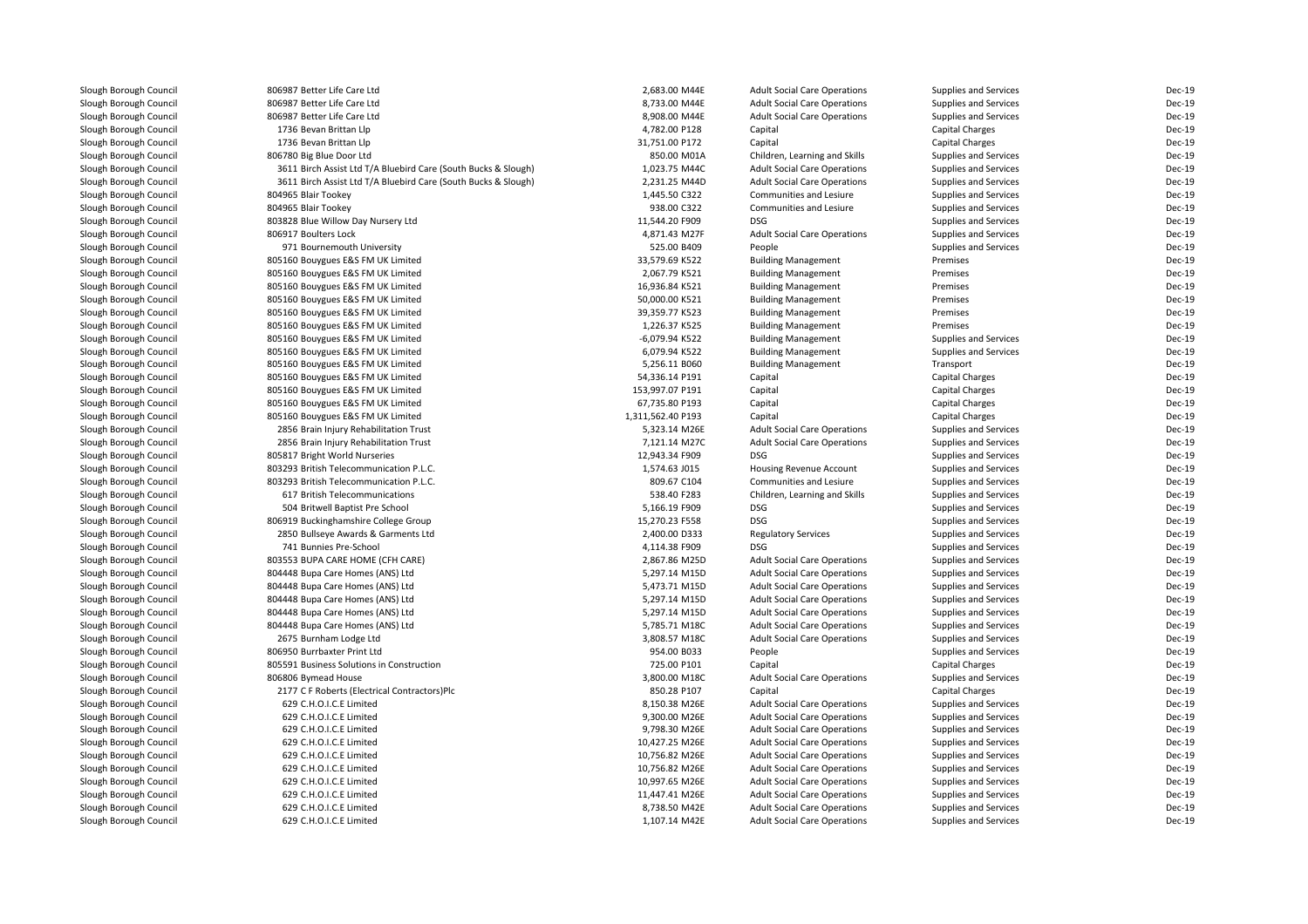| Slough Borough Council | 629 C.H.O.I.C.E Limited                | 6,235.03 M42E    | <b>Adult Social Care Operations</b> | Supplies and Services    | Dec-19           |
|------------------------|----------------------------------------|------------------|-------------------------------------|--------------------------|------------------|
| Slough Borough Council | 629 C.H.O.I.C.E Limited                | $-1,045.72$ M44C | <b>Adult Social Care Operations</b> | Supplies and Services    | Dec-19           |
| Slough Borough Council | 629 C.H.O.I.C.E Limited                | 514.29 M44C      | <b>Adult Social Care Operations</b> | Supplies and Services    | Dec-19           |
| Slough Borough Council | 629 C.H.O.I.C.E Limited                | 531.43 M44C      | <b>Adult Social Care Operations</b> | Supplies and Services    | Dec-19           |
| Slough Borough Council | 629 C.H.O.I.C.E Limited                | -2,091.42 M44D   | <b>Adult Social Care Operations</b> | Supplies and Services    | Dec-19           |
| Slough Borough Council | 629 C.H.O.I.C.E Limited                | 4,288.54 M44D    | <b>Adult Social Care Operations</b> | Supplies and Services    | Dec-19           |
| Slough Borough Council | 629 C.H.O.I.C.E Limited                | 4,431.49 M44D    | <b>Adult Social Care Operations</b> | Supplies and Services    | Dec-19           |
| Slough Borough Council | 629 C.H.O.I.C.E Limited                | 4,802.82 M44D    | <b>Adult Social Care Operations</b> | Supplies and Services    | Dec-19           |
| Slough Borough Council | 629 C.H.O.I.C.E Limited                | 4,802.83 M44D    | <b>Adult Social Care Operations</b> | Supplies and Services    | Dec-19           |
| Slough Borough Council | 629 C.H.O.I.C.E Limited                | 4,962.92 M44D    | <b>Adult Social Care Operations</b> | Supplies and Services    | Dec-19           |
| Slough Borough Council | 629 C.H.O.I.C.E Limited                | 4,962.92 M44D    | <b>Adult Social Care Operations</b> | Supplies and Services    | Dec-19           |
| Slough Borough Council | 629 C.H.O.I.C.E Limited                | 2,498.63 M44F    | <b>Adult Social Care Operations</b> | Supplies and Services    | Dec-19           |
| Slough Borough Council | 629 C.H.O.I.C.E Limited                | 2,498.63 M44F    | <b>Adult Social Care Operations</b> | Supplies and Services    | Dec-19           |
| Slough Borough Council | 1057 Caci Limited                      | 11,613.95 B212   | <b>Customer and Communications</b>  | Supplies and Services    | Dec-19           |
| Slough Borough Council | 805883 Camelot Care Homes Ltd          | 3,100.00 M17C    | <b>Adult Social Care Operations</b> | Supplies and Services    | Dec-19           |
| Slough Borough Council | 623 Canon (Uk) Ltd                     | 11,995.06 K059   | <b>Customer and Communications</b>  | Supplies and Services    | Dec-19           |
| Slough Borough Council | 623 Canon (Uk) Ltd                     | 2,603.25 K059    | <b>Customer and Communications</b>  | Supplies and Services    | Dec-19           |
| Slough Borough Council | 737 Capita Business Services Ltd       | 4,702.22 B014    | <b>Customer and Communications</b>  | <b>Government Grants</b> | Dec-19           |
| Slough Borough Council | 804861 Care Management Group Ltd       | 13,236.94 M26E   | <b>Adult Social Care Operations</b> | Supplies and Services    | Dec-19           |
| Slough Borough Council | 804861 Care Management Group Ltd       | 13,852.80 M26E   | <b>Adult Social Care Operations</b> | Supplies and Services    | Dec-19           |
| Slough Borough Council | 805621 Care Staff Services             | 621.00 M44C      | <b>Adult Social Care Operations</b> | Supplies and Services    | Dec-19           |
| Slough Borough Council | 805621 Care Staff Services             | 774.00 M44C      | <b>Adult Social Care Operations</b> | Supplies and Services    | Dec-19           |
| Slough Borough Council | 805621 Care Staff Services             | 819.00 M44C      | <b>Adult Social Care Operations</b> | Supplies and Services    | Dec-19           |
| Slough Borough Council | 805621 Care Staff Services             | 1,116.30 M44C    | <b>Adult Social Care Operations</b> | Supplies and Services    | Dec-19           |
| Slough Borough Council | 805621 Care Staff Services             | 576.00 M44C      | <b>Adult Social Care Operations</b> | Supplies and Services    | Dec-19           |
|                        | 805621 Care Staff Services             | 603.60 M44C      | <b>Adult Social Care Operations</b> |                          | Dec-19           |
| Slough Borough Council | 805621 Care Staff Services             | 666.00 M44C      |                                     | Supplies and Services    | Dec-19           |
| Slough Borough Council |                                        |                  | <b>Adult Social Care Operations</b> | Supplies and Services    |                  |
| Slough Borough Council | 805621 Care Staff Services             | 792.30 M44C      | <b>Adult Social Care Operations</b> | Supplies and Services    | Dec-19           |
| Slough Borough Council | 805621 Care Staff Services             | 792.60 M44C      | <b>Adult Social Care Operations</b> | Supplies and Services    | Dec-19<br>Dec-19 |
| Slough Borough Council | 805621 Care Staff Services             | 846.00 M44C      | <b>Adult Social Care Operations</b> | Supplies and Services    |                  |
| Slough Borough Council | 805621 Care Staff Services             | 882.00 M44C      | <b>Adult Social Care Operations</b> | Supplies and Services    | Dec-19           |
| Slough Borough Council | 805621 Care Staff Services             | 882.00 M44C      | <b>Adult Social Care Operations</b> | Supplies and Services    | Dec-19           |
| Slough Borough Council | 805621 Care Staff Services             | 1,134.00 M44C    | <b>Adult Social Care Operations</b> | Supplies and Services    | Dec-19           |
| Slough Borough Council | 805621 Care Staff Services             | 1,164.00 M44C    | <b>Adult Social Care Operations</b> | Supplies and Services    | Dec-19           |
| Slough Borough Council | 805621 Care Staff Services             | 1,260.00 M44C    | <b>Adult Social Care Operations</b> | Supplies and Services    | Dec-19           |
| Slough Borough Council | 805621 Care Staff Services             | 1,422.00 M44C    | <b>Adult Social Care Operations</b> | Supplies and Services    | Dec-19           |
| Slough Borough Council | 805621 Care Staff Services             | 1,512.30 M44C    | <b>Adult Social Care Operations</b> | Supplies and Services    | Dec-19           |
| Slough Borough Council | 805621 Care Staff Services             | 1,764.00 M44C    | <b>Adult Social Care Operations</b> | Supplies and Services    | Dec-19           |
| Slough Borough Council | 805621 Care Staff Services             | 1,490.40 M44D    | <b>Adult Social Care Operations</b> | Supplies and Services    | Dec-19           |
| Slough Borough Council | 805621 Care Staff Services             | 630.00 M44D      | <b>Adult Social Care Operations</b> | Supplies and Services    | Dec-19           |
| Slough Borough Council | 805621 Care Staff Services             | 882.00 M44D      | <b>Adult Social Care Operations</b> | Supplies and Services    | Dec-19           |
| Slough Borough Council | 805621 Care Staff Services             | 1,809.00 M44D    | <b>Adult Social Care Operations</b> | Supplies and Services    | Dec-19           |
| Slough Borough Council | 805621 Care Staff Services             | 1,153.50 M44D    | <b>Adult Social Care Operations</b> | Supplies and Services    | Dec-19           |
| Slough Borough Council | 805621 Care Staff Services             | 1,008.00 M44E    | <b>Adult Social Care Operations</b> | Supplies and Services    | Dec-19           |
| Slough Borough Council | 805621 Care Staff Services             | 864.00 M44F      | <b>Adult Social Care Operations</b> | Supplies and Services    | Dec-19           |
| Slough Borough Council | 805621 Care Staff Services             | 648.00 M44F      | <b>Adult Social Care Operations</b> | Supplies and Services    | Dec-19           |
| Slough Borough Council | 1162 Care Uk Community Partnership Ltd | -10,519.96 M15D  | <b>Adult Social Care Operations</b> | Supplies and Services    | Dec-19           |
| Slough Borough Council | 1162 Care Uk Community Partnership Ltd | -3,465.40 M15D   | <b>Adult Social Care Operations</b> | Supplies and Services    | Dec-19           |
| Slough Borough Council | 1162 Care Uk Community Partnership Ltd | 3,465.40 M15D    | <b>Adult Social Care Operations</b> | Supplies and Services    | Dec-19           |
| Slough Borough Council | 1162 Care Uk Community Partnership Ltd | 3,465.40 M15D    | <b>Adult Social Care Operations</b> | Supplies and Services    | Dec-19           |
| Slough Borough Council | 1162 Care Uk Community Partnership Ltd | 3,589.16 M15D    | <b>Adult Social Care Operations</b> | Supplies and Services    | Dec-19           |
| Slough Borough Council | 1162 Care Uk Community Partnership Ltd | 2,827.20 M15D    | <b>Adult Social Care Operations</b> | Supplies and Services    | Dec-19           |
| Slough Borough Council | 1162 Care Uk Community Partnership Ltd | 3,465.40 M17C    | <b>Adult Social Care Operations</b> | Supplies and Services    | Dec-19           |
| Slough Borough Council | 1162 Care Uk Community Partnership Ltd | 3,465.40 M17C    | <b>Adult Social Care Operations</b> | Supplies and Services    | Dec-19           |
| Slough Borough Council | 1162 Care Uk Community Partnership Ltd | 3,465.40 M17C    | <b>Adult Social Care Operations</b> | Supplies and Services    | Dec-19           |
| Slough Borough Council | 1162 Care Uk Community Partnership Ltd | 3,465.40 M17C    | <b>Adult Social Care Operations</b> | Supplies and Services    | Dec-19           |
| Slough Borough Council | 1162 Care Uk Community Partnership Ltd | 3,617.28 M17C    | <b>Adult Social Care Operations</b> | Supplies and Services    | Dec-19           |
|                        |                                        |                  |                                     |                          |                  |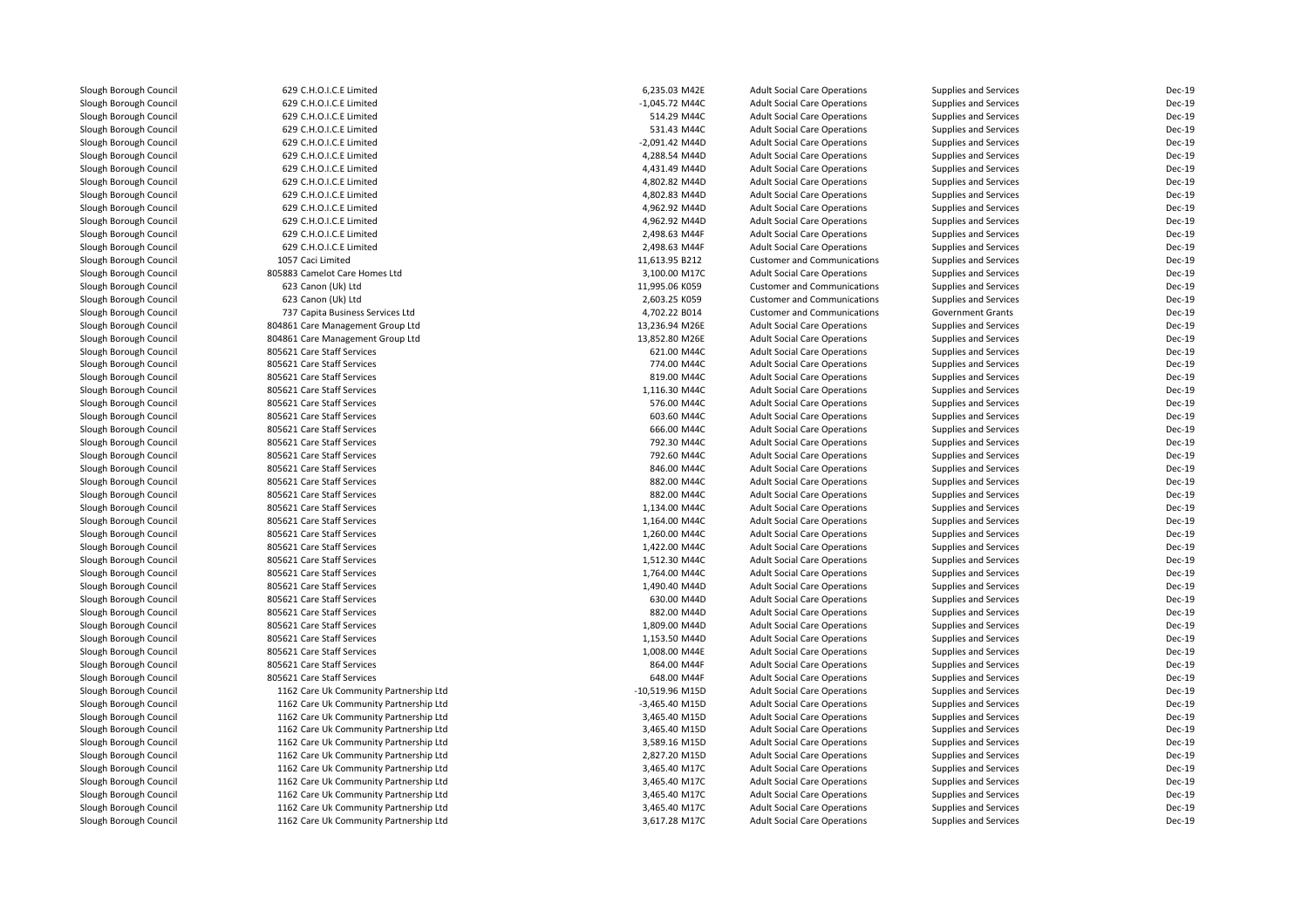Slough Borough Council 1162 Care Uk Community Partnership Ltd<br>1162 Care Uk Community Partnership Ltd Slough Borough Council 1162 Care Uk Community Partnership Ltd<br>1162 Care Uk Community Partnership Ltd Slough Borough Council 1162 Care Uk Community Partnership Ltd<br>1162 Care Uk Community Partnership Ltd Slough Borough Council 1162 Care Uk Community Partnership Ltd<br>1162 Care Uk Community Partnership Ltd Slough Borough Council 1162 Care Uk Community Partnership Ltd<br>1162 Care Uk Community Partnership Ltd Slough Borough Council 1162 Care Uk Community Partnership Ltd<br>1162 Care Uk Community Partnership Ltd Slough Borough Council 1162 Care Uk Community Partnership Ltd<br>1162 Care Uk Community Partnership Ltd Slough Borough Council 1162 Care Uk Community Partnership Ltd<br>1162 Care Uk Community Partnership Ltd Slough Borough Council 1162 Care Uk Community Partnership Ltd<br>Slough Borough Council 1162 Care Uk Community Partnership Ltd Slough Borough Council 1162 Care Uk Community Partnership Ltd<br>1162 Care Uk Community Partnership Ltd Slough Borough Council 1162 Care Uk Community Partnership Ltd<br>1162 Care Uk Community Partnership Ltd Slough Borough Council 1162 Care Uk Community Partnership Ltd<br>1162 Care Uk Community Partnership Ltd Slough Borough Council 1162 Care Uk Community Partnership Ltd<br>1162 Care Uk Community Partnership Ltd Slough Borough Council 1162 Care Uk Community Partnership Ltd<br>1162 Care Uk Community Partnership Ltd Slough Borough Council 1162 Care Uk Community Partnership Ltd<br>1162 Care Uk Community Partnership Ltd Slough Borough Council 1162 Care Uk Community Partnership Ltd<br>1162 Care Uk Community Partnership Ltd Slough Borough Council 1162 Care Uk Community Partnership Ltd<br>1162 Care Uk Community Partnership Ltd Slough Borough Council 1162 Care Uk Community Partnership Ltd<br>1162 Care Uk Community Partnership Ltd Slough Borough Council 1162 Care Uk Community Partnership Ltd<br>Slough Borough Council 1162 Care Uk Community Partnership Ltd Slough Borough Council 1162 Care Uk Community Partnership Ltd<br>1162 Care Uk Community Partnership Ltd Slough Borough Council 1162 Care Uk Community Partnership Ltd<br>1162 Care Uk Community Partnership Ltd Slough Borough Council 1162 Care Uk Community Partnership Ltd<br>1162 Care Uk Community Partnership Ltd Slough Borough Council 1162 Care Uk Community Partnership Ltd<br>1162 Care Uk Community Partnership Ltd Slough Borough Council 1162 Care Uk Community Partnership Ltd<br>1162 Care Uk Community Partnership Ltd Slough Borough Council 1162 Care Uk Community Partnership Ltd<br>1162 Care Uk Community Partnership Ltd Slough Borough Council 1162 Care Uk Community Partnership Ltd<br>1162 Care Uk Community Partnership Ltd Slough Borough Council 1162 Care Uk Community Partnership Ltd<br>1162 Care Uk Community Partnership Ltd Slough Borough Council 1162 Care Uk Community Partnership Ltd<br>1162 Care Uk Community Partnership Ltd Slough Borough Council 1162 Care Uk Community Partnership Ltd<br>1162 Care Uk Community Partnership Ltd Slough Borough Council 1162 Care Uk Community Partnership Ltd<br>1162 Care Uk Community Partnership Ltd Slough Borough Council 1162 Care Uk Community Partnership Ltd<br>1162 Care Uk Community Partnership Ltd Slough Borough Council 1162 Care Uk Community Partnership Ltd<br>1162 Care Uk Community Partnership Ltd Slough Borough Council 1162 Care Uk Community Partnership Ltd<br>1162 Care Uk Community Partnership Ltd Slough Borough Council 1162 Care Uk Community Partnership Ltd<br>1162 Care Uk Community Partnership Ltd Slough Borough Council 1162 Care Uk Community Partnership Ltd<br>1162 Care Uk Community Partnership Ltd Slough Borough Council 1162 Care Uk Community Partnership Ltd<br>1162 Care Uk Community Partnership Ltd Slough Borough Council 1162 Care Uk Community Partnership Ltd<br>1162 Care Uk Community Partnership Ltd Slough Borough Council 1162 Care Uk Community Partnership Ltd<br>1162 Care Uk Community Partnership Ltd Slough Borough Council 1162 Care Uk Community Partnership Ltd<br>1162 Care Uk Community Partnership Ltd Slough Borough Council 1162 Care Uk Community Partnership Ltd<br>1162 Care Uk Community Partnership Ltd Slough Borough Council 1162 Care Uk Community Partnership Ltd<br>1162 Care Uk Community Partnership Ltd Slough Borough Council 1162 Care Uk Community Partnership Ltd<br>1162 Care Uk Community Partnership Ltd Slough Borough Council 1162 Care Uk Community Partnership Ltd<br>1162 Care Uk Community Partnership Ltd Slough Borough Council 1162 Care Uk Community Partnership Ltd<br>1162 Care Uk Community Partnership Ltd Slough Borough Council 1162 Care Uk Community Partnership Ltd<br>1162 Care Uk Community Partnership Ltd Slough Borough Council 1162 Care Uk Community Partnership Ltd<br>1162 Care Uk Community Partnership Ltd Slough Borough Council 1162 Care Uk Community Partnership Ltd<br>1162 Care Uk Community Partnership Ltd Slough Borough Council 1162 Care Uk Community Partnership Ltd<br>1162 Care Uk Community Partnership Ltd Slough Borough Council 1162 Care Uk Community Partnership Ltd<br>1162 Care Uk Community Partnership Ltd Slough Borough Council 1162 Care Uk Community Partnership Ltd<br>
1162 Care Uk Community Partnership Ltd<br>
1162 Care Uk Community Partnership Ltd Slough Borough Council 1162 Care Uk Community Partnership Ltd<br>1162 Care Uk Community Partnership Ltd Slough Borough Council 1162 Care Uk Community Partnership Ltd<br>1162 Care Uk Community Partnership Ltd Slough Borough Council 1162 Care Uk Community Partnership Ltd<br>1162 Care Uk Community Partnership Ltd Slough Borough Council 1162 Care Uk Community Partnership Ltd<br>1162 Care Uk Community Partnership Ltd Slough Borough Council 1162 Care Uk Community Partnership Ltd<br>1162 Care Uk Community Partnership Ltd Slough Borough Council 1162 Care Uk Community Partnership Ltd<br>1162 Care Uk Community Partnership Ltd 1162 Care Uk Community Partnership Ltd

| d | 3,617.28 M17C  | <b>Adult Social Care Operations</b> | Supplies and Services        | Dec-19 |
|---|----------------|-------------------------------------|------------------------------|--------|
| d | 3,617.28 M17C  | <b>Adult Social Care Operations</b> | Supplies and Services        | Dec-19 |
| d | 3,617.28 M17C  | <b>Adult Social Care Operations</b> | Supplies and Services        | Dec-19 |
| d | 3,617.28 M17C  | <b>Adult Social Care Operations</b> | Supplies and Services        | Dec-19 |
| d | 3,617.28 M17C  | <b>Adult Social Care Operations</b> | Supplies and Services        | Dec-19 |
| d | 12,660.48 M17C | <b>Adult Social Care Operations</b> | Supplies and Services        | Dec-19 |
| d | 6,600.00 M17C  | <b>Adult Social Care Operations</b> | <b>Supplies and Services</b> | Dec-19 |
| d | 6,820.00 M17C  | <b>Adult Social Care Operations</b> | Supplies and Services        | Dec-19 |
| d | 6,820.00 M17C  | <b>Adult Social Care Operations</b> | Supplies and Services        | Dec-19 |
| d | 13,420.00 M17C | <b>Adult Social Care Operations</b> | Supplies and Services        | Dec-19 |
| d | 3,465.40 M18C  | <b>Adult Social Care Operations</b> | Supplies and Services        | Dec-19 |
| d | 3,465.40 M18C  | <b>Adult Social Care Operations</b> | <b>Supplies and Services</b> | Dec-19 |
| d | 3,465.40 M18C  | <b>Adult Social Care Operations</b> | Supplies and Services        | Dec-19 |
| d | 3,465.40 M18C  | <b>Adult Social Care Operations</b> | Supplies and Services        | Dec-19 |
| d | 3,465.40 M18C  | <b>Adult Social Care Operations</b> | Supplies and Services        | Dec-19 |
| d | 3,465.40 M18C  | <b>Adult Social Care Operations</b> | Supplies and Services        | Dec-19 |
| d | 3,465.40 M18C  | <b>Adult Social Care Operations</b> | Supplies and Services        | Dec-19 |
| d | 3,465.40 M18C  | <b>Adult Social Care Operations</b> | Supplies and Services        | Dec-19 |
| d | 3,465.40 M18C  | <b>Adult Social Care Operations</b> | Supplies and Services        | Dec-19 |
| d | 3,465.40 M18C  | <b>Adult Social Care Operations</b> | Supplies and Services        | Dec-19 |
| d | 3,465.40 M18C  | <b>Adult Social Care Operations</b> | Supplies and Services        | Dec-19 |
| d | 3,465.40 M18C  | <b>Adult Social Care Operations</b> | Supplies and Services        | Dec-19 |
| d | 3,465.40 M18C  | <b>Adult Social Care Operations</b> | Supplies and Services        | Dec-19 |
| d | 3,465.40 M18C  | <b>Adult Social Care Operations</b> | <b>Supplies and Services</b> | Dec-19 |
| d | 3,465.40 M18C  | <b>Adult Social Care Operations</b> | Supplies and Services        | Dec-19 |
| d | 3,465.40 M18C  | <b>Adult Social Care Operations</b> | Supplies and Services        | Dec-19 |
| d | 3,617.28 M18C  | <b>Adult Social Care Operations</b> | Supplies and Services        | Dec-19 |
| d | 3,617.28 M18C  | <b>Adult Social Care Operations</b> | Supplies and Services        | Dec-19 |
| d | 3,617.28 M18C  | <b>Adult Social Care Operations</b> | <b>Supplies and Services</b> | Dec-19 |
| d | 3,617.28 M18C  | <b>Adult Social Care Operations</b> | Supplies and Services        | Dec-19 |
| d | 3,617.28 M18C  | <b>Adult Social Care Operations</b> | <b>Supplies and Services</b> | Dec-19 |
| d | 3,617.28 M18C  | <b>Adult Social Care Operations</b> | Supplies and Services        | Dec-19 |
| d | 38,119.40 M18C | <b>Adult Social Care Operations</b> | Supplies and Services        | Dec-19 |
| d | 1,007.14 M18C  | <b>Adult Social Care Operations</b> | <b>Supplies and Services</b> | Dec-19 |
| d | 2,898.96 M25C  | <b>Adult Social Care Operations</b> | Supplies and Services        | Dec-19 |
| d | 3,175.20 M25C  | <b>Adult Social Care Operations</b> | <b>Supplies and Services</b> | Dec-19 |
| d | 3,175.20 M25C  | <b>Adult Social Care Operations</b> | Supplies and Services        | Dec-19 |
| d | 3,175.20 M25C  | <b>Adult Social Care Operations</b> | Supplies and Services        | Dec-19 |
| d | 3,175.20 M25C  | <b>Adult Social Care Operations</b> | Supplies and Services        | Dec-19 |
| d | 53,978.40 M25C | <b>Adult Social Care Operations</b> | <b>Supplies and Services</b> | Dec-19 |
| d | 2,898.96 M25D  | <b>Adult Social Care Operations</b> | <b>Supplies and Services</b> | Dec-19 |
| d | 3,465.40 M26E  | <b>Adult Social Care Operations</b> | Supplies and Services        | Dec-19 |
| d | -8,867.84 M27C | <b>Adult Social Care Operations</b> | Supplies and Services        | Dec-19 |
| d | 2,898.96 M27C  | <b>Adult Social Care Operations</b> | Supplies and Services        | Dec-19 |
| d | 2,898.96 M27C  | <b>Adult Social Care Operations</b> | Supplies and Services        | Dec-19 |
| d | 2,898.96 M27C  | <b>Adult Social Care Operations</b> | Supplies and Services        | Dec-19 |
| d | 2,898.96 M27C  | <b>Adult Social Care Operations</b> | Supplies and Services        | Dec-19 |
| d | 2,898.96 M27C  | <b>Adult Social Care Operations</b> | <b>Supplies and Services</b> | Dec-19 |
| d | 2,898.96 M27C  | <b>Adult Social Care Operations</b> | Supplies and Services        | Dec-19 |
| d | 3,175.20 M27C  | <b>Adult Social Care Operations</b> | Supplies and Services        | Dec-19 |
| d | 3,175.20 M27C  | <b>Adult Social Care Operations</b> | Supplies and Services        | Dec-19 |
| d | 3,175.20 M27C  | <b>Adult Social Care Operations</b> | Supplies and Services        | Dec-19 |
| d | 3,175.20 M27C  | <b>Adult Social Care Operations</b> | <b>Supplies and Services</b> | Dec-19 |
| d | 3,175.20 M27C  | <b>Adult Social Care Operations</b> | Supplies and Services        | Dec-19 |
| d | 3,175.20 M27C  | <b>Adult Social Care Operations</b> | <b>Supplies and Services</b> | Dec-19 |
| d | 3,175.20 M27C  | <b>Adult Social Care Operations</b> | <b>Supplies and Services</b> | Dec-19 |
| d | 3,175.20 M27C  | <b>Adult Social Care Operations</b> | <b>Supplies and Services</b> | Dec-19 |
|   |                |                                     |                              |        |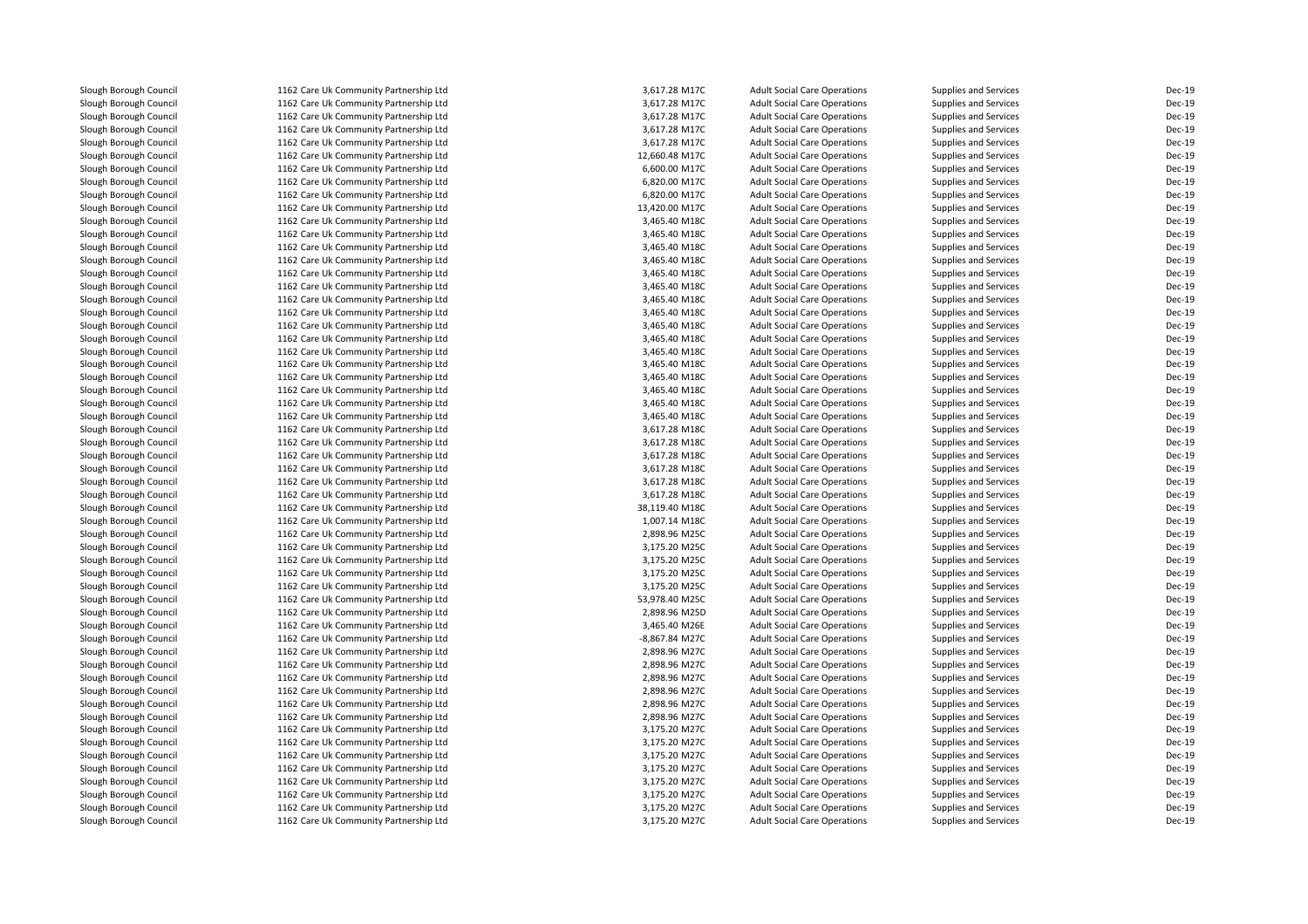| Slough Borough Council | 1162 Care Uk Community Partnership Ltd                     | 3,175.20 M27C                  | <b>Adult Social Care Operations</b> | Supplies and Services                 | Dec-19                  |
|------------------------|------------------------------------------------------------|--------------------------------|-------------------------------------|---------------------------------------|-------------------------|
| Slough Borough Council | 1162 Care Uk Community Partnership Ltd                     | 3,175.20 M27C                  | <b>Adult Social Care Operations</b> | <b>Supplies and Services</b>          | Dec-19                  |
| Slough Borough Council | 1162 Care Uk Community Partnership Ltd                     | 3,323.20 M27C                  | <b>Adult Social Care Operations</b> | <b>Supplies and Services</b>          | Dec-19                  |
| Slough Borough Council | 1162 Care Uk Community Partnership Ltd                     | 20,292.72 M27C                 | <b>Adult Social Care Operations</b> | <b>Supplies and Services</b>          | Dec-19                  |
| Slough Borough Council | 1162 Care Uk Community Partnership Ltd                     | 3,720.00 M29C                  | <b>Adult Social Care Operations</b> | Supplies and Services                 | Dec-19                  |
| Slough Borough Council | 1162 Care Uk Community Partnership Ltd                     | 7,320.00 M29C                  | <b>Adult Social Care Operations</b> | <b>Supplies and Services</b>          | Dec-19                  |
| Slough Borough Council | 806808 Careline The Agency for Care Staff                  | 614.69 M44E                    | <b>Adult Social Care Operations</b> | <b>Supplies and Services</b>          | <b>Dec-19</b>           |
| Slough Borough Council | 806808 Careline The Agency for Care Staff                  | 1,148.38 M44E                  | <b>Adult Social Care Operations</b> | <b>Supplies and Services</b>          | Dec-19                  |
| Slough Borough Council | 806808 Careline The Agency for Care Staff                  | 1,234.14 M44E                  | <b>Adult Social Care Operations</b> | <b>Supplies and Services</b>          | Dec-19                  |
| Slough Borough Council | 1497 Caroline Bridges                                      | 943.25 C322                    | Communities and Lesiure             | <b>Supplies and Services</b>          | Dec-19                  |
| Slough Borough Council | 1910 Carousel Buses Ltd                                    | 1,573.99 D512                  | Planning and Transport              | <b>Supplies and Services</b>          | Dec-19                  |
| Slough Borough Council | 1910 Carousel Buses Ltd                                    | 1,664.57 D512                  | Planning and Transport              | Supplies and Services                 | Dec-19                  |
| Slough Borough Council | 34 Castle Gate Legal And Commercial Ltd                    | 4,274.46 F868                  | Children, Learning and Skills       | <b>Supplies and Services</b>          | Dec-19                  |
| Slough Borough Council | 804413 Castle Water                                        | 1,274.45 B068                  | <b>Building Management</b>          | Premises                              | <b>Dec-19</b>           |
| Slough Borough Council | 804413 Castle Water                                        | 550.04 B143                    | <b>Building Management</b>          | Premises                              | Dec-19                  |
| Slough Borough Council | 804413 Castle Water                                        | 819.95 H111                    | Neighbourhood Services              | Premises                              | <b>Dec-19</b>           |
| Slough Borough Council | 418 Castleview School                                      | 27,796.15 E239                 | <b>DSG</b>                          | <b>Supplies and Services</b>          | Dec-19                  |
| Slough Borough Council | 803560 Centennial Property Limited T/A Rent Connect        | 15,880.00 H205                 | <b>Strategic Housing Services</b>   | Premises                              | Dec-19                  |
| Slough Borough Council | 805619 Centennial Property Limited T/A The Housing Network | 29,530.00 H205                 | <b>Strategic Housing Services</b>   | Premises                              | <b>Dec-19</b>           |
| Slough Borough Council | 3609 Centurion Healthcare Ltd                              | 6,031.67 M26E                  | <b>Adult Social Care Operations</b> | <b>Supplies and Services</b>          | Dec-19                  |
| Slough Borough Council | 805174 Certas Energy                                       | 14,726.62 D910                 | <b>Environmental Services</b>       | Supplies and Services                 | Dec-19                  |
| Slough Borough Council | 2892 Chalfont Lodge                                        | 5,978.57 M15D                  | <b>Adult Social Care Operations</b> | <b>Supplies and Services</b>          | <b>Dec-19</b>           |
| Slough Borough Council | 2892 Chalfont Lodge                                        | 14,142.86 M15D                 | <b>Adult Social Care Operations</b> | <b>Supplies and Services</b>          | <b>Dec-19</b>           |
|                        |                                                            |                                |                                     |                                       |                         |
| Slough Borough Council | 2892 Chalfont Lodge                                        | 8,857.14 M15F                  | <b>Adult Social Care Operations</b> | <b>Supplies and Services</b>          | Dec-19<br><b>Dec-19</b> |
| Slough Borough Council | 2892 Chalfont Lodge                                        | 5,978.57 M26E<br>3,200.00 M17C | <b>Adult Social Care Operations</b> | <b>Supplies and Services</b>          | Dec-19                  |
| Slough Borough Council | 2608 Chandos Lodge Nursing Home                            |                                | <b>Adult Social Care Operations</b> | <b>Supplies and Services</b>          |                         |
| Slough Borough Council | 2608 Chandos Lodge Nursing Home                            | 3,000.00 M18C                  | <b>Adult Social Care Operations</b> | Supplies and Services                 | Dec-19                  |
| Slough Borough Council | 2608 Chandos Lodge Nursing Home                            | 3,600.00 M18C                  | <b>Adult Social Care Operations</b> | <b>Supplies and Services</b>          | Dec-19                  |
| Slough Borough Council | 2608 Chandos Lodge Nursing Home                            | 3,000.00 M28C                  | <b>Adult Social Care Operations</b> | <b>Supplies and Services</b>          | <b>Dec-19</b>           |
| Slough Borough Council | 2608 Chandos Lodge Nursing Home                            | 535.70 M28C                    | <b>Adult Social Care Operations</b> | <b>Supplies and Services</b>          | Dec-19                  |
| Slough Borough Council | 2174 Chartered Institute Of Environmental Health(Cieh)     | 1,575.00 D302                  | <b>Regulatory Services</b>          | Salaries and Wages-Employees Expenses | Dec-19                  |
| Slough Borough Council | 1877 Chelsie Innes                                         | 2,020.00 C322                  | Communities and Lesiure             | <b>Supplies and Services</b>          | Dec-19                  |
| Slough Borough Council | 3114 Cherry Trees Day Nursery                              | 29,974.33 F909                 | <b>DSG</b>                          | <b>Supplies and Services</b>          | Dec-19                  |
| Slough Borough Council | 2871 Cherry Trees Residential Care                         | 3,764.29 M27F                  | <b>Adult Social Care Operations</b> | <b>Supplies and Services</b>          | Dec-19                  |
| Slough Borough Council | 2871 Cherry Trees Residential Care                         | 1,607.15 M42F                  | <b>Adult Social Care Operations</b> | <b>Supplies and Services</b>          | Dec-19                  |
| Slough Borough Council | 2871 Cherry Trees Residential Care                         | 1,660.72 M42F                  | <b>Adult Social Care Operations</b> | Supplies and Services                 | Dec-19                  |
| Slough Borough Council | 803495 Christchurch Court Ltd                              | 8,601.88 M15D                  | <b>Adult Social Care Operations</b> | <b>Supplies and Services</b>          | Dec-19                  |
| Slough Borough Council | 2561 Christies Care Ltd                                    | 4,404.00 M44D                  | <b>Adult Social Care Operations</b> | <b>Supplies and Services</b>          | Dec-19                  |
| Slough Borough Council | 4000 Christopher Craig                                     | 990.00 C322                    | Communities and Lesiure             | <b>Supplies and Services</b>          | Dec-19                  |
| Slough Borough Council | 3752 Chrome Tree Ltd                                       | 644.44 M44C                    | <b>Adult Social Care Operations</b> | <b>Supplies and Services</b>          | Dec-19                  |
| Slough Borough Council | 3752 Chrome Tree Ltd                                       | 693.84 M44C                    | <b>Adult Social Care Operations</b> | <b>Supplies and Services</b>          | Dec-19                  |
| Slough Borough Council | 3752 Chrome Tree Ltd                                       | 723.35 M44C                    | <b>Adult Social Care Operations</b> | <b>Supplies and Services</b>          | Dec-19                  |
| Slough Borough Council | 3752 Chrome Tree Ltd                                       | 767.10 M44C                    | <b>Adult Social Care Operations</b> | Supplies and Services                 | <b>Dec-19</b>           |
| Slough Borough Council | 3752 Chrome Tree Ltd                                       | 1,019.05 M44C                  | <b>Adult Social Care Operations</b> | <b>Supplies and Services</b>          | Dec-19                  |
| Slough Borough Council | 3752 Chrome Tree Ltd                                       | 1,170.22 M44C                  | <b>Adult Social Care Operations</b> | <b>Supplies and Services</b>          | Dec-19                  |
| Slough Borough Council | 3752 Chrome Tree Ltd                                       | 1,215.96 M44C                  | <b>Adult Social Care Operations</b> | <b>Supplies and Services</b>          | Dec-19                  |
| Slough Borough Council | 3752 Chrome Tree Ltd                                       | 1,242.81 M44C                  | <b>Adult Social Care Operations</b> | <b>Supplies and Services</b>          | Dec-19                  |
| Slough Borough Council | 3752 Chrome Tree Ltd                                       | 1,243.80 M44C                  | <b>Adult Social Care Operations</b> | <b>Supplies and Services</b>          | Dec-19                  |
| Slough Borough Council | 3752 Chrome Tree Ltd                                       | 1,243.81 M44C                  | <b>Adult Social Care Operations</b> | Supplies and Services                 | Dec-19                  |
| Slough Borough Council | 3752 Chrome Tree Ltd                                       | 1,247.12 M44C                  | <b>Adult Social Care Operations</b> | <b>Supplies and Services</b>          | Dec-19                  |
| Slough Borough Council | 3752 Chrome Tree Ltd                                       | 1,449.68 M44C                  | <b>Adult Social Care Operations</b> | <b>Supplies and Services</b>          | Dec-19                  |
| Slough Borough Council | 3752 Chrome Tree Ltd                                       | 1,703.93 M44C                  | <b>Adult Social Care Operations</b> | <b>Supplies and Services</b>          | Dec-19                  |
| Slough Borough Council | 3752 Chrome Tree Ltd                                       | 2,220.10 M44C                  | <b>Adult Social Care Operations</b> | <b>Supplies and Services</b>          | Dec-19                  |
| Slough Borough Council | 3752 Chrome Tree Ltd                                       | 2,260.20 M44C                  | <b>Adult Social Care Operations</b> | <b>Supplies and Services</b>          | Dec-19                  |
| Slough Borough Council | 3752 Chrome Tree Ltd                                       | 3,042.55 M44C                  | <b>Adult Social Care Operations</b> | Supplies and Services                 | Dec-19                  |
| Slough Borough Council | 3752 Chrome Tree Ltd                                       | 3,327.29 M44C                  | <b>Adult Social Care Operations</b> | <b>Supplies and Services</b>          | Dec-19                  |
| Slough Borough Council | 3752 Chrome Tree Ltd                                       | 566.54 M44C                    | <b>Adult Social Care Operations</b> | <b>Supplies and Services</b>          | Dec-19                  |
|                        |                                                            |                                |                                     |                                       |                         |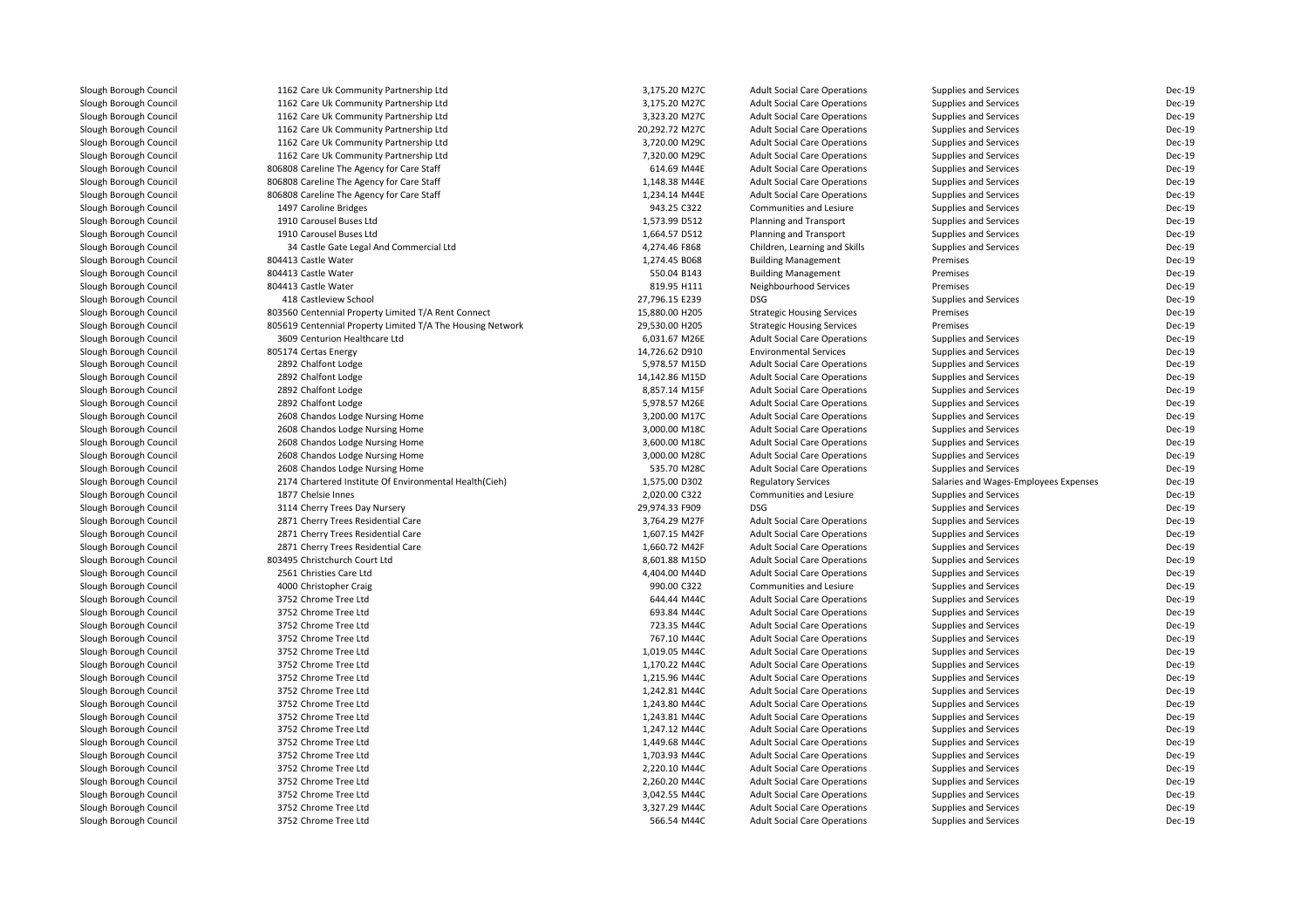Slough Borough Council 3752 Chrome Tree Ltd<br>
Slough Borough Council 3752 Chrome Tree Ltd Slough Borough Council <sup>3752</sup> Chrome Tree LtdSlough Borough Council <sup>3752</sup> Chrome Tree LtdSlough Borough Council and the Same Tree Ltd Slough Borough Council and the Same Tree Ltd Slough Borough Council Slough Borough Council 3752 Chrome Tree Ltd<br>
Slough Borough Council 3752 Chrome Tree Ltd Slough Borough Council <sup>3752</sup> Chrome Tree LtdSlough Borough Council 3752 Chrome Tree Ltd<br>Slough Borough Council 3752 Chrome Tree Ltd Slough Borough Council <sup>3752</sup> Chrome Tree LtdSlough Borough Council and the Same Tree Ltd 3752 Chrome Tree Ltd 3000 Slough Borough Council 3752 Chrome Tree Ltd Slough Borough Council <sup>3752</sup> Chrome Tree LtdSlough Borough Council 3752 Chrome Tree Ltd<br>
Slough Borough Council 3752 Chrome Tree Ltd Slough Borough Council 3752 Chrome Tree Ltd<br>Slough Borough Council 3752 Chrome Tree Ltd Slough Borough Council <sup>3752</sup> Chrome Tree LtdSlough Borough Council and the Same Tree Ltd Slough Borough Council and the Same Tree Ltd Slough Borough Council Slough Borough Council 3752 Chrome Tree Ltd<br>
Slough Borough Council 3752 Chrome Tree Ltd Slough Borough Council 3752 Chrome Tree Ltd<br>
Slough Borough Council 3752 Chrome Tree Ltd Slough Borough Council 3752 Chrome Tree Ltd<br>Slough Borough Council 3752 Chrome Tree Ltd Slough Borough Council <sup>3752</sup> Chrome Tree LtdSlough Borough Council and the Same Tree Ltd Slough Borough Council 3752 Chrome Tree Ltd Slough Borough Council 3752 Chrome Tree Ltd<br>
Slough Borough Council 3752 Chrome Tree Ltd Slough Borough Council 3752 Chrome Tree Ltd<br>
Slough Borough Council 3752 Chrome Tree Ltd Slough Borough Council 3752 Chrome Tree Ltd<br>
Slough Borough Council 3752 Chrome Tree Ltd Slough Borough Council and the Same Tree Ltd Slough Borough Council 3752 Chrome Tree Ltd Slough Borough Council and the Same Tree Ltd Slough Borough Council 3752 Chrome Tree Ltd Slough Borough Council<br>Slough Borough Council Slough Borough Council **806550 City Homecare Ltd**<br>806550 City Homecare Ltd Slough Borough Council and the Superson City Homecare Ltd<br>Slough Borough Council and the Superson City Homecare Ltd Slough Borough Council and the Superson City Homecare Ltd<br>Slough Borough Council and the Superson City Homecare Ltd Slough Borough Council and the Superson City Homecare Ltd<br>Slough Borough Council and the Superson City Homecare Ltd Slough Borough Council and the Superson City Homecare Ltd<br>806550 City Homecare Ltd Slough Borough Council and the Superson City Homecare Ltd<br>806550 City Homecare Ltd Slough Borough Council **806550 City Homecare Ltd**<br>Slough Borough Council **806550 City Homecare Ltd** Slough Borough Council **806550 City Homecare Ltd**<br>Slough Borough Council **806550 City Homecare Ltd** Slough Borough Council and the Superson City Homecare Ltd<br>806550 City Homecare Ltd Slough Borough Council and the Superson City Homecare Ltd<br>806550 City Homecare Ltd Slough Borough Council **806550 City Homecare Ltd**<br>Slough Borough Council **806550 City Homecare Ltd** Slough Borough Council **806550 City Homecare Ltd**<br>Slough Borough Council **806550 City Homecare Ltd** Slough Borough Council and the Superson City Homecare Ltd<br>Slough Borough Council and the Superson City Homecare Ltd Slough Borough Council and the Superson City Homecare Ltd<br>806550 City Homecare Ltd Slough Borough Council<br>Slough Borough Council Slough Borough Council and the Council 408 Clear Channel Uk Ltd<br>
1946 Slough Borough Council and the Council 2461 Cobalt Telephone Tec

Slough Borough Council 3752 Chrome Tree Ltd<br>Slough Borough Council 3752 Chrome Tree Ltd Slough Borough Council 1573 Cipfa Business Limited<br>1573 Cipfa Business Limited Slough Borough Council 1573 Cipfa Business Limited<br>1573 Cippenham Baptist Pre Slough Borough Council <sup>2674</sup> Cippenham Baptist Pre-School 8,157.38 F909 DSGSlough Borough Council <sup>767</sup> Cippenham Infants School 7,108.33 E249 DSGSlough Borough Council 631 Cippenham Primary School 631 Cippenham Primary School<br>Slough Borough Council 606550 City Homecare Ltd 806550 City Homecare Ltd<br>806550 City Homecare Ltd Slough Borough Council 805061 Class Live Bands & Entertainers<br>Slough Borough Council Communications and Communications Primary School Slough Borough Council 1151 Claycots Primary School 651,901.<br>1151 Claycots Primary School 1001.83 ADS Clear Channel Uk Ltd Slough Borough Council <sup>2461</sup> Cobalt Telephone Technologies LtdSlough Borough Council <sup>3685</sup> Coghlan Lodges LimitedSlough Borough Council <sup>3685</sup> Coghlan Lodges LimitedSlough Borough Council <sup>3685</sup> Coghlan Lodges LimitedSlough Borough Council <sup>3685</sup> Coghlan Lodges LimitedSlough Borough Council <sup>3685</sup> Coghlan Lodges Limited3685 Coghlan Lodges Limited

| d                   | 674.29 M44C     |                                     |                              | Dec-19        |
|---------------------|-----------------|-------------------------------------|------------------------------|---------------|
|                     |                 | <b>Adult Social Care Operations</b> | Supplies and Services        |               |
| d                   | 982.91 M44C     | <b>Adult Social Care Operations</b> | Supplies and Services        | Dec-19        |
| d                   | 1,065.12 M44C   | <b>Adult Social Care Operations</b> | Supplies and Services        | Dec-19        |
| d                   | 837.71 M44C     | <b>Adult Social Care Operations</b> | Supplies and Services        | Dec-19        |
| d                   | 3,085.34 M44C   | <b>Adult Social Care Operations</b> | Supplies and Services        | Dec-19        |
| d                   | 3,108.88 M44C   | <b>Adult Social Care Operations</b> | Supplies and Services        | Dec-19        |
| d                   | 562.23 M44C     | <b>Adult Social Care Operations</b> | Supplies and Services        | Dec-19        |
| d                   | 564.55 M44C     | <b>Adult Social Care Operations</b> | Supplies and Services        | Dec-19        |
| d                   | 899.70 M44C     | <b>Adult Social Care Operations</b> | Supplies and Services        | Dec-19        |
| d                   | 1,480.84 M44C   | <b>Adult Social Care Operations</b> | Supplies and Services        | Dec-19        |
| d                   | 2,511.48 M44C   | <b>Adult Social Care Operations</b> | Supplies and Services        | Dec-19        |
| d                   | 618.26 M44D     | <b>Adult Social Care Operations</b> | Supplies and Services        | Dec-19        |
| d                   | 1,239.83 M44D   | <b>Adult Social Care Operations</b> | Supplies and Services        | Dec-19        |
| d                   | 577.81 M44F     | <b>Adult Social Care Operations</b> | Supplies and Services        | Dec-19        |
| d                   | 1,182.80 M44F   | <b>Adult Social Care Operations</b> | Supplies and Services        | <b>Dec-19</b> |
| d                   | 4,513.39 M44F   | <b>Adult Social Care Operations</b> | Supplies and Services        | Dec-19        |
| d                   | 570.19 M48C     | <b>Adult Social Care Operations</b> | Supplies and Services        | Dec-19        |
| d                   |                 |                                     |                              | Dec-19        |
|                     | 1,253.10 M48C   | <b>Adult Social Care Operations</b> | Supplies and Services        |               |
| d                   | 1,349.89 M48C   | <b>Adult Social Care Operations</b> | Supplies and Services        | Dec-19        |
| d                   | 1,892.55 M48C   | <b>Adult Social Care Operations</b> | Supplies and Services        | Dec-19        |
| d                   | 2,283.39 M48C   | <b>Adult Social Care Operations</b> | Supplies and Services        | Dec-19        |
| d                   | 2,781.65 M48C   | <b>Adult Social Care Operations</b> | Supplies and Services        | Dec-19        |
| d                   | 526.76 M48C     | <b>Adult Social Care Operations</b> | Supplies and Services        | Dec-19        |
| d                   | 1,912.10 M48C   | <b>Adult Social Care Operations</b> | Supplies and Services        | Dec-19        |
| d                   | 1,919.72 M48C   | <b>Adult Social Care Operations</b> | Supplies and Services        | Dec-19        |
| d                   | 1,927.02 M48C   | <b>Adult Social Care Operations</b> | Supplies and Services        | Dec-19        |
| .imited             | 10,435.00 B015  | Finance                             | Supplies and Services        | <b>Dec-19</b> |
| .imited             | 1,795.00 D105   | Planning and Transport              | Indirect Employee Expenses   | Dec-19        |
| tist Pre-School     | 8,157.38 F909   | <b>DSG</b>                          | Supplies and Services        | Dec-19        |
| <b>nts School</b>   | 7,108.33 E249   | <b>DSG</b>                          | Supplies and Services        | Dec-19        |
| nary School         | 3,112.30 E729   | <b>DSG</b>                          | Supplies and Services        | <b>Dec-19</b> |
| Ltd                 | 553.70 M44C     | <b>Adult Social Care Operations</b> | Supplies and Services        | <b>Dec-19</b> |
| Ltd                 | 569.52 M44C     | <b>Adult Social Care Operations</b> | Supplies and Services        | Dec-19        |
| Ltd                 | 664.44 M44C     | <b>Adult Social Care Operations</b> | Supplies and Services        | Dec-19        |
| Ltd                 | 664.44 M44C     | <b>Adult Social Care Operations</b> | Supplies and Services        | Dec-19        |
| Ltd                 | 885.92 M44C     | <b>Adult Social Care Operations</b> | Supplies and Services        | Dec-19        |
| Ltd                 | 1,107.40 M44C   | <b>Adult Social Care Operations</b> | Supplies and Services        | Dec-19        |
| Ltd                 | 1,107.40 M44C   | <b>Adult Social Care Operations</b> | Supplies and Services        | Dec-19        |
| Ltd                 | 1,993.32 M44C   | <b>Adult Social Care Operations</b> | Supplies and Services        | Dec-19        |
| Ltd                 | 664.44 M44C     | <b>Adult Social Care Operations</b> | Supplies and Services        | Dec-19        |
| Ltd                 | 1,277.46 M44C   | <b>Adult Social Care Operations</b> | Supplies and Services        | Dec-19        |
| Ltd                 | 1,032.25 M44C   | <b>Adult Social Care Operations</b> | Supplies and Services        | Dec-19        |
| Ltd                 | 743.54 M44D     | <b>Adult Social Care Operations</b> | Supplies and Services        | Dec-19        |
| Ltd                 | 775.18 M44D     | <b>Adult Social Care Operations</b> | Supplies and Services        | Dec-19        |
| Ltd                 | 2,113.55 M44D   | <b>Adult Social Care Operations</b> | Supplies and Services        | Dec-19        |
| Ltd                 | 2,214.80 M44D   | <b>Adult Social Care Operations</b> | Supplies and Services        | Dec-19        |
| Ltd                 | 664.44 M48C     | <b>Adult Social Care Operations</b> | Supplies and Services        | Dec-19        |
|                     | 600.00 C043     | <b>Customer and Communications</b>  |                              | Dec-19        |
| s & Entertainers    | 651,901.83 E209 | <b>DSG</b>                          | <b>Supplies and Services</b> | Dec-19        |
| y School            |                 |                                     | Supplies and Services        |               |
| Jk Ltd              | 3,371.25 D512   | Planning and Transport              | Premises                     | Dec-19        |
| ne Technologies Ltd | 2,850.16 D123   | Planning and Transport              | Supplies and Services        | Dec-19        |
| Limited             | 2,586.80 M42E   | <b>Adult Social Care Operations</b> | Supplies and Services        | Dec-19        |
| Limited             | 1,788.00 M42F   | <b>Adult Social Care Operations</b> | Supplies and Services        | Dec-19        |
| Limited             | 2,058.00 M42F   | <b>Adult Social Care Operations</b> | Supplies and Services        | Dec-19        |
| Limited             | 2,258.00 M42F   | <b>Adult Social Care Operations</b> | Supplies and Services        | Dec-19        |
| Limited             | 2.316.72 M42F   | <b>Adult Social Care Operations</b> | Supplies and Services        | Dec-19        |
| Limited             | 2,316.80 M42F   | <b>Adult Social Care Operations</b> | Supplies and Services        | Dec-19        |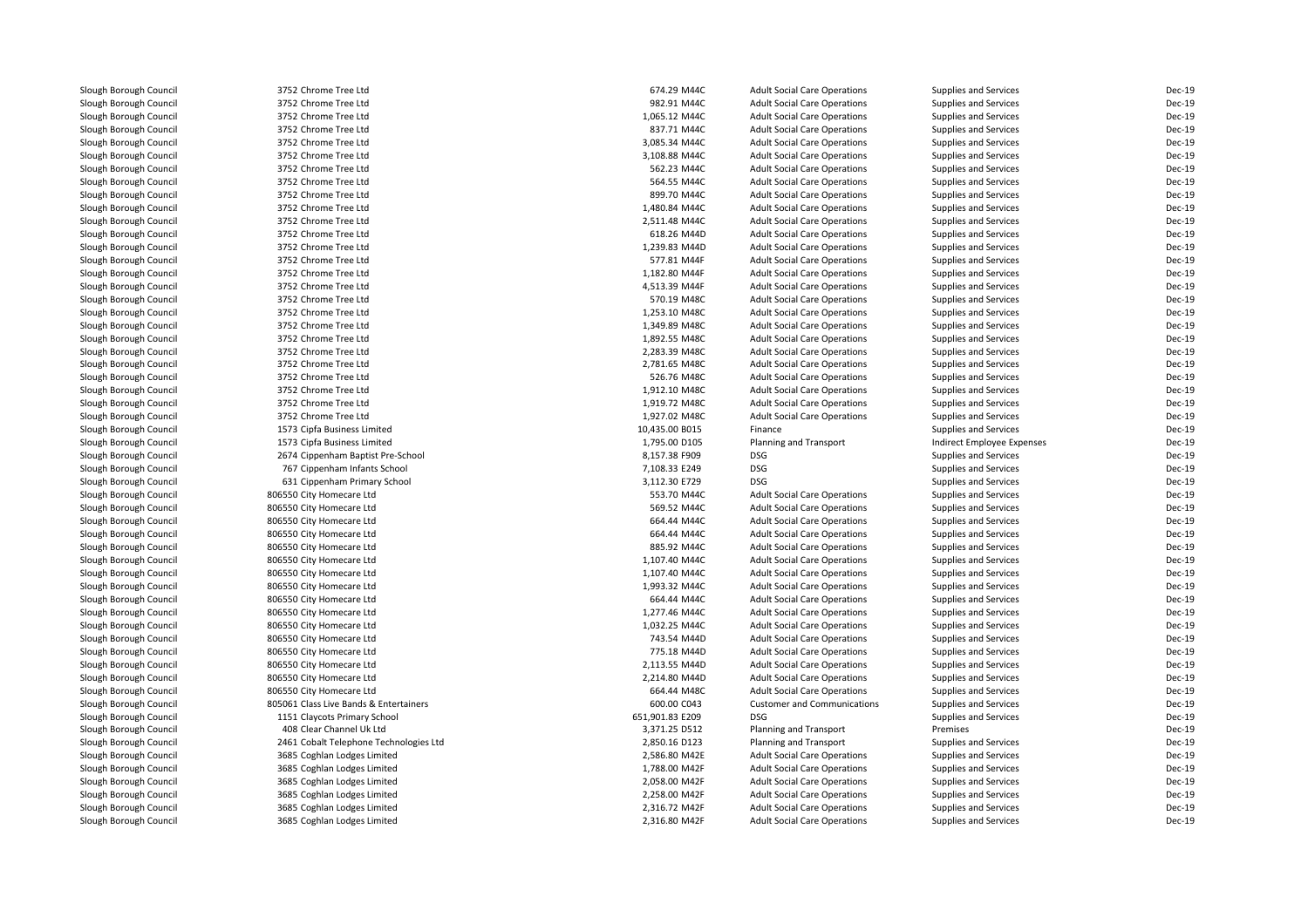| Slough Borough Council | 3685 Coghlan Lodges Limited                             | 2,116.04 M44D  | <b>Adult Social Care Operations</b>    | Supplies and Services | Dec-19        |
|------------------------|---------------------------------------------------------|----------------|----------------------------------------|-----------------------|---------------|
| Slough Borough Council | 805823 Collaborative Care Solutions                     | 8,857.14 M42E  | <b>Adult Social Care Operations</b>    | Supplies and Services | Dec-19        |
| Slough Borough Council | 805823 Collaborative Care Solutions                     | 9,477.14 M42E  | <b>Adult Social Care Operations</b>    | Supplies and Services | Dec-19        |
| Slough Borough Council | 805823 Collaborative Care Solutions                     | 11,071.42 M42E | <b>Adult Social Care Operations</b>    | Supplies and Services | Dec-19        |
| Slough Borough Council | 805823 Collaborative Care Solutions                     | 542.85 M42F    | <b>Adult Social Care Operations</b>    | Supplies and Services | Dec-19        |
| Slough Borough Council | 805823 Collaborative Care Solutions                     | 2,657.14 M42F  | <b>Adult Social Care Operations</b>    | Supplies and Services | Dec-19        |
| Slough Borough Council | 805823 Collaborative Care Solutions                     | 2,971.57 M42F  | <b>Adult Social Care Operations</b>    | Supplies and Services | Dec-19        |
| Slough Borough Council | 805823 Collaborative Care Solutions                     | 3,321.42 M42F  | <b>Adult Social Care Operations</b>    | Supplies and Services | <b>Dec-19</b> |
| Slough Borough Council | 805823 Collaborative Care Solutions                     | 9,145.00 M44C  | <b>Adult Social Care Operations</b>    | Supplies and Services | Dec-19        |
| Slough Borough Council | 286 Colnbrook C Of E Primary School                     | 4,620.00 F549  | <b>DSG</b>                             | Supplies and Services | Dec-19        |
| Slough Borough Council | 286 Colnbrook C Of E Primary School                     | 16,934.80 E219 | <b>DSG</b>                             | Supplies and Services | <b>Dec-19</b> |
| Slough Borough Council | 2535 Comfort Care Services                              | 1,299.29 M42F  | <b>Adult Social Care Operations</b>    | Supplies and Services | Dec-19        |
| Slough Borough Council | 2535 Comfort Care Services                              | 1,038.55 M44F  | <b>Adult Social Care Operations</b>    | Supplies and Services | Dec-19        |
| Slough Borough Council | 2535 Comfort Care Services                              | 1,275.00 M44F  | <b>Adult Social Care Operations</b>    | Supplies and Services | Dec-19        |
| Slough Borough Council | 2535 Comfort Care Services                              | 1,317.50 M44F  | <b>Adult Social Care Operations</b>    | Supplies and Services | <b>Dec-19</b> |
| Slough Borough Council | 2535 Comfort Care Services                              | 1,681.07 M44F  | <b>Adult Social Care Operations</b>    | Supplies and Services | Dec-19        |
| Slough Borough Council | 2535 Comfort Care Services                              | 3,474.21 M44F  | <b>Adult Social Care Operations</b>    | Supplies and Services | Dec-19        |
| Slough Borough Council | 3840 Community Housing And Therapy                      | 1,982.14 M80F  | <b>Adult Social Care Operations</b>    | Supplies and Services | Dec-19        |
| Slough Borough Council | 1437 Computerised & Digital Security Systems Ltd        | 9,182.95 K089  | <b>Regulatory Services</b>             | Supplies and Services | Dec-19        |
| Slough Borough Council | 1772 Computershare Voucher Services                     | 6,323.25 B348  | People                                 | Supplies and Services | Dec-19        |
| Slough Borough Council | 1288 Contract Security Services Ltd                     | 972.08 B014    | <b>Customer and Communications</b>     | Premises              | Dec-19        |
| Slough Borough Council | 3290 Corporate Collections London Borough Of Hillingdon | 6,425.19 M26E  | <b>Adult Social Care Operations</b>    | Supplies and Services | Dec-19        |
| Slough Borough Council | 805278 Countrystyle Recycling Ltd                       | 1,840.00 D342  | <b>Environmental Services</b>          | Supplies and Services | <b>Dec-19</b> |
| Slough Borough Council | 805278 Countrystyle Recycling Ltd                       | 2,187.40 D342  | <b>Environmental Services</b>          | Supplies and Services | Dec-19        |
| Slough Borough Council | 805278 Countrystyle Recycling Ltd                       | 3,405.50 D342  | <b>Environmental Services</b>          | Supplies and Services | Dec-19        |
| Slough Borough Council | 2282 Court Catering Equipment Limited                   | 28,691.50 F150 | Children, Learning and Skills          | Supplies and Services | Dec-19        |
| Slough Borough Council | 803577 Covergold Limited                                | 700.00 C104    | Communities and Lesiure                | Supplies and Services | <b>Dec-19</b> |
| Slough Borough Council | 806684 Coxwell Home Ltd                                 | 5,245.38 M17C  | <b>Adult Social Care Operations</b>    | Supplies and Services | <b>Dec-19</b> |
| Slough Borough Council | 806684 Coxwell Home Ltd                                 | 7,946.63 M17C  | <b>Adult Social Care Operations</b>    | Supplies and Services | <b>Dec-19</b> |
| Slough Borough Council | 806684 Coxwell Home Ltd                                 | 5,652.81 M18C  | <b>Adult Social Care Operations</b>    | Supplies and Services | <b>Dec-19</b> |
| Slough Borough Council | 3670 Craegmoor Birches Grove Priory                     | 3,622.32 M27F  | <b>Adult Social Care Operations</b>    | Supplies and Services | <b>Dec-19</b> |
| Slough Borough Council | 3670 Craegmoor Birches Grove Priory                     | 3,776.84 M27F  | <b>Adult Social Care Operations</b>    | Supplies and Services | <b>Dec-19</b> |
| Slough Borough Council | 1638 Creative Support Ltd                               | 23,994.83 A02F | Adult Social Care Commissioning        | Supplies and Services | Dec-19        |
| Slough Borough Council | 1638 Creative Support Ltd                               | 8,417.92 A02F  | <b>Adult Social Care Commissioning</b> | Supplies and Services | Dec-19        |
| Slough Borough Council | 1638 Creative Support Ltd                               | 989.01 M42E    | <b>Adult Social Care Operations</b>    | Supplies and Services | Dec-19        |
| Slough Borough Council | 1638 Creative Support Ltd                               | 932.40 M42E    | <b>Adult Social Care Operations</b>    | Supplies and Services | Dec-19        |
| Slough Borough Council | 1638 Creative Support Ltd                               | 932.40 M42E    | <b>Adult Social Care Operations</b>    | Supplies and Services | Dec-19        |
| Slough Borough Council | 1638 Creative Support Ltd                               | 989.01 M42E    | <b>Adult Social Care Operations</b>    | Supplies and Services | Dec-19        |
| Slough Borough Council | 1638 Creative Support Ltd                               | 989.01 M42E    | <b>Adult Social Care Operations</b>    | Supplies and Services | Dec-19        |
| Slough Borough Council | 1638 Creative Support Ltd                               | 1,065.60 M42E  | <b>Adult Social Care Operations</b>    | Supplies and Services | <b>Dec-19</b> |
| Slough Borough Council | 1638 Creative Support Ltd                               | 1,065.60 M42E  | <b>Adult Social Care Operations</b>    | Supplies and Services | Dec-19        |
| Slough Borough Council | 1638 Creative Support Ltd                               | 1,165.50 M42E  | <b>Adult Social Care Operations</b>    | Supplies and Services | <b>Dec-19</b> |
| Slough Borough Council | 1638 Creative Support Ltd                               | 1,198.80 M42E  | <b>Adult Social Care Operations</b>    | Supplies and Services | <b>Dec-19</b> |
| Slough Borough Council | 1638 Creative Support Ltd                               | 1,198.80 M42E  | <b>Adult Social Care Operations</b>    | Supplies and Services | <b>Dec-19</b> |
| Slough Borough Council | 1638 Creative Support Ltd                               | 1,220.78 M42E  | <b>Adult Social Care Operations</b>    | Supplies and Services | <b>Dec-19</b> |
| Slough Borough Council | 1638 Creative Support Ltd                               | 1,220.78 M42E  | <b>Adult Social Care Operations</b>    | Supplies and Services | <b>Dec-19</b> |
| Slough Borough Council | 1638 Creative Support Ltd                               | 1,325.34 M42E  | <b>Adult Social Care Operations</b>    | Supplies and Services | <b>Dec-19</b> |
| Slough Borough Council | 1638 Creative Support Ltd                               | 1,325.34 M42E  | <b>Adult Social Care Operations</b>    | Supplies and Services | <b>Dec-19</b> |
| Slough Borough Council | 1638 Creative Support Ltd                               | 1,365.30 M42E  | <b>Adult Social Care Operations</b>    | Supplies and Services | <b>Dec-19</b> |
| Slough Borough Council | 1638 Creative Support Ltd                               | 1,365.30 M42E  | <b>Adult Social Care Operations</b>    | Supplies and Services | <b>Dec-19</b> |
| Slough Borough Council | 1638 Creative Support Ltd                               | 1,391.94 M42E  | <b>Adult Social Care Operations</b>    | Supplies and Services | Dec-19        |
| Slough Borough Council | 1638 Creative Support Ltd                               | 1,391.94 M42E  | <b>Adult Social Care Operations</b>    | Supplies and Services | Dec-19        |
| Slough Borough Council | 1638 Creative Support Ltd                               | 1,431.90 M42E  | <b>Adult Social Care Operations</b>    | Supplies and Services | Dec-19        |
| Slough Borough Council | 1638 Creative Support Ltd                               | 1,437.23 M42E  | <b>Adult Social Care Operations</b>    | Supplies and Services | Dec-19        |
| Slough Borough Council | 1638 Creative Support Ltd                               | 1,437.23 M42E  | <b>Adult Social Care Operations</b>    | Supplies and Services | <b>Dec-19</b> |
| Slough Borough Council | 1638 Creative Support Ltd                               | 1,558.44 M42E  | <b>Adult Social Care Operations</b>    | Supplies and Services | Dec-19        |
| Slough Borough Council | 1638 Creative Support Ltd                               | 1,558.44 M42E  | <b>Adult Social Care Operations</b>    | Supplies and Services | Dec-19        |
|                        |                                                         |                |                                        |                       |               |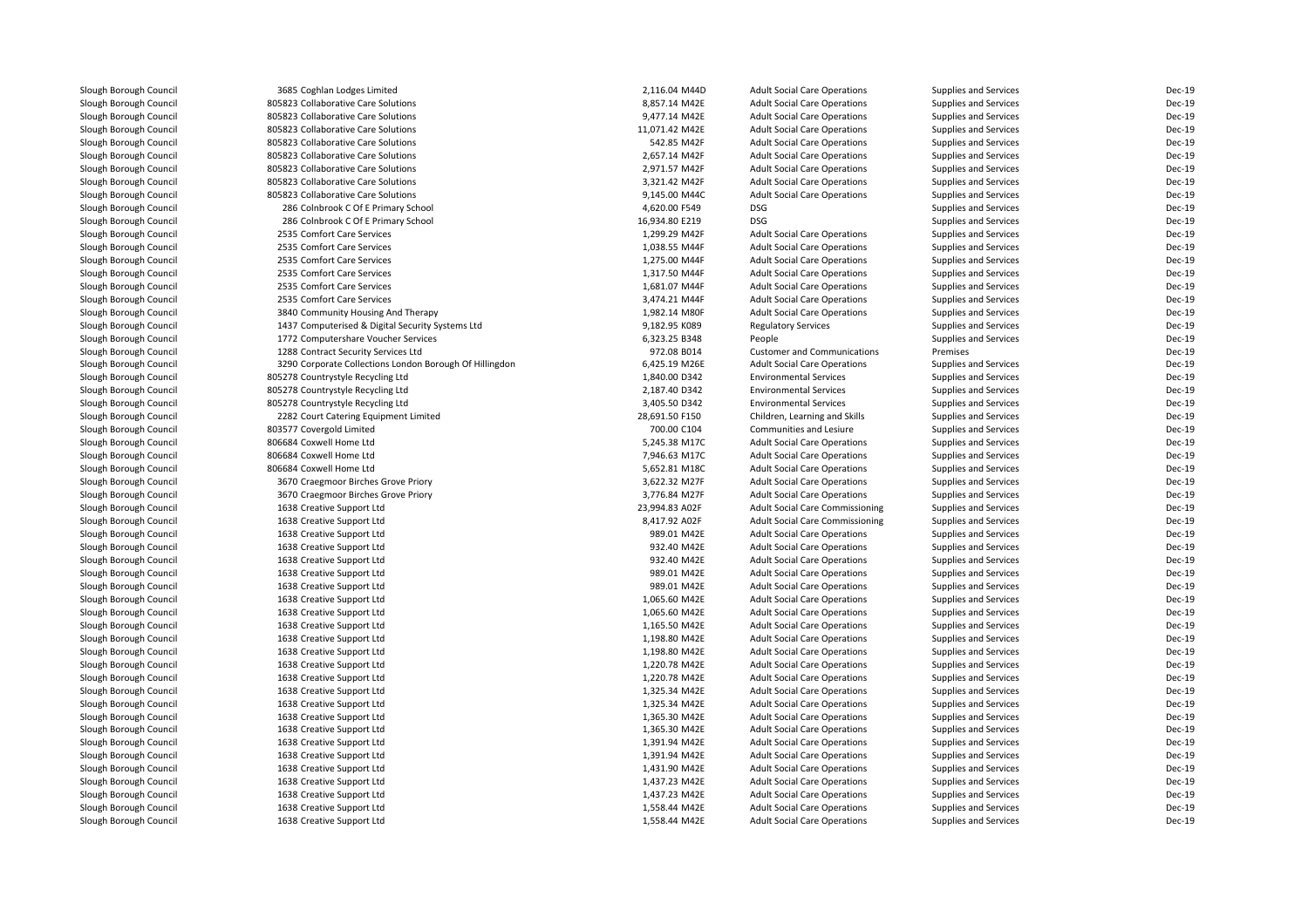| Slough Borough Council                           | 1638 Creative Support Ltd                                | 1,565.10 M42E  | <b>Adult Social Care Operations</b>                                        | Supplies and Services        | Dec-19           |
|--------------------------------------------------|----------------------------------------------------------|----------------|----------------------------------------------------------------------------|------------------------------|------------------|
| Slough Borough Council                           | 1638 Creative Support Ltd                                | 2,041.29 M42E  | <b>Adult Social Care Operations</b>                                        | Supplies and Services        | Dec-19           |
| Slough Borough Council                           | 1638 Creative Support Ltd                                | 2,041.29 M42E  | <b>Adult Social Care Operations</b>                                        | Supplies and Services        | Dec-19           |
| Slough Borough Council                           | 1638 Creative Support Ltd                                | 2,657.34 M42E  | <b>Adult Social Care Operations</b>                                        | Supplies and Services        | Dec-19           |
| Slough Borough Council                           | 1638 Creative Support Ltd                                | 2,657.34 M42E  | <b>Adult Social Care Operations</b>                                        | Supplies and Services        | Dec-19           |
| Slough Borough Council                           | 1638 Creative Support Ltd                                | 3,456.54 M42E  | <b>Adult Social Care Operations</b>                                        | Supplies and Services        | Dec-19           |
| Slough Borough Council                           | 1638 Creative Support Ltd                                | 3,456.54 M42E  | <b>Adult Social Care Operations</b>                                        | Supplies and Services        | Dec-19           |
| Slough Borough Council                           | 1638 Creative Support Ltd                                | 532.80 M42E    | <b>Adult Social Care Operations</b>                                        | Supplies and Services        | Dec-19           |
| Slough Borough Council                           | 1638 Creative Support Ltd                                | 1,165.50 M42E  | <b>Adult Social Care Operations</b>                                        | Supplies and Services        | Dec-19           |
| Slough Borough Council                           | 1638 Creative Support Ltd                                | 1,431.90 M42E  | <b>Adult Social Care Operations</b>                                        | Supplies and Services        | Dec-19           |
| Slough Borough Council                           | 1638 Creative Support Ltd                                | 1,565.10 M42E  | <b>Adult Social Care Operations</b>                                        | Supplies and Services        | Dec-19           |
| Slough Borough Council                           | 1638 Creative Support Ltd                                | 599.40 M42E    | <b>Adult Social Care Operations</b>                                        | Supplies and Services        | Dec-19           |
| Slough Borough Council                           | 1638 Creative Support Ltd                                | 666.00 M44C    | <b>Adult Social Care Operations</b>                                        | Supplies and Services        | Dec-19           |
| Slough Borough Council                           | 1638 Creative Support Ltd                                | 549.45 M44D    | <b>Adult Social Care Operations</b>                                        | Supplies and Services        | Dec-19           |
| Slough Borough Council                           | 1638 Creative Support Ltd                                | 799.20 M44E    | <b>Adult Social Care Operations</b>                                        | Supplies and Services        | Dec-19           |
| Slough Borough Council                           | 1638 Creative Support Ltd                                | 1,215.45 M44E  | <b>Adult Social Care Operations</b>                                        | Supplies and Services        | Dec-19           |
| Slough Borough Council                           | 1638 Creative Support Ltd                                | 699.30 M44E    | <b>Adult Social Care Operations</b>                                        | Supplies and Services        | Dec-19           |
| Slough Borough Council                           | 1638 Creative Support Ltd                                | 932.40 M44E    | <b>Adult Social Care Operations</b>                                        | Supplies and Services        | Dec-19           |
| Slough Borough Council                           | 1638 Creative Support Ltd                                | 965.70 M44E    | <b>Adult Social Care Operations</b>                                        | Supplies and Services        | Dec-19           |
| Slough Borough Council                           | 1638 Creative Support Ltd                                | 1,032.30 M44F  | <b>Adult Social Care Operations</b>                                        | Supplies and Services        | Dec-19           |
| Slough Borough Council                           | 1638 Creative Support Ltd                                | 13,808.22 H211 | <b>Adult Social Care Operations</b>                                        | Supplies and Services        | Dec-19           |
| Slough Borough Council                           | 1523 Criminal Records Bureau                             | 960.00 D316    | <b>Regulatory Services</b>                                                 | Supplies and Services        | Dec-19           |
| Slough Borough Council                           | 806063 Cruise Minibuses Ltd                              | 13,775.00 F123 | Children, Learning and Skills                                              | Supplies and Services        | Dec-19           |
| Slough Borough Council                           | 806063 Cruise Minibuses Ltd                              | 14,500.00 F123 | Children, Learning and Skills                                              | Supplies and Services        | Dec-19           |
| Slough Borough Council                           | 1897 Datchet St.Marys C Of E Academy                     | 9,689.00 F462  | <b>DSG</b>                                                                 | Supplies and Services        | Dec-19           |
| Slough Borough Council                           | 1492 David Almond Executive Driver                       | 2,268.00 B228  | Governance                                                                 | Transport                    | Dec-19           |
| Slough Borough Council                           | 636 David John (Papers) Ltd                              | 584.50 K059    | <b>Customer and Communications</b>                                         | Supplies and Services        | Dec-19           |
| Slough Borough Council                           | 1840 Davitt Jones Bould Limited                          | 640.70 B082    | Regeneration                                                               | Supplies and Services        | Dec-19           |
| Slough Borough Council                           | 1840 Davitt Jones Bould Limited                          | 683.70 B082    | Regeneration                                                               | Supplies and Services        | <b>Dec-19</b>    |
| Slough Borough Council                           | 1840 Davitt Jones Bould Limited                          | 550.00 B082    | Regeneration                                                               | Supplies and Services        | Dec-19           |
| Slough Borough Council                           | 1840 Davitt Jones Bould Limited                          | 538.94 P156    | Capital                                                                    | <b>Capital Charges</b>       | Dec-19           |
| Slough Borough Council                           | 1840 Davitt Jones Bould Limited                          | 620.10 P204    | Capital                                                                    | <b>Capital Charges</b>       | Dec-19           |
| Slough Borough Council                           | 76 Day Lewis Pharmacy                                    | 597.96 A04C    | <b>Adult Social Care Commissioning</b>                                     | Supplies and Services        | Dec-19           |
| Slough Borough Council                           | 2068 Dds Demolition                                      | 89,192.47 P127 | Capital                                                                    | Capital Charges              | Dec-19           |
|                                                  | 806016 Diamond Resourcing T/A Better Healthcare Services | 1,016.53 M44E  |                                                                            |                              | Dec-19           |
| Slough Borough Council<br>Slough Borough Council | 806016 Diamond Resourcing T/A Better Healthcare Services | 1,011.54 M44E  | <b>Adult Social Care Operations</b><br><b>Adult Social Care Operations</b> | Supplies and Services        | Dec-19           |
|                                                  |                                                          |                |                                                                            | Supplies and Services        |                  |
| Slough Borough Council                           | 806016 Diamond Resourcing T/A Better Healthcare Services | 1,016.53 M44E  | <b>Adult Social Care Operations</b>                                        | Supplies and Services        | Dec-19<br>Dec-19 |
| Slough Borough Council                           | 3554 Dimensions (Uk) Ltd                                 | 5,401.53 M42E  | <b>Adult Social Care Operations</b>                                        | Supplies and Services        | Dec-19           |
| Slough Borough Council                           | 3554 Dimensions (Uk) Ltd                                 | 5,647.36 M42E  | <b>Adult Social Care Operations</b>                                        | Supplies and Services        |                  |
| Slough Borough Council                           | 3554 Dimensions (Uk) Ltd                                 | 5,985.92 M42E  | <b>Adult Social Care Operations</b>                                        | Supplies and Services        | Dec-19           |
| Slough Borough Council                           | 3554 Dimensions (Uk) Ltd                                 | 6,592.81 M42E  | <b>Adult Social Care Operations</b>                                        | Supplies and Services        | Dec-19           |
| Slough Borough Council                           | 3554 Dimensions (Uk) Ltd                                 | 6,733.29 M42E  | <b>Adult Social Care Operations</b>                                        | Supplies and Services        | Dec-19           |
| Slough Borough Council                           | 3554 Dimensions (Uk) Ltd                                 | 6,904.63 M42E  | <b>Adult Social Care Operations</b>                                        | Supplies and Services        | Dec-19           |
| Slough Borough Council                           | 3554 Dimensions (Uk) Ltd                                 | 6,915.92 M42E  | <b>Adult Social Care Operations</b>                                        | Supplies and Services        | Dec-19           |
| Slough Borough Council                           | 3554 Dimensions (Uk) Ltd                                 | 7,185.58 M42E  | <b>Adult Social Care Operations</b>                                        | Supplies and Services        | Dec-19           |
| Slough Borough Council                           | 3554 Dimensions (Uk) Ltd                                 | 7,239.03 M42E  | <b>Adult Social Care Operations</b>                                        | Supplies and Services        | Dec-19           |
| Slough Borough Council                           | 805483 Direct Tyre Managenent Ltd                        | 661.93 D610    | <b>Environmental Services</b>                                              | Transport                    | Dec-19           |
| Slough Borough Council                           | 805483 Direct Tyre Managenent Ltd                        | 613.13 D620    | <b>Environmental Services</b>                                              | Transport                    | Dec-19           |
| Slough Borough Council                           | 805152 Directions Recruitment Specialists Ltd            | 794.95 F417    | <b>DSG</b>                                                                 | Supplies and Services        | Dec-19           |
| Slough Borough Council                           | 805152 Directions Recruitment Specialists Ltd            | 837.92 F417    | <b>DSG</b>                                                                 | Supplies and Services        | Dec-19           |
| Slough Borough Council                           | 805152 Directions Recruitment Specialists Ltd            | 859.40 F417    | <b>DSG</b>                                                                 | Supplies and Services        | Dec-19           |
| Slough Borough Council                           | 805152 Directions Recruitment Specialists Ltd            | 902.37 F417    | <b>DSG</b>                                                                 | <b>Supplies and Services</b> | Dec-19           |
| Slough Borough Council                           | 805152 Directions Recruitment Specialists Ltd            | 1,031.28 F417  | <b>DSG</b>                                                                 | Supplies and Services        | Dec-19           |
| Slough Borough Council                           | 805152 Directions Recruitment Specialists Ltd            | 1,181.68 F417  | <b>DSG</b>                                                                 | Supplies and Services        | Dec-19           |
| Slough Borough Council                           | 805152 Directions Recruitment Specialists Ltd            | 1,203.16 F417  | <b>DSG</b>                                                                 | Supplies and Services        | Dec-19           |
| Slough Borough Council                           | 805152 Directions Recruitment Specialists Ltd            | 1,289.10 F417  | <b>DSG</b>                                                                 | Supplies and Services        | Dec-19           |
| Slough Borough Council                           | 805152 Directions Recruitment Specialists Ltd            | 1,052.77 F417  | <b>DSG</b>                                                                 | Supplies and Services        | Dec-19           |
|                                                  |                                                          |                |                                                                            |                              |                  |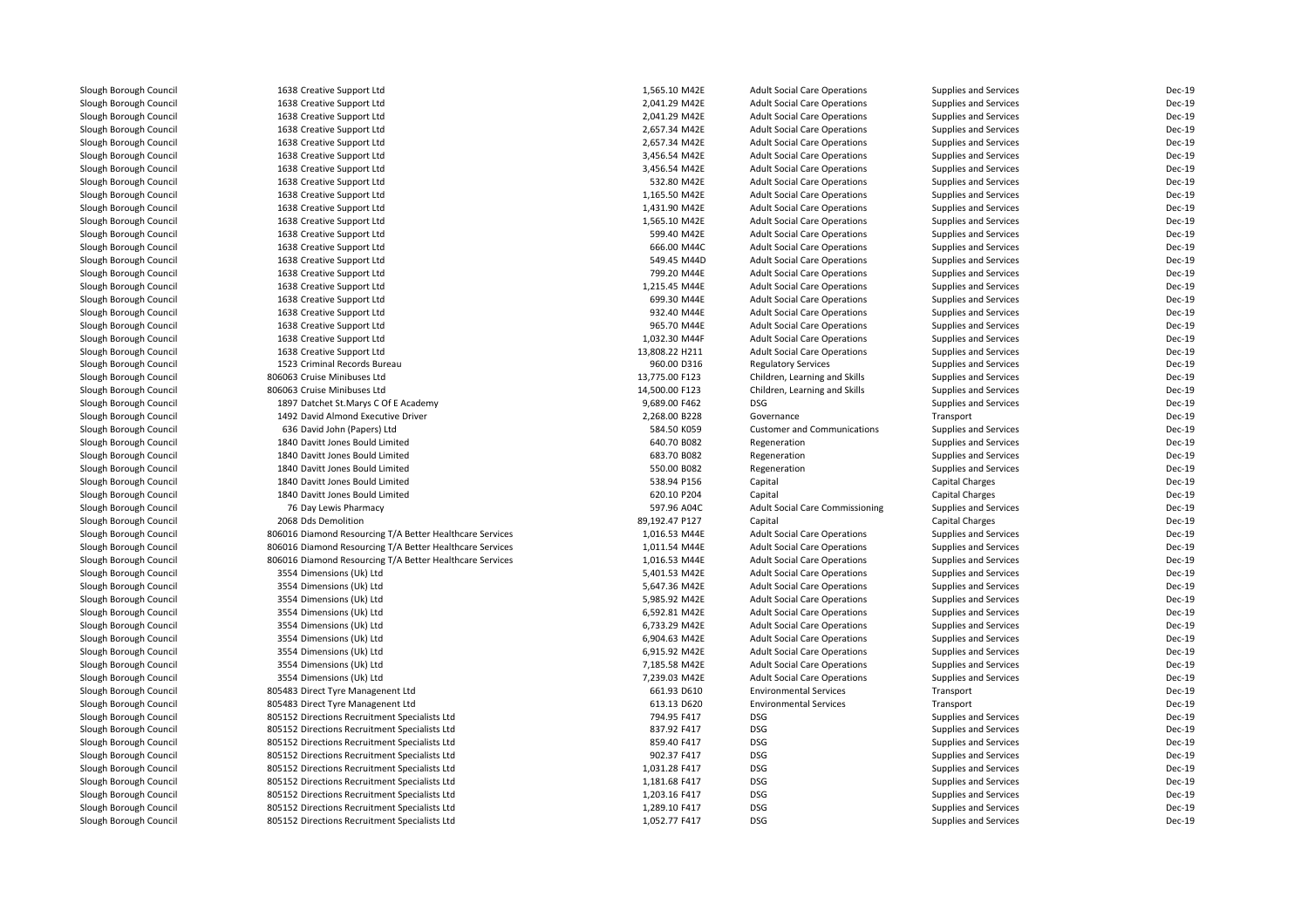| Slough Borough Council                           | 803306 Ditton Park Academy                                           | 12,250.00 E269                 | <b>DSG</b>                                                                 | Supplies and Services                          | Dec-19 |
|--------------------------------------------------|----------------------------------------------------------------------|--------------------------------|----------------------------------------------------------------------------|------------------------------------------------|--------|
| Slough Borough Council                           | 1457 Dr Norman Gordon                                                | 2,156.50 D320                  | <b>Regulatory Services</b>                                                 | Premises                                       | Dec-19 |
| Slough Borough Council                           | 806927 Ealing Mencap                                                 | 1,000.00 D508                  | Planning and Transport                                                     | Supplies and Services                          | Dec-19 |
| Slough Borough Council                           | 803177 Early Steps Preschool                                         | 6,283.01 F909                  | <b>DSG</b>                                                                 | Supplies and Services                          | Dec-19 |
| Slough Borough Council                           | 1857 Ecebs Limited                                                   | 2,625.00 D512                  | Planning and Transport                                                     | Supplies and Services                          | Dec-19 |
| Slough Borough Council                           | 803301 Eden Girls School                                             | 1,833.33 E279                  | <b>DSG</b>                                                                 | Supplies and Services                          | Dec-19 |
| Slough Borough Council                           | 1299 Edf Energy                                                      | 84,649.91 K526                 | <b>Building Management</b>                                                 | Premises                                       | Dec-19 |
| Slough Borough Council                           | 807001 Elegant Care Services Ltd                                     | 4,096.42 M44F                  | <b>Adult Social Care Operations</b>                                        | Supplies and Services                          | Dec-19 |
| Slough Borough Council                           | 807001 Elegant Care Services Ltd                                     | 3,964.28 M44F                  | <b>Adult Social Care Operations</b>                                        | Supplies and Services                          | Dec-19 |
| Slough Borough Council                           | 807001 Elegant Care Services Ltd                                     | 3,964.28 M44F                  | <b>Adult Social Care Operations</b>                                        | Supplies and Services                          | Dec-19 |
| Slough Borough Council                           | 807001 Elegant Care Services Ltd                                     | 4,096.42 M44F                  | <b>Adult Social Care Operations</b>                                        | Supplies and Services                          | Dec-19 |
| Slough Borough Council                           | 807001 Elegant Care Services Ltd                                     | 5,946.42 M44F                  | <b>Adult Social Care Operations</b>                                        | <b>Supplies and Services</b>                   | Dec-19 |
| Slough Borough Council                           | 2488 Elveden Farms Ltd                                               | 6,825.00 C043                  | <b>Customer and Communications</b>                                         | Supplies and Services                          | Dec-19 |
| Slough Borough Council                           | 806355 Elysium Healthcare                                            | 9,085.80 M26E                  | <b>Adult Social Care Operations</b>                                        | Supplies and Services                          | Dec-19 |
| Slough Borough Council                           | 806355 Elysium Healthcare                                            | 10,478.70 M26E                 | <b>Adult Social Care Operations</b>                                        | Supplies and Services                          | Dec-19 |
| Slough Borough Council                           | 806228 EQUAL EDUCATION LIMITED                                       | 1,300.00 F446                  | <b>DSG</b>                                                                 | Supplies and Services                          | Dec-19 |
| Slough Borough Council                           | 806228 EQUAL EDUCATION LIMITED                                       | 552.50 F446                    | <b>DSG</b>                                                                 | Supplies and Services                          | Dec-19 |
| Slough Borough Council                           | 806228 EQUAL EDUCATION LIMITED                                       | 1,105.00 F446                  | <b>DSG</b>                                                                 | Supplies and Services                          | Dec-19 |
| Slough Borough Council                           | 806228 EQUAL EDUCATION LIMITED                                       | 2,340.00 F446                  | <b>DSG</b>                                                                 | Supplies and Services                          | Dec-19 |
| Slough Borough Council                           | 806228 EQUAL EDUCATION LIMITED                                       | 2,873.65 F446                  | <b>DSG</b>                                                                 | Supplies and Services                          | Dec-19 |
| Slough Borough Council                           | 806228 EQUAL EDUCATION LIMITED                                       | 3,087.50 F446                  | <b>DSG</b>                                                                 | Supplies and Services                          | Dec-19 |
| Slough Borough Council                           | 806228 EQUAL EDUCATION LIMITED                                       | 3,103.75 F446                  | <b>DSG</b>                                                                 | Supplies and Services                          | Dec-19 |
| Slough Borough Council                           | 806228 EQUAL EDUCATION LIMITED                                       | 3,477.50 F446                  | <b>DSG</b>                                                                 | Supplies and Services                          | Dec-19 |
| Slough Borough Council                           | 806228 EQUAL EDUCATION LIMITED                                       | 2,340.00 F446                  | <b>DSG</b>                                                                 | Supplies and Services                          | Dec-19 |
| Slough Borough Council                           | 806228 EQUAL EDUCATION LIMITED                                       | 3,120.00 F446                  | <b>DSG</b>                                                                 | Supplies and Services                          | Dec-19 |
| Slough Borough Council                           | 806228 EQUAL EDUCATION LIMITED                                       | 3,902.60 F446                  | <b>DSG</b>                                                                 | Supplies and Services                          | Dec-19 |
|                                                  |                                                                      |                                |                                                                            |                                                | Dec-19 |
| Slough Borough Council<br>Slough Borough Council | 2677 Eton House Residential Home<br>2677 Eton House Residential Home | 2,657.14 M27C<br>2,657.14 M27C | <b>Adult Social Care Operations</b><br><b>Adult Social Care Operations</b> | Supplies and Services<br>Supplies and Services | Dec-19 |
| Slough Borough Council                           | 803504 Event Communication Services Ltd                              | 527.80 C001                    | Communities and Lesiure                                                    | Premises                                       | Dec-19 |
| Slough Borough Council                           | 803504 Event Communication Services Ltd                              | 553.80 B175                    | <b>Building Management</b>                                                 | Premises                                       | Dec-19 |
| Slough Borough Council                           | 806501 Excellent Healthcare Services Ltd                             | 533.75 M44C                    | <b>Adult Social Care Operations</b>                                        | Supplies and Services                          | Dec-19 |
|                                                  |                                                                      | 854.00 M44F                    |                                                                            |                                                | Dec-19 |
| Slough Borough Council<br>Slough Borough Council | 806501 Excellent Healthcare Services Ltd<br>1027 Excitech Limited    | 2,105.00 D105                  | <b>Adult Social Care Operations</b><br>Planning and Transport              | Supplies and Services<br>Supplies and Services | Dec-19 |
|                                                  | 1825 Externiture Limited                                             |                                |                                                                            | Premises                                       | Dec-19 |
| Slough Borough Council                           | 1230 Extreme Enviromental Services Ltd                               | 1,503.63 D512<br>865.00 J017   | Planning and Transport                                                     |                                                | Dec-19 |
| Slough Borough Council<br>Slough Borough Council | 805225 Falcon Surfacing Ltd                                          | 1,143.15 D880                  | Housing Revenue Account<br>Planning and Transport                          | Supplies and Services<br>Supplies and Services | Dec-19 |
| Slough Borough Council                           |                                                                      |                                |                                                                            |                                                | Dec-19 |
| Slough Borough Council                           | 805225 Falcon Surfacing Ltd<br>805225 Falcon Surfacing Ltd           | 1,454.42 D880<br>1,970.00 D880 | Planning and Transport<br>Planning and Transport                           | Supplies and Services                          | Dec-19 |
|                                                  |                                                                      |                                |                                                                            | Supplies and Services                          | Dec-19 |
| Slough Borough Council                           | 805225 Falcon Surfacing Ltd                                          | 2,010.00 D880                  | Planning and Transport                                                     | Supplies and Services                          | Dec-19 |
| Slough Borough Council                           | 805225 Falcon Surfacing Ltd                                          | 2,252.00 D880                  | Planning and Transport                                                     | Supplies and Services                          |        |
| Slough Borough Council                           | 805225 Falcon Surfacing Ltd                                          | 2,278.81 D880                  | Planning and Transport                                                     | Supplies and Services                          | Dec-19 |
| Slough Borough Council                           | 805225 Falcon Surfacing Ltd                                          | 2,515.10 D880                  | Planning and Transport                                                     | Supplies and Services                          | Dec-19 |
| Slough Borough Council                           | 805225 Falcon Surfacing Ltd                                          | 3,079.05 D880                  | Planning and Transport                                                     | Supplies and Services                          | Dec-19 |
| Slough Borough Council                           | 805225 Falcon Surfacing Ltd                                          | 4,575.00 D880                  | Planning and Transport                                                     | Supplies and Services                          | Dec-19 |
| Slough Borough Council                           | 805225 Falcon Surfacing Ltd                                          | 9,692.67 D880                  | Planning and Transport                                                     | Supplies and Services                          | Dec-19 |
| Slough Borough Council                           | 805225 Falcon Surfacing Ltd                                          | 4,575.00 D880                  | Planning and Transport                                                     | Supplies and Services                          | Dec-19 |
| Slough Borough Council                           | 805225 Falcon Surfacing Ltd                                          | 1,141.80 D880                  | Planning and Transport                                                     | Supplies and Services                          | Dec-19 |
| Slough Borough Council                           | 805225 Falcon Surfacing Ltd                                          | 1,640.50 D880                  | Planning and Transport                                                     | Supplies and Services                          | Dec-19 |
| Slough Borough Council                           | 805225 Falcon Surfacing Ltd                                          | 6,000.00 D880                  | Planning and Transport                                                     | Supplies and Services                          | Dec-19 |
| Slough Borough Council                           | 641 Falon Nameplates Limited                                         | 548.40 D320                    | <b>Regulatory Services</b>                                                 | Supplies and Services                          | Dec-19 |
| Slough Borough Council                           | 641 Falon Nameplates Limited                                         | 713.25 D320                    | <b>Regulatory Services</b>                                                 | Supplies and Services                          | Dec-19 |
| Slough Borough Council                           | 641 Falon Nameplates Limited                                         | 1,445.45 D320                  | <b>Regulatory Services</b>                                                 | Supplies and Services                          | Dec-19 |
| Slough Borough Council                           | 4031 Family Support Practise Limited                                 | 1,665.00 B277                  | Digital and Strategic IT                                                   | Supplies and Services                          | Dec-19 |
| Slough Borough Council                           | 4031 Family Support Practise Limited                                 | 1,000.00 B277                  | Digital and Strategic IT                                                   | Supplies and Services                          | Dec-19 |
| Slough Borough Council                           | 4031 Family Support Practise Limited                                 | 1,665.00 B277                  | Digital and Strategic IT                                                   | Supplies and Services                          | Dec-19 |
| Slough Borough Council                           | 4031 Family Support Practise Limited                                 | 1,665.00 B277                  | Digital and Strategic IT                                                   | Supplies and Services                          | Dec-19 |
| Slough Borough Council                           | 475 Farnham Road Surgery                                             | 13,953.66 A04C                 | Adult Social Care Commissioning                                            | Supplies and Services                          | Dec-19 |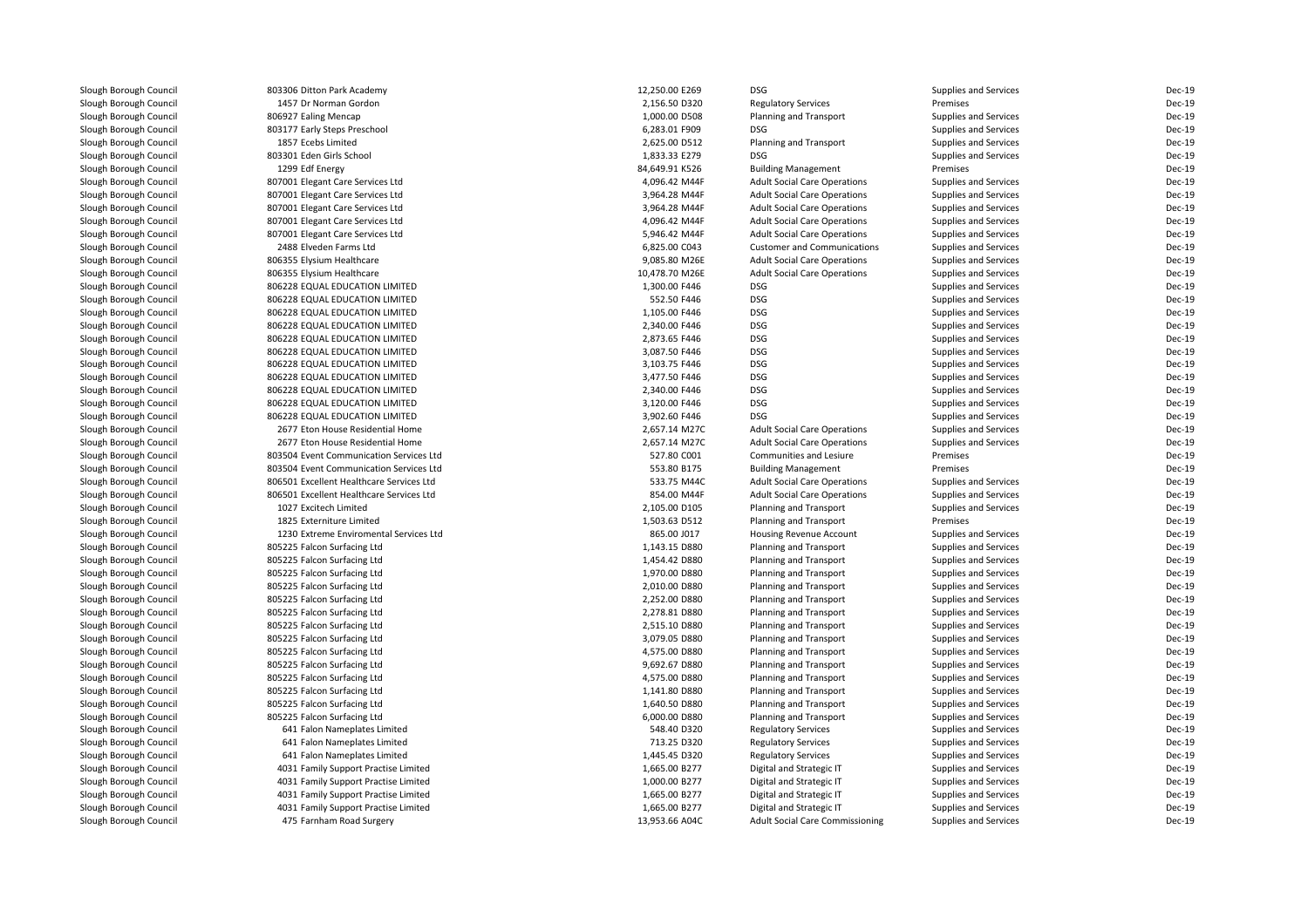| Slough Borough Council | 806760 Fire Maintenance Limited          | 675.00 B179     | <b>Building Management</b>             | Premises                     | Dec-19 |
|------------------------|------------------------------------------|-----------------|----------------------------------------|------------------------------|--------|
| Slough Borough Council | 955 First Beeline Buses Ltd              | 115,818.38 D512 | Planning and Transport                 | Supplies and Services        | Dec-19 |
| Slough Borough Council | 1413 First Greater Western Ltd           | 1,140.15 F123   | Children, Learning and Skills          | Supplies and Services        | Dec-19 |
| Slough Borough Council | 754 First Steps Day Nursery              | 9,375.33 F909   | <b>DSG</b>                             | <b>Supplies and Services</b> | Dec-19 |
| Slough Borough Council | 1626 Five Star Radio Cars Limited        | 2,800.00 F123   | Children, Learning and Skills          | Supplies and Services        | Dec-19 |
| Slough Borough Council | 1626 Five Star Radio Cars Limited        | 2,975.00 F123   | Children, Learning and Skills          | Supplies and Services        | Dec-19 |
| Slough Borough Council | 1626 Five Star Radio Cars Limited        | 1,120.00 F123   | Children, Learning and Skills          | Supplies and Services        | Dec-19 |
| Slough Borough Council | 1626 Five Star Radio Cars Limited        | 1,900.00 F123   | Children, Learning and Skills          | Supplies and Services        | Dec-19 |
| Slough Borough Council | 2519 Fleet Tutors                        | 3,212.00 F446   | <b>DSG</b>                             | Supplies and Services        | Dec-19 |
| Slough Borough Council | 2519 Fleet Tutors                        | 4,286.00 F446   | <b>DSG</b>                             | Supplies and Services        | Dec-19 |
| Slough Borough Council | 806017 FM180                             | 900.00 P165     | Capital                                | <b>Capital Charges</b>       | Dec-19 |
| Slough Borough Council | 2460 Forest Bridge School Ltd            | 12,215.00 F551  | <b>DSG</b>                             | Supplies and Services        | Dec-19 |
| Slough Borough Council | 2460 Forest Bridge School Ltd            | 12,215.00 F551  | <b>DSG</b>                             | Supplies and Services        | Dec-19 |
| Slough Borough Council | 2460 Forest Bridge School Ltd            | -6,484.00 F551  | <b>DSG</b>                             | Supplies and Services        | Dec-19 |
| Slough Borough Council | 2460 Forest Bridge School Ltd            | 6,484.00 F551   | <b>DSG</b>                             | Supplies and Services        | Dec-19 |
| Slough Borough Council | 2460 Forest Bridge School Ltd            | 11,859.33 F551  | <b>DSG</b>                             | Supplies and Services        | Dec-19 |
| Slough Borough Council | 2460 Forest Bridge School Ltd            | 11,859.33 F551  | <b>DSG</b>                             | Supplies and Services        | Dec-19 |
| Slough Borough Council | 3826 Forever Homecare Ltd                | 558.61 M44C     | <b>Adult Social Care Operations</b>    | Supplies and Services        | Dec-19 |
| Slough Borough Council | 3826 Forever Homecare Ltd                | 707.69 M44C     | <b>Adult Social Care Operations</b>    | Supplies and Services        | Dec-19 |
| Slough Borough Council | 3826 Forever Homecare Ltd                | 737.00 M44C     | <b>Adult Social Care Operations</b>    | Supplies and Services        | Dec-19 |
| Slough Borough Council | 3826 Forever Homecare Ltd                | 775.53 M44C     | <b>Adult Social Care Operations</b>    | Supplies and Services        | Dec-19 |
| Slough Borough Council | 3826 Forever Homecare Ltd                | 812.38 M44C     | <b>Adult Social Care Operations</b>    | Supplies and Services        | Dec-19 |
| Slough Borough Council | 3826 Forever Homecare Ltd                | 938.00 M44C     | <b>Adult Social Care Operations</b>    | Supplies and Services        | Dec-19 |
| Slough Borough Council | 3826 Forever Homecare Ltd                | 1,050.73 M44C   | <b>Adult Social Care Operations</b>    | Supplies and Services        | Dec-19 |
| Slough Borough Council | 3826 Forever Homecare Ltd                | 2,077.00 M44C   | <b>Adult Social Care Operations</b>    | Supplies and Services        | Dec-19 |
| Slough Borough Council | 3826 Forever Homecare Ltd                | 2,814.00 M44C   | <b>Adult Social Care Operations</b>    | Supplies and Services        | Dec-19 |
| Slough Borough Council | 3826 Forever Homecare Ltd                | 786.92 M44D     | <b>Adult Social Care Operations</b>    | Supplies and Services        | Dec-19 |
| Slough Borough Council | 3826 Forever Homecare Ltd                | 1,273.00 M44D   | <b>Adult Social Care Operations</b>    | Supplies and Services        | Dec-19 |
| Slough Borough Council | 3826 Forever Homecare Ltd                | 1,470.65 M44D   | <b>Adult Social Care Operations</b>    | Supplies and Services        | Dec-19 |
| Slough Borough Council | 3826 Forever Homecare Ltd                | 1,072.00 M44E   | <b>Adult Social Care Operations</b>    | Supplies and Services        | Dec-19 |
| Slough Borough Council | 3826 Forever Homecare Ltd                | 737.00 M44F     | <b>Adult Social Care Operations</b>    | Supplies and Services        | Dec-19 |
| Slough Borough Council | 3826 Forever Homecare Ltd                | 942.19 M48C     | <b>Adult Social Care Operations</b>    | Supplies and Services        | Dec-19 |
| Slough Borough Council | 1204 Forget Me Not                       | 3,000.00 M25C   | <b>Adult Social Care Operations</b>    | Supplies and Services        | Dec-19 |
| Slough Borough Council | 1204 Forget Me Not                       | 3,000.00 M27C   | <b>Adult Social Care Operations</b>    | Supplies and Services        | Dec-19 |
| Slough Borough Council | 1204 Forget Me Not                       | 3,400.00 M27C   | <b>Adult Social Care Operations</b>    | Supplies and Services        | Dec-19 |
| Slough Borough Council | 806616 Foxleigh Grove Nursing Home       | 3,949.58 M18C   | <b>Adult Social Care Operations</b>    | Supplies and Services        | Dec-19 |
|                        | 649 Freeway Lift Services Ltd            | 12,640.00 P547  |                                        | <b>Capital Charges</b>       | Dec-19 |
| Slough Borough Council |                                          |                 | Capital                                |                              | Dec-19 |
| Slough Borough Council | 649 Freeway Lift Services Ltd            | 13,877.00 P547  | Capital                                | <b>Capital Charges</b>       |        |
| Slough Borough Council | 2252 Frimley Health Nhs Foundation Trust | 910.33 A01P     | Public Health                          | Supplies and Services        | Dec-19 |
| Slough Borough Council | 806480 Frontier NX Limited               | 858.50 A04C     | <b>Adult Social Care Commissioning</b> | Supplies and Services        | Dec-19 |
| Slough Borough Council | 806480 Frontier NX Limited               | 3,791.50 A04C   | <b>Adult Social Care Commissioning</b> | Supplies and Services        | Dec-19 |
| Slough Borough Council | 806700 G3 Comms Limited                  | 1,130.12 A106   | <b>Customer and Communications</b>     | Supplies and Services        | Dec-19 |
| Slough Borough Council | 804911 GAP Group Limited                 | 500.66 D750     | <b>Environmental Services</b>          | Supplies and Services        | Dec-19 |
| Slough Borough Council | 804911 GAP Group Limited                 | 840.00 D880     | Planning and Transport                 | Supplies and Services        | Dec-19 |
| Slough Borough Council | 804911 GAP Group Limited                 | 924.00 D880     | Planning and Transport                 | Supplies and Services        | Dec-19 |
| Slough Borough Council | 804911 GAP Group Limited                 | 1,079.40 D880   | Planning and Transport                 | Supplies and Services        | Dec-19 |
| Slough Borough Council | 806026 GARIMA AGRAWAL                    | 1,400.00 F558   | <b>DSG</b>                             | Supplies and Services        | Dec-19 |
| Slough Borough Council | 1758 Gas Advisory Services Limited       | 2,380.00 J606   | Housing Revenue Account                | Supplies and Services        | Dec-19 |
| Slough Borough Council | 1758 Gas Advisory Services Limited       | 700.00 J606     | <b>Housing Revenue Account</b>         | Supplies and Services        | Dec-19 |
| Slough Borough Council | 1758 Gas Advisory Services Limited       | 727.60 J606     | Housing Revenue Account                | Supplies and Services        | Dec-19 |
| Slough Borough Council | 1758 Gas Advisory Services Limited       | 3,927.00 J606   | Housing Revenue Account                | Supplies and Services        | Dec-19 |
| Slough Borough Council | 806619 Gate One                          | 94,927.00 B203  | <b>Strategy and Performance</b>        | Supplies and Services        | Dec-19 |
| Slough Borough Council | 803332 Get Berkshire Active              | 1,600.33 B211   | <b>Strategy and Performance</b>        | Supplies and Services        | Dec-19 |
| Slough Borough Council | 806204 GLOBAL MEDIATION LIMITED          | 800.00 F446     | <b>DSG</b>                             | Supplies and Services        | Dec-19 |
| Slough Borough Council | 806204 GLOBAL MEDIATION LIMITED          | 800.00 F446     | <b>DSG</b>                             | Supplies and Services        | Dec-19 |
| Slough Borough Council | 652 Godolphin Infant School              | 19,277.00 E289  | <b>DSG</b>                             | Supplies and Services        | Dec-19 |
| Slough Borough Council | 2830 Golden Rose Comm Care Ltd           | 1,805.00 M44C   | <b>Adult Social Care Operations</b>    | Supplies and Services        | Dec-19 |
|                        |                                          |                 |                                        |                              |        |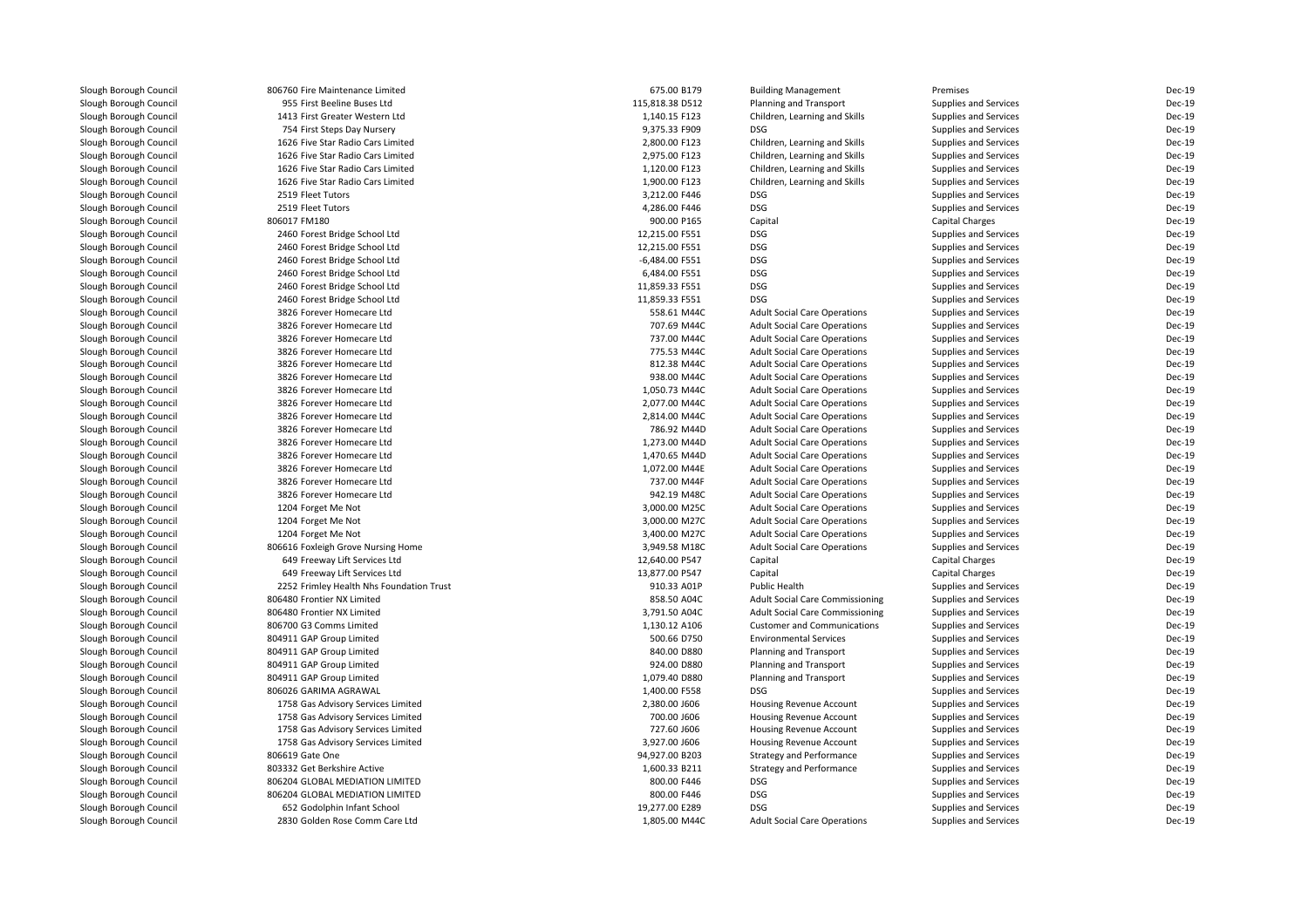| Slough Borough Council | 2830 Golden Rose Comm Care Ltd                      | 2,128.00 M44C   | <b>Adult Social Care Operations</b>                                        | Supplies and Services  | Dec-19        |
|------------------------|-----------------------------------------------------|-----------------|----------------------------------------------------------------------------|------------------------|---------------|
| Slough Borough Council | 2830 Golden Rose Comm Care Ltd                      | 2,441.50 M44C   | <b>Adult Social Care Operations</b>                                        | Supplies and Services  | Dec-19        |
| Slough Borough Council | 2830 Golden Rose Comm Care Ltd                      | 661.83 M44C     | <b>Adult Social Care Operations</b>                                        | Supplies and Services  | Dec-19        |
| Slough Borough Council | 2830 Golden Rose Comm Care Ltd                      | 788.50 M44C     | <b>Adult Social Care Operations</b>                                        | Supplies and Services  | Dec-19        |
| Slough Borough Council | 2830 Golden Rose Comm Care Ltd                      | 924.53 M44C     | <b>Adult Social Care Operations</b>                                        | Supplies and Services  | Dec-19        |
| Slough Borough Council | 2830 Golden Rose Comm Care Ltd                      | 931.00 M44C     | <b>Adult Social Care Operations</b>                                        | Supplies and Services  | Dec-19        |
| Slough Borough Council | 2830 Golden Rose Comm Care Ltd                      | 1,323.21 M44C   | <b>Adult Social Care Operations</b>                                        | Supplies and Services  | Dec-19        |
| Slough Borough Council | 2830 Golden Rose Comm Care Ltd                      | 1,691.00 M44C   | <b>Adult Social Care Operations</b>                                        | Supplies and Services  | Dec-19        |
| Slough Borough Council | 2830 Golden Rose Comm Care Ltd                      | 1,862.00 M44C   | <b>Adult Social Care Operations</b>                                        | Supplies and Services  | Dec-19        |
| Slough Borough Council | 2830 Golden Rose Comm Care Ltd                      | 1,938.00 M44C   | <b>Adult Social Care Operations</b>                                        | Supplies and Services  | Dec-19        |
| Slough Borough Council | 2830 Golden Rose Comm Care Ltd                      | 2,128.00 M44C   | <b>Adult Social Care Operations</b>                                        | Supplies and Services  | Dec-19        |
| Slough Borough Council | 2830 Golden Rose Comm Care Ltd                      | 2,128.00 M44C   | <b>Adult Social Care Operations</b>                                        | Supplies and Services  | Dec-19        |
| Slough Borough Council | 2830 Golden Rose Comm Care Ltd                      | 2,232.50 M44C   | <b>Adult Social Care Operations</b>                                        | Supplies and Services  | Dec-19        |
| Slough Borough Council | 2830 Golden Rose Comm Care Ltd                      | 2,242.00 M44C   | <b>Adult Social Care Operations</b>                                        | Supplies and Services  | Dec-19        |
| Slough Borough Council | 2830 Golden Rose Comm Care Ltd                      | 2,365.50 M44C   | <b>Adult Social Care Operations</b>                                        | Supplies and Services  | Dec-19        |
| Slough Borough Council | 2830 Golden Rose Comm Care Ltd                      | 2,384.50 M44C   | <b>Adult Social Care Operations</b>                                        | Supplies and Services  | Dec-19        |
| Slough Borough Council | 2830 Golden Rose Comm Care Ltd                      | 2,394.00 M44C   | <b>Adult Social Care Operations</b>                                        | Supplies and Services  | Dec-19        |
| Slough Borough Council | 2830 Golden Rose Comm Care Ltd                      | 2,394.00 M44C   | <b>Adult Social Care Operations</b>                                        | Supplies and Services  | Dec-19        |
| Slough Borough Council | 2830 Golden Rose Comm Care Ltd                      | 2,394.00 M44C   | <b>Adult Social Care Operations</b>                                        | Supplies and Services  | Dec-19        |
| Slough Borough Council | 2830 Golden Rose Comm Care Ltd                      | 2,508.00 M44C   | <b>Adult Social Care Operations</b>                                        | Supplies and Services  | Dec-19        |
| Slough Borough Council | 2830 Golden Rose Comm Care Ltd                      | 940.50 M44C     | <b>Adult Social Care Operations</b>                                        | Supplies and Services  | Dec-19        |
| Slough Borough Council | 2830 Golden Rose Comm Care Ltd                      | 1,596.00 M44D   | <b>Adult Social Care Operations</b>                                        | Supplies and Services  | Dec-19        |
| Slough Borough Council | 2830 Golden Rose Comm Care Ltd                      | 2,394.00 M44D   | <b>Adult Social Care Operations</b>                                        | Supplies and Services  | Dec-19        |
| Slough Borough Council | 2830 Golden Rose Comm Care Ltd                      | 2,593.50 M44D   |                                                                            | Supplies and Services  | Dec-19        |
| Slough Borough Council | 2830 Golden Rose Comm Care Ltd                      | 1,285.66 M44D   | <b>Adult Social Care Operations</b><br><b>Adult Social Care Operations</b> | Supplies and Services  | Dec-19        |
| Slough Borough Council | 2830 Golden Rose Comm Care Ltd                      | 2,175.50 M44D   |                                                                            | Supplies and Services  | Dec-19        |
|                        | 2830 Golden Rose Comm Care Ltd                      | 2,128.00 M44F   | <b>Adult Social Care Operations</b><br><b>Adult Social Care Operations</b> |                        | Dec-19        |
| Slough Borough Council | 2830 Golden Rose Comm Care Ltd                      |                 |                                                                            | Supplies and Services  | Dec-19        |
| Slough Borough Council |                                                     | 2,194.50 M48C   | <b>Adult Social Care Operations</b>                                        | Supplies and Services  |               |
| Slough Borough Council | 2830 Golden Rose Comm Care Ltd                      | 2,394.00 M48C   | <b>Adult Social Care Operations</b>                                        | Supplies and Services  | Dec-19        |
| Slough Borough Council | 2830 Golden Rose Comm Care Ltd                      | 2,394.00 M48C   | <b>Adult Social Care Operations</b>                                        | Supplies and Services  | Dec-19        |
| Slough Borough Council | 2830 Golden Rose Comm Care Ltd                      | 2,394.00 M48C   | <b>Adult Social Care Operations</b>                                        | Supplies and Services  | Dec-19        |
| Slough Borough Council | 2830 Golden Rose Comm Care Ltd                      | 2,698.00 M48C   | <b>Adult Social Care Operations</b>                                        | Supplies and Services  | Dec-19        |
| Slough Borough Council | 2830 Golden Rose Comm Care Ltd                      | 11,300.00 A06C  | <b>Adult Social Care Commissioning</b>                                     | Supplies and Services  | <b>Dec-19</b> |
| Slough Borough Council | 451 Govnet Communications                           | 1,185.00 B409   | People                                                                     | Supplies and Services  | Dec-19        |
| Slough Borough Council | 805693 Gowrings Mobility Group LTD                  | 855.00 M50A     | Planning and Transport                                                     | Transport              | Dec-19        |
| Slough Borough Council | 805693 Gowrings Mobility Group LTD                  | 900.00 M50A     | Planning and Transport                                                     | Transport              | Dec-19        |
| Slough Borough Council | 1682 Gpex                                           | 2,001.55 B014   | <b>Customer and Communications</b>                                         | Supplies and Services  | Dec-19        |
| Slough Borough Council | 1682 Gpex                                           | 718.00 F150     | Children, Learning and Skills                                              | Supplies and Services  | Dec-19        |
| Slough Borough Council | 1682 Gpex                                           | 555.00 H015     | <b>Customer and Communications</b>                                         | Supplies and Services  | Dec-19        |
| Slough Borough Council | 848 Graham Peters Ltd                               | 8,494.50 P547   | Capital                                                                    | Capital Charges        | Dec-19        |
| Slough Borough Council | 848 Graham Peters Ltd                               | 3,695.83 P547   | Capital                                                                    | <b>Capital Charges</b> | Dec-19        |
| Slough Borough Council | 848 Graham Peters Ltd                               | 7,600.00 P006   | Capital                                                                    | <b>Capital Charges</b> | Dec-19        |
| Slough Borough Council | 803296 Grant Thornton UK LLP                        | 24,548.25 B007  | Finance                                                                    | Supplies and Services  | Dec-19        |
| Slough Borough Council | 803296 Grant Thornton UK LLP                        | 5,000.00 B007   | Finance                                                                    | Supplies and Services  | Dec-19        |
| Slough Borough Council | 805191 Graphiti Art Ltd                             | 1,817.00 D880   | Planning and Transport                                                     | Supplies and Services  | Dec-19        |
| Slough Borough Council | 804577 Green Monarch ZC2016 c/o Savills(UK) Limited | 2,000.00 B417   | Regeneration                                                               | Premises               | Dec-19        |
| Slough Borough Council | 804577 Green Monarch ZC2016 c/o Savills(UK) Limited | 3,583.33 H205   | <b>Strategic Housing Services</b>                                          | Premises               | Dec-19        |
| Slough Borough Council | 805069 Grove Academy                                | 3,833.33 E299   | <b>DSG</b>                                                                 | Supplies and Services  | Dec-19        |
| Slough Borough Council | 804447 Grundon Waste Management Limited             | 700.00 D342     | <b>Environmental Services</b>                                              | Supplies and Services  | Dec-19        |
| Slough Borough Council | 804447 Grundon Waste Management Limited             | 1,255.00 D342   | <b>Environmental Services</b>                                              | Supplies and Services  | Dec-19        |
| Slough Borough Council | 804447 Grundon Waste Management Limited             | 414,262.97 D342 | <b>Environmental Services</b>                                              | Supplies and Services  | Dec-19        |
| Slough Borough Council | 3228 H Plus Care Ltd                                | 3,174.58 M15F   | <b>Adult Social Care Operations</b>                                        | Supplies and Services  | Dec-19        |
| Slough Borough Council | 3228 H Plus Care Ltd                                | 3,141.85 M17C   | <b>Adult Social Care Operations</b>                                        | Supplies and Services  | Dec-19        |
| Slough Borough Council | 3228 H Plus Care Ltd                                | 3,268.29 M17C   | <b>Adult Social Care Operations</b>                                        | Supplies and Services  | Dec-19        |
| Slough Borough Council | 3228 H Plus Care Ltd                                | 3,174.58 M18C   | <b>Adult Social Care Operations</b>                                        | Supplies and Services  | Dec-19        |
| Slough Borough Council | 3228 H Plus Care Ltd                                | 12,116.57 M26E  | <b>Adult Social Care Operations</b>                                        | Supplies and Services  | Dec-19        |
| Slough Borough Council | 806681 Hako Machines Ltd                            | 597.42 D620     | <b>Environmental Services</b>                                              | Supplies and Services  | Dec-19        |
|                        |                                                     |                 |                                                                            |                        |               |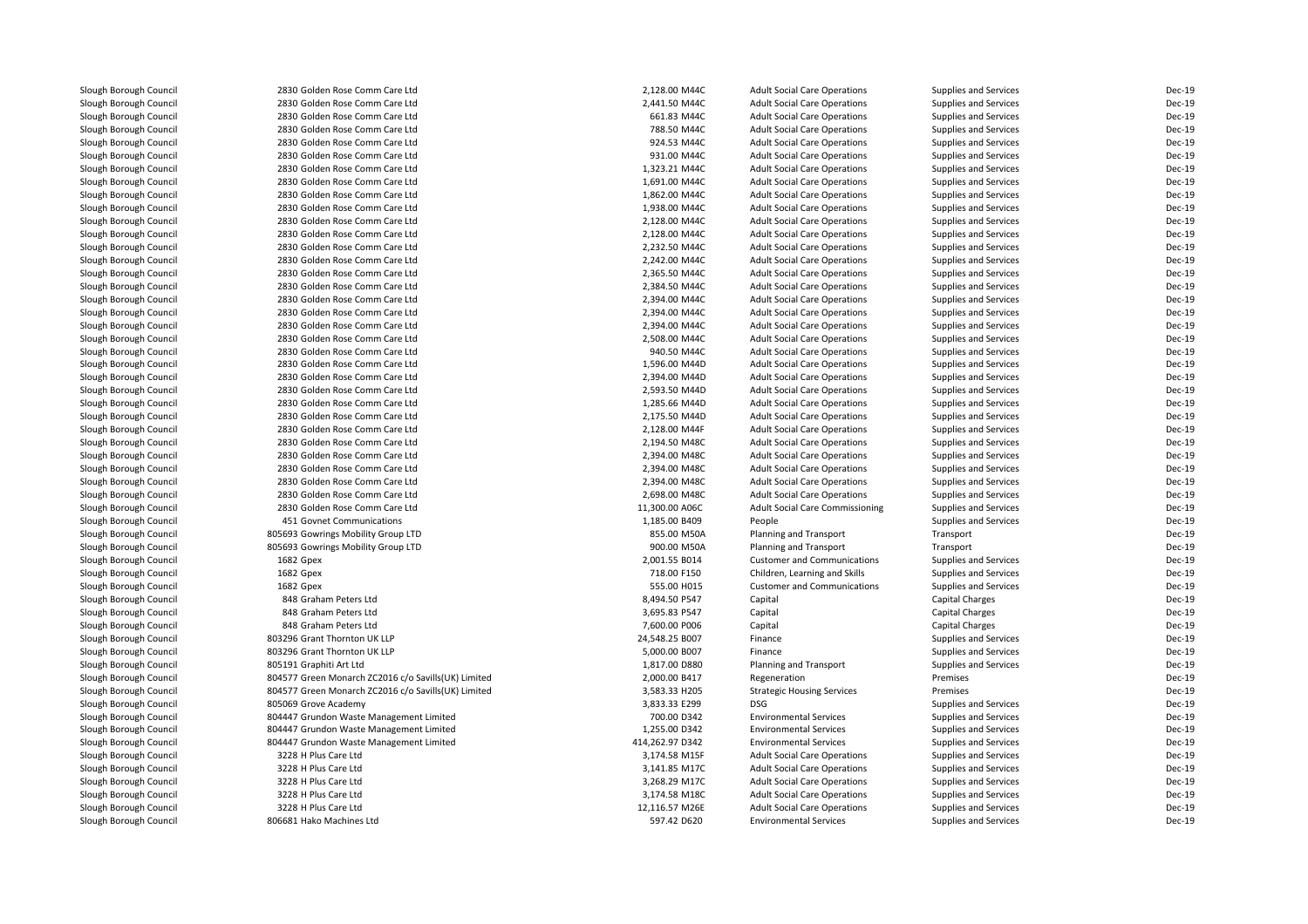| Slough Borough Council | 744 Hampshire County Council                           | -6,885.00 D012  | Planning and Transport                            | Supplies and Services        | Dec-19           |
|------------------------|--------------------------------------------------------|-----------------|---------------------------------------------------|------------------------------|------------------|
| Slough Borough Council | 744 Hampshire County Council                           | 7,260.42 D012   | Planning and Transport                            | Supplies and Services        | Dec-19           |
| Slough Borough Council | 805540 harrison.evans LTD                              | 13,790.00 J020  | <b>Housing Revenue Account</b>                    | Supplies and Services        | Dec-19           |
| Slough Borough Council | 1465 HAS Technology Limited                            | 1,971.53 M44C   | <b>Adult Social Care Operations</b>               | Supplies and Services        | Dec-19           |
| Slough Borough Council | 1465 HAS Technology Limited                            | 567.15 A02F     | <b>Adult Social Care Commissioning</b>            | Supplies and Services        | Dec-19           |
| Slough Borough Council | 1465 HAS Technology Limited                            | 956.93 A07R     | <b>Adult Social Care Operations</b>               | Supplies and Services        | Dec-19           |
| Slough Borough Council | 806928 Hasca Limited                                   | 1,900.00 B409   | People                                            | Indirect Employee Expenses   | Dec-19           |
| Slough Borough Council | 1381 Haybrook College                                  | 121,895.58 E809 | <b>DSG</b>                                        | Supplies and Services        | Dec-19           |
| Slough Borough Council | 3784 Haybrook College Pru                              | 54,115.00 E809  | <b>DSG</b>                                        | Supplies and Services        | Dec-19           |
| Slough Borough Council | 803248 Haybrook College Trust                          | 4,000.00 F166   | <b>DSG</b>                                        | Supplies and Services        | Dec-19           |
| Slough Borough Council | 803248 Haybrook College Trust                          | 4,000.00 F166   | <b>DSG</b>                                        | Supplies and Services        | Dec-19           |
| Slough Borough Council | 803248 Haybrook College Trust                          | 4,000.00 F166   | <b>DSG</b>                                        | Supplies and Services        | Dec-19           |
| Slough Borough Council | 803248 Haybrook College Trust                          | 4,000.00 F166   | <b>DSG</b>                                        | Supplies and Services        | Dec-19           |
| Slough Borough Council | 803248 Haybrook College Trust                          | 4,000.00 F166   | <b>DSG</b>                                        | Supplies and Services        | Dec-19           |
| Slough Borough Council | 803248 Haybrook College Trust                          | 4,000.00 F166   | <b>DSG</b>                                        | Supplies and Services        | Dec-19           |
| Slough Borough Council | 803248 Haybrook College Trust                          | 49,320.00 F166  | <b>DSG</b>                                        | Supplies and Services        | Dec-19           |
| Slough Borough Council | 803753 Healthcare Homes                                | 2,825.43 M15D   | <b>Adult Social Care Operations</b>               | Supplies and Services        | Dec-19           |
| Slough Borough Council | 803753 Healthcare Homes                                | 3,321.43 M18C   | <b>Adult Social Care Operations</b>               | Supplies and Services        | Dec-19           |
| Slough Borough Council | 803753 Healthcare Homes                                | 3,100.00 M27C   | <b>Adult Social Care Operations</b>               | Supplies and Services        | Dec-19           |
| Slough Borough Council | 1686 Herald Chase                                      | 1,891.50 D124   | Planning and Transport                            | Supplies and Services        | Dec-19           |
| Slough Borough Council | 803447 Herewards House Residential Home                | 2,878.57 M27C   | <b>Adult Social Care Operations</b>               | Supplies and Services        | Dec-19           |
| Slough Borough Council | 3387 Herschel Grammar School                           | 833.33 E309     | <b>DSG</b>                                        | Supplies and Services        | Dec-19           |
| Slough Borough Council | 3387 Herschel Grammar School                           | 3,840.20 P575   | Capital                                           | <b>Capital Charges</b>       | Dec-19           |
| Slough Borough Council | 806731 High Hurlands Homes                             | 6,996.35 M26E   | <b>Adult Social Care Operations</b>               | <b>Supplies and Services</b> | Dec-19           |
| Slough Borough Council | 3280 Hillcrest Childrens Services Ltd                  | 4,605.71 F462   | <b>DSG</b>                                        | Supplies and Services        | Dec-19           |
| Slough Borough Council | 806071 HLM Architects                                  | 3,700.00 P101   | Capital                                           | <b>Capital Charges</b>       | Dec-19           |
| Slough Borough Council | 3250 Hodge Hill Grange H C One Ltd                     | 2,380.00 M15D   | <b>Adult Social Care Operations</b>               | Supplies and Services        | Dec-19           |
| Slough Borough Council | 850 Holy Family Catholic Primary School                | 177,855.21 E259 | <b>DSG</b>                                        | Supplies and Services        | Dec-19           |
| Slough Borough Council | 1914 Huntcliff Limited                                 | 1,750.00 J028   |                                                   | Supplies and Services        | Dec-19           |
| Slough Borough Council | 804773 HYPERION INFRASTRUCTURE CONSULTANCY LTD         | 1,475.00 D015   | Housing Revenue Account<br>Planning and Transport | Supplies and Services        | Dec-19           |
| Slough Borough Council | 2680 Iam Consulting Services                           | 3,140.00 D320   | <b>Regulatory Services</b>                        | Supplies and Services        | Dec-19           |
| Slough Borough Council |                                                        | 3,040.00 F123   |                                                   |                              | Dec-19           |
| Slough Borough Council | 2917 Imperial Coaches Ltd                              | 7,410.00 F123   | Children, Learning and Skills                     | Supplies and Services        | Dec-19           |
|                        | 2917 Imperial Coaches Ltd                              |                 | Children, Learning and Skills                     | Supplies and Services        |                  |
| Slough Borough Council | 3269 In Hand Care Services Ltd                         | 3,133.87 M48C   | <b>Adult Social Care Operations</b>               | Supplies and Services        | Dec-19<br>Dec-19 |
| Slough Borough Council | 3570 Independent Supported Living And Disabilities Ltd | 880.00 M44D     | <b>Adult Social Care Operations</b>               | Supplies and Services        |                  |
| Slough Borough Council | 3570 Independent Supported Living And Disabilities Ltd | 3,044.16 M44D   | <b>Adult Social Care Operations</b>               | Supplies and Services        | Dec-19           |
| Slough Borough Council | 3570 Independent Supported Living And Disabilities Ltd | 3,044.16 M44D   | <b>Adult Social Care Operations</b>               | Supplies and Services        | Dec-19           |
| Slough Borough Council | 3570 Independent Supported Living And Disabilities Ltd | 1,440.00 M44E   | <b>Adult Social Care Operations</b>               | Supplies and Services        | Dec-19           |
| Slough Borough Council | 3570 Independent Supported Living And Disabilities Ltd | 3,570.00 M44E   | <b>Adult Social Care Operations</b>               | Supplies and Services        | Dec-19           |
| Slough Borough Council | 3570 Independent Supported Living And Disabilities Ltd | 4,212.00 M44E   | <b>Adult Social Care Operations</b>               | Supplies and Services        | Dec-19           |
| Slough Borough Council | 806951 Innovate Awarding                               | 595.00 C008     | Communities and Lesiure                           | Supplies and Services        | Dec-19           |
| Slough Borough Council | 805325 Instarmac Group plc                             | 1,124.00 D880   | Planning and Transport                            | Supplies and Services        | Dec-19           |
| Slough Borough Council | 3500 Iqra Slough Islamic Primary School                | 66,327.43 E489  | <b>DSG</b>                                        | Supplies and Services        | Dec-19           |
| Slough Borough Council | 2919 Islamic Shakhsiyah Foundation                     | 919.98 F909     | <b>DSG</b>                                        | Supplies and Services        | Dec-19           |
| Slough Borough Council | 2919 Islamic Shakhsiyah Foundation                     | 8,535.75 F909   | <b>DSG</b>                                        | Supplies and Services        | Dec-19           |
| Slough Borough Council | 753 Jack In The Box Day Nursery                        | 14,160.05 F909  | <b>DSG</b>                                        | Supplies and Services        | Dec-19           |
| Slough Borough Council | 805666 James Rosental                                  | 686.00 C322     | <b>Communities and Lesiure</b>                    | Supplies and Services        | Dec-19           |
| Slough Borough Council | 805666 James Rosental                                  | 2,572.48 C322   | Communities and Lesiure                           | Supplies and Services        | Dec-19           |
| Slough Borough Council | 805666 James Rosental                                  | 945.00 C322     | Communities and Lesiure                           | Supplies and Services        | Dec-19           |
| Slough Borough Council | 805226 JD Surfacing & Civil Engineering Limited        | 2,856.25 D880   | Planning and Transport                            | Supplies and Services        | Dec-19           |
| Slough Borough Council | 805226 JD Surfacing & Civil Engineering Limited        | 10,856.65 D880  | Planning and Transport                            | Supplies and Services        | Dec-19           |
| Slough Borough Council | 805226 JD Surfacing & Civil Engineering Limited        | 782.00 D880     | Planning and Transport                            | Supplies and Services        | Dec-19           |
| Slough Borough Council | 805226 JD Surfacing & Civil Engineering Limited        | 2,856.25 D880   | Planning and Transport                            | Supplies and Services        | Dec-19           |
| Slough Borough Council | 805226 JD Surfacing & Civil Engineering Limited        | 11,143.80 D880  | Planning and Transport                            | Supplies and Services        | Dec-19           |
| Slough Borough Council | 804698 Jenny Hooper SEN Consulting Ltd                 | 4,560.00 F500   | Children, Learning and Skills                     | Supplies and Services        | Dec-19           |
| Slough Borough Council | 434 Jigsaw Promotions                                  | 1,450.00 C043   | <b>Customer and Communications</b>                | Supplies and Services        | Dec-19           |
| Slough Borough Council | 806970 JM Shurey t/a JQS Media                         | 3,325.00 F446   | <b>DSG</b>                                        | Supplies and Services        | Dec-19           |
|                        |                                                        |                 |                                                   |                              |                  |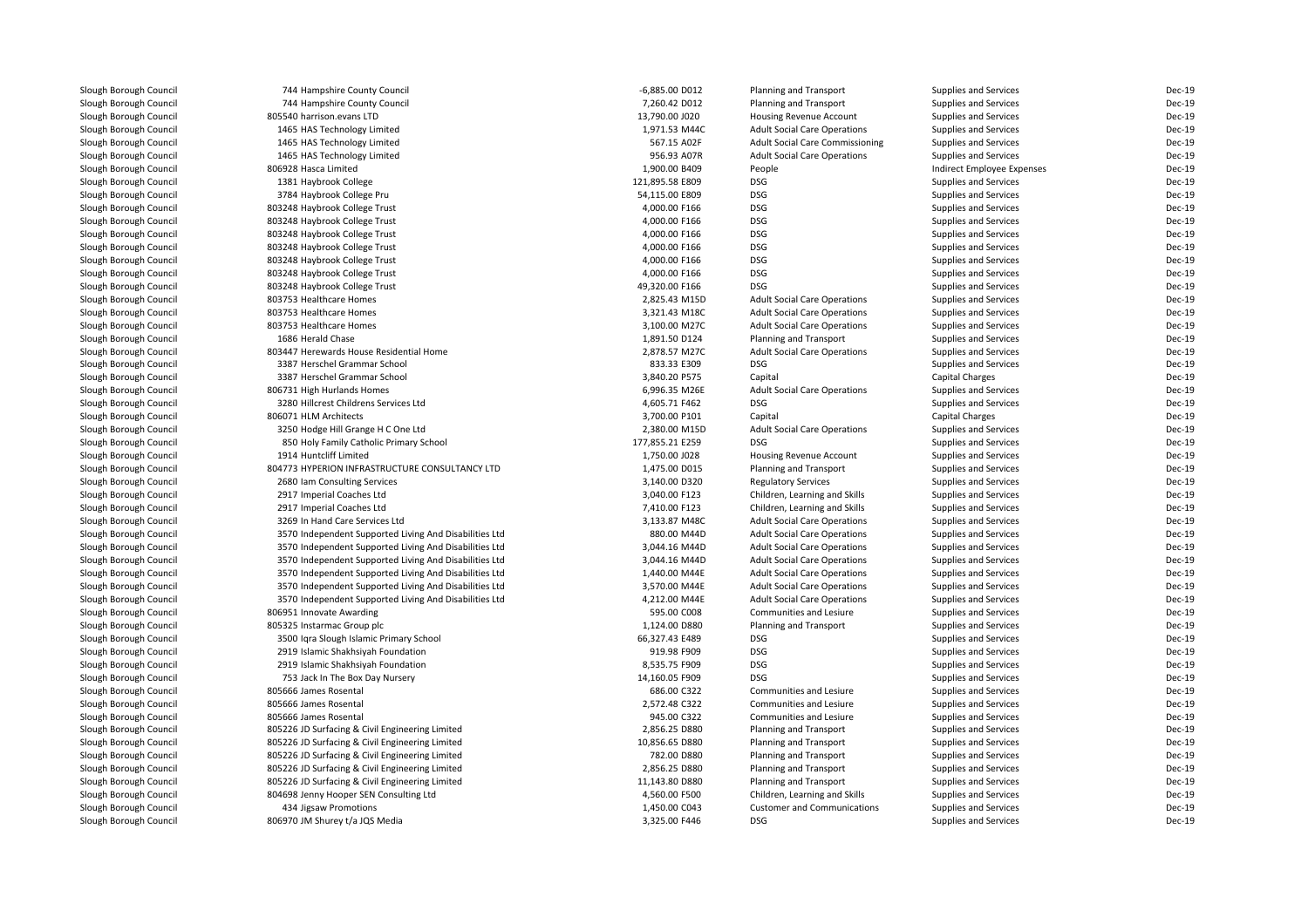| Slough Borough Council | 1592 Jmw Systems Limited                               | 1,756.00 D512  | Planning and Transport                 | Premises                     | Dec-19                  |
|------------------------|--------------------------------------------------------|----------------|----------------------------------------|------------------------------|-------------------------|
| Slough Borough Council | 1592 Jmw Systems Limited                               | 9,828.00 D512  | Planning and Transport                 | Premises                     | <b>Dec-19</b>           |
| Slough Borough Council | 956 John Murphy & Company Ltd                          | 510.00 H206    | <b>Strategic Housing Services</b>      | Premises                     | Dec-19                  |
| Slough Borough Council | 956 John Murphy & Company Ltd                          | 520.00 H206    | <b>Strategic Housing Services</b>      | Premises                     | Dec-19                  |
| Slough Borough Council | 956 John Murphy & Company Ltd                          | 797.00 H206    | <b>Strategic Housing Services</b>      | Premises                     | <b>Dec-19</b>           |
| Slough Borough Council | 956 John Murphy & Company Ltd                          | 1,100.00 H206  | <b>Strategic Housing Services</b>      | Premises                     | <b>Dec-19</b>           |
| Slough Borough Council | 956 John Murphy & Company Ltd                          | 1,370.00 H206  | <b>Strategic Housing Services</b>      | Premises                     | Dec-19                  |
| Slough Borough Council | 956 John Murphy & Company Ltd                          | 2,060.00 H206  | <b>Strategic Housing Services</b>      | Premises                     | Dec-19                  |
| Slough Borough Council | 956 John Murphy & Company Ltd                          | 2,558.00 H206  | <b>Strategic Housing Services</b>      | Premises                     | <b>Dec-19</b>           |
| Slough Borough Council | 956 John Murphy & Company Ltd                          | 2,800.00 H206  | <b>Strategic Housing Services</b>      | Premises                     | <b>Dec-19</b>           |
| Slough Borough Council | 956 John Murphy & Company Ltd                          | 1,596.00 B082  | Regeneration                           | Supplies and Services        | <b>Dec-19</b>           |
| Slough Borough Council | 956 John Murphy & Company Ltd                          | 820.00 P139    | Capital                                | Capital Charges              | Dec-19                  |
| Slough Borough Council | 956 John Murphy & Company Ltd                          | 1,210.00 P139  | Capital                                | Capital Charges              | Dec-19                  |
| Slough Borough Council | 956 John Murphy & Company Ltd                          | 3,535.00 P139  | Capital                                | Capital Charges              | Dec-19                  |
| Slough Borough Council | 956 John Murphy & Company Ltd                          | 575.00 B082    | Regeneration                           | Capital Charges              | <b>Dec-19</b>           |
| Slough Borough Council | 956 John Murphy & Company Ltd                          | 1,682.00 P575  | Capital                                | Capital Charges              | <b>Dec-19</b>           |
| Slough Borough Council | 298 John Ross Pharmacy                                 | 545.11 A04C    | <b>Adult Social Care Commissioning</b> | <b>Supplies and Services</b> | Dec-19                  |
| Slough Borough Council | 1971 Katherine Werrell                                 | 600.00 C322    | Communities and Lesiure                | <b>Supplies and Services</b> | Dec-19                  |
| Slough Borough Council | 803815 Kathys Childcare                                | 1,996.88 F909  | <b>DSG</b>                             | <b>Supplies and Services</b> | Dec-19                  |
| Slough Borough Council | 2620 Kcare Nursing Agency Ltd                          | 672.00 M44C    | <b>Adult Social Care Operations</b>    | <b>Supplies and Services</b> | Dec-19                  |
| Slough Borough Council | 2620 Kcare Nursing Agency Ltd                          | 1,792.00 M44C  | <b>Adult Social Care Operations</b>    | <b>Supplies and Services</b> | Dec-19                  |
| Slough Borough Council | 2620 Kcare Nursing Agency Ltd                          | 2,008.00 M44C  | <b>Adult Social Care Operations</b>    | <b>Supplies and Services</b> | Dec-19                  |
| Slough Borough Council | 2620 Kcare Nursing Agency Ltd                          | 2,016.00 M44C  | <b>Adult Social Care Operations</b>    | <b>Supplies and Services</b> | Dec-19                  |
| Slough Borough Council | 2620 Kcare Nursing Agency Ltd                          | 2,016.00 M44C  | <b>Adult Social Care Operations</b>    | Supplies and Services        | Dec-19                  |
| Slough Borough Council | 2620 Kcare Nursing Agency Ltd                          | 2,240.00 M44C  | <b>Adult Social Care Operations</b>    | <b>Supplies and Services</b> | Dec-19                  |
| Slough Borough Council | 2620 Kcare Nursing Agency Ltd                          | 2,240.00 M44C  | <b>Adult Social Care Operations</b>    | <b>Supplies and Services</b> | Dec-19                  |
| Slough Borough Council | 2620 Kcare Nursing Agency Ltd                          | 1,048.00 M44C  | <b>Adult Social Care Operations</b>    | <b>Supplies and Services</b> | Dec-19                  |
| Slough Borough Council | 2620 Kcare Nursing Agency Ltd                          | 1,008.00 M44D  | <b>Adult Social Care Operations</b>    | <b>Supplies and Services</b> | Dec-19                  |
|                        |                                                        |                |                                        |                              |                         |
| Slough Borough Council | 2620 Kcare Nursing Agency Ltd                          | 704.00 M44D    | <b>Adult Social Care Operations</b>    | <b>Supplies and Services</b> | <b>Dec-19</b><br>Dec-19 |
| Slough Borough Council | 2620 Kcare Nursing Agency Ltd                          | 1,220.00 M44D  | <b>Adult Social Care Operations</b>    | <b>Supplies and Services</b> | Dec-19                  |
| Slough Borough Council | 2620 Kcare Nursing Agency Ltd                          | 1,104.00 M44D  | <b>Adult Social Care Operations</b>    | <b>Supplies and Services</b> |                         |
| Slough Borough Council | 2620 Kcare Nursing Agency Ltd                          | 1,112.00 M44D  | <b>Adult Social Care Operations</b>    | <b>Supplies and Services</b> | Dec-19                  |
| Slough Borough Council | 2620 Kcare Nursing Agency Ltd                          | 1,344.00 M48C  | <b>Adult Social Care Operations</b>    | <b>Supplies and Services</b> | Dec-19                  |
| Slough Borough Council | 2620 Kcare Nursing Agency Ltd                          | 2,464.00 M48C  | <b>Adult Social Care Operations</b>    | <b>Supplies and Services</b> | Dec-19                  |
| Slough Borough Council | 2620 Kcare Nursing Agency Ltd                          | 3,104.00 M48C  | <b>Adult Social Care Operations</b>    | <b>Supplies and Services</b> | Dec-19                  |
| Slough Borough Council | 2620 Kcare Nursing Agency Ltd                          | 3,120.00 M48C  | <b>Adult Social Care Operations</b>    | <b>Supplies and Services</b> | Dec-19                  |
| Slough Borough Council | 804887 KCare Nursing Agency Ltd Supported House Living | 2,926.00 M42F  | <b>Adult Social Care Operations</b>    | <b>Supplies and Services</b> | Dec-19                  |
| Slough Borough Council | 804887 KCare Nursing Agency Ltd Supported House Living | 2,926.00 M42F  | <b>Adult Social Care Operations</b>    | <b>Supplies and Services</b> | Dec-19                  |
| Slough Borough Council | 804799 Key Management System Ltd                       | 3,302.71 J015  | <b>Housing Revenue Account</b>         | Premises                     | Dec-19                  |
| Slough Borough Council | 803916 Kharis Solutions                                | 1,848.00 M44C  | <b>Adult Social Care Operations</b>    | <b>Supplies and Services</b> | Dec-19                  |
| Slough Borough Council | 803916 Kharis Solutions                                | 1,955.25 M44C  | <b>Adult Social Care Operations</b>    | <b>Supplies and Services</b> | Dec-19                  |
| Slough Borough Council | 803916 Kharis Solutions                                | 2,079.00 M44C  | <b>Adult Social Care Operations</b>    | <b>Supplies and Services</b> | Dec-19                  |
| Slough Borough Council | 803916 Kharis Solutions                                | 2,079.00 M44C  | <b>Adult Social Care Operations</b>    | <b>Supplies and Services</b> | Dec-19                  |
| Slough Borough Council | 803916 Kharis Solutions                                | 2,079.00 M44C  | <b>Adult Social Care Operations</b>    | <b>Supplies and Services</b> | Dec-19                  |
| Slough Borough Council | 803916 Kharis Solutions                                | 2,079.00 M44C  | <b>Adult Social Care Operations</b>    | Supplies and Services        | Dec-19                  |
| Slough Borough Council | 803916 Kharis Solutions                                | 2,079.00 M44C  | <b>Adult Social Care Operations</b>    | <b>Supplies and Services</b> | Dec-19                  |
| Slough Borough Council | 803916 Kharis Solutions                                | 2,079.00 M44C  | <b>Adult Social Care Operations</b>    | <b>Supplies and Services</b> | Dec-19                  |
| Slough Borough Council | 803916 Kharis Solutions                                | 2,079.00 M44C  | <b>Adult Social Care Operations</b>    | <b>Supplies and Services</b> | Dec-19                  |
| Slough Borough Council | 803916 Kharis Solutions                                | 9,954.00 M44E  | <b>Adult Social Care Operations</b>    | <b>Supplies and Services</b> | Dec-19                  |
| Slough Borough Council | 803916 Kharis Solutions                                | 10,521.00 M44E | <b>Adult Social Care Operations</b>    | <b>Supplies and Services</b> | Dec-19                  |
| Slough Borough Council | 803916 Kharis Solutions                                | 10,836.00 M44E | <b>Adult Social Care Operations</b>    | <b>Supplies and Services</b> | <b>Dec-19</b>           |
| Slough Borough Council | 803916 Kharis Solutions                                | 9,828.00 M44E  | <b>Adult Social Care Operations</b>    | <b>Supplies and Services</b> | Dec-19                  |
| Slough Borough Council | 803916 Kharis Solutions                                | 10,143.00 M44E | <b>Adult Social Care Operations</b>    | <b>Supplies and Services</b> | Dec-19                  |
| Slough Borough Council | 803916 Kharis Solutions                                | 10,269.00 M44E | <b>Adult Social Care Operations</b>    | <b>Supplies and Services</b> | Dec-19                  |
| Slough Borough Council | 803916 Kharis Solutions                                | 1,848.00 M48C  | <b>Adult Social Care Operations</b>    | <b>Supplies and Services</b> | Dec-19                  |
| Slough Borough Council | 803916 Kharis Solutions                                | 2,079.00 M48C  | <b>Adult Social Care Operations</b>    | <b>Supplies and Services</b> | Dec-19                  |
| Slough Borough Council | 3073 Kingston Hospital Nhs Ft                          | 2,210.79 A01P  | Public Health                          | <b>Supplies and Services</b> | Dec-19                  |
|                        |                                                        |                |                                        |                              |                         |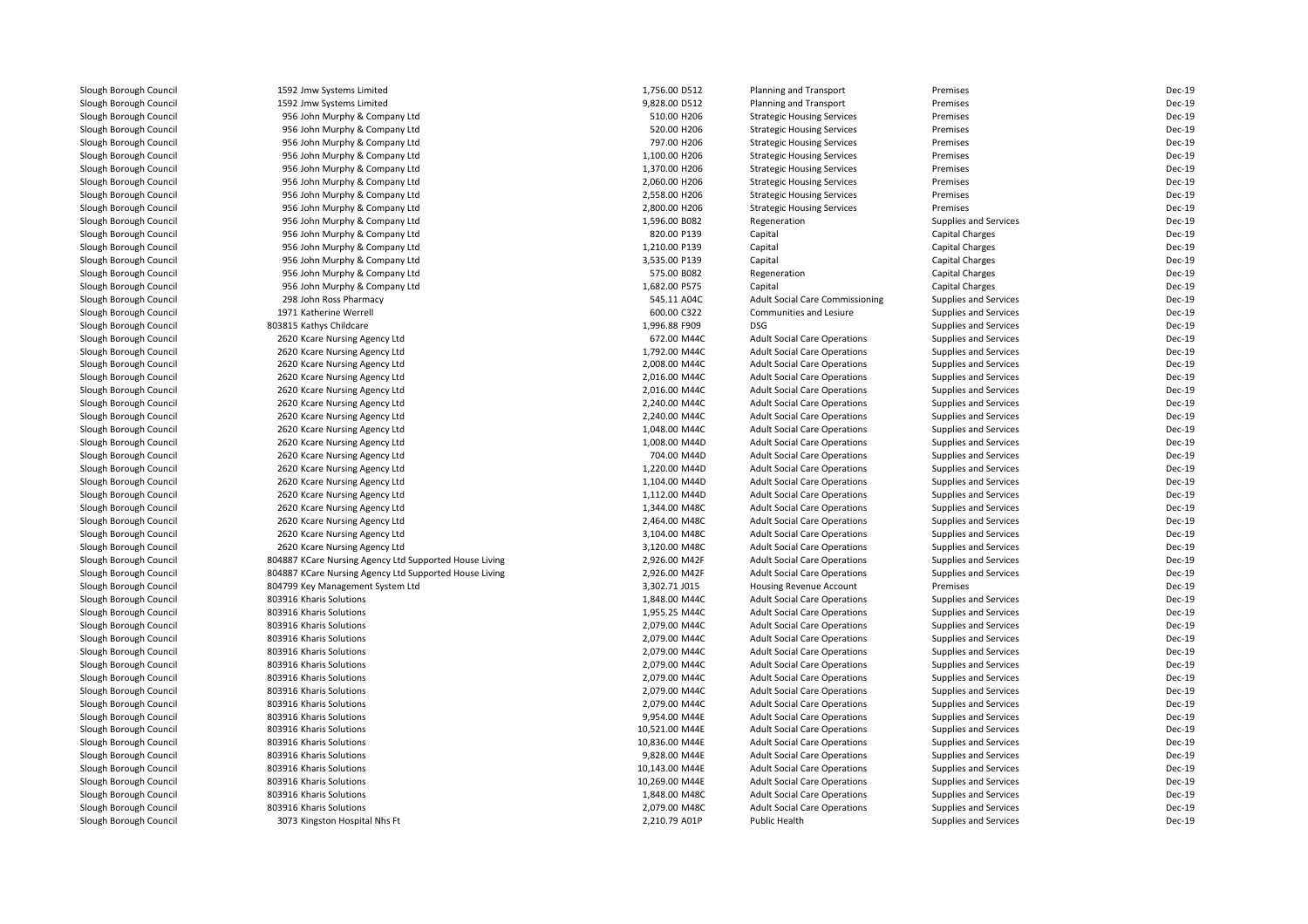| Slough Borough Council | 806579 Kisimul Group Ltd                     | 26,192.30 F462 | <b>DSG</b>                             | Supplies and Services      | Dec-19 |
|------------------------|----------------------------------------------|----------------|----------------------------------------|----------------------------|--------|
| Slough Borough Council | 804546 Korn Ferry                            | 616.00 A01P    | Public Health                          | Salaries and Wages         | Dec-19 |
| Slough Borough Council | 804546 Korn Ferry                            | 616.00 A05C    | <b>Adult Social Care Commissioning</b> | Supplies and Services      | Dec-19 |
| Slough Borough Council | 804546 Korn Ferry                            | 616.00 F143    | Children, Learning and Skills          | Supplies and Services      | Dec-19 |
| Slough Borough Council | 664 Langley Grammar School                   | 833.33 E329    | <b>DSG</b>                             | Supplies and Services      | Dec-19 |
| Slough Borough Council | 1699 Langley Hall Primary Academy            | 2,846.33 E739  | <b>DSG</b>                             | Supplies and Services      | Dec-19 |
| Slough Borough Council | 3001 Langley Haven Care Homes Ltd            | 3,365.71 M25C  | <b>Adult Social Care Operations</b>    | Supplies and Services      | Dec-19 |
| Slough Borough Council | 3001 Langley Haven Care Homes Ltd            | 3,365.71 M25C  | <b>Adult Social Care Operations</b>    | Supplies and Services      | Dec-19 |
| Slough Borough Council | 3001 Langley Haven Care Homes Ltd            | 3,365.71 M25C  | <b>Adult Social Care Operations</b>    | Supplies and Services      | Dec-19 |
| Slough Borough Council | 3001 Langley Haven Care Homes Ltd            | 3,365.71 M25C  | <b>Adult Social Care Operations</b>    | Supplies and Services      | Dec-19 |
| Slough Borough Council | 3001 Langley Haven Care Homes Ltd            | 3,542.86 M25C  | <b>Adult Social Care Operations</b>    | Supplies and Services      | Dec-19 |
| Slough Borough Council | 3001 Langley Haven Care Homes Ltd            | 3,985.71 M25C  | <b>Adult Social Care Operations</b>    | Supplies and Services      | Dec-19 |
| Slough Borough Council | 3001 Langley Haven Care Homes Ltd            | 2,160.00 M26E  | <b>Adult Social Care Operations</b>    | Supplies and Services      | Dec-19 |
| Slough Borough Council | 3001 Langley Haven Care Homes Ltd            | 3,600.00 M26E  | <b>Adult Social Care Operations</b>    | Supplies and Services      | Dec-19 |
| Slough Borough Council | 3001 Langley Haven Care Homes Ltd            | 3,720.00 M26E  | <b>Adult Social Care Operations</b>    | Supplies and Services      | Dec-19 |
| Slough Borough Council | 3001 Langley Haven Care Homes Ltd            | 3,365.71 M27C  | <b>Adult Social Care Operations</b>    | Supplies and Services      | Dec-19 |
| Slough Borough Council | 3001 Langley Haven Care Homes Ltd            | 3,365.71 M27C  | <b>Adult Social Care Operations</b>    | Supplies and Services      | Dec-19 |
|                        |                                              |                |                                        |                            | Dec-19 |
| Slough Borough Council | 3001 Langley Haven Care Homes Ltd            | 3,365.71 M27C  | <b>Adult Social Care Operations</b>    | Supplies and Services      |        |
| Slough Borough Council | 3001 Langley Haven Care Homes Ltd            | 3,365.71 M27C  | <b>Adult Social Care Operations</b>    | Supplies and Services      | Dec-19 |
| Slough Borough Council | 3001 Langley Haven Care Homes Ltd            | 3,365.71 M27F  | <b>Adult Social Care Operations</b>    | Supplies and Services      | Dec-19 |
| Slough Borough Council | 3001 Langley Haven Care Homes Ltd            | 3,985.71 M27F  | <b>Adult Social Care Operations</b>    | Supplies and Services      | Dec-19 |
| Slough Borough Council | 3001 Langley Haven Care Homes Ltd            | 3,365.71 M28C  | <b>Adult Social Care Operations</b>    | Supplies and Services      | Dec-19 |
| Slough Borough Council | 3001 Langley Haven Care Homes Ltd            | 3,365.71 M29C  | <b>Adult Social Care Operations</b>    | Supplies and Services      | Dec-19 |
| Slough Borough Council | 803686 Lascelles Park Nursery                | 17,063.62 F909 | <b>DSG</b>                             | Supplies and Services      | Dec-19 |
| Slough Borough Council | 3482 Leonard Cheshire Disability             | 4,847.19 M25D  | <b>Adult Social Care Operations</b>    | Supplies and Services      | Dec-19 |
| Slough Borough Council | 3482 Leonard Cheshire Disability             | 5,008.76 M25D  | <b>Adult Social Care Operations</b>    | Supplies and Services      | Dec-19 |
| Slough Borough Council | 3482 Leonard Cheshire Disability             | 5,860.71 M26E  | <b>Adult Social Care Operations</b>    | Supplies and Services      | Dec-19 |
| Slough Borough Council | 3482 Leonard Cheshire Disability             | 6,056.07 M26E  | <b>Adult Social Care Operations</b>    | Supplies and Services      | Dec-19 |
| Slough Borough Council | 806958 Lime Academy Ravensbourne             | 7,069.00 F552  | <b>DSG</b>                             | Supplies and Services      | Dec-19 |
| Slough Borough Council | 469 Lime Blue Innovation Ltd                 | 861.00 H213    | <b>Strategic Housing Services</b>      | Supplies and Services      | Dec-19 |
| Slough Borough Council | 469 Lime Blue Innovation Ltd                 | 861.00 H213    | <b>Strategic Housing Services</b>      | Supplies and Services      | Dec-19 |
| Slough Borough Council | 397 Liquidlogic                              | 3,994.95 B277  | Digital and Strategic IT               | Supplies and Services      | Dec-19 |
| Slough Borough Council | 804692 Little Diamonds Pre School            | 17,311.09 F909 | <b>DSG</b>                             | Supplies and Services      | Dec-19 |
| Slough Borough Council | 3791 Littledown Pru                          | 17,110.00 E807 | <b>DSG</b>                             | Supplies and Services      | Dec-19 |
| Slough Borough Council | 667 Littledown School                        | 62,876.28 E807 | <b>DSG</b>                             | Supplies and Services      | Dec-19 |
| Slough Borough Council | 804544 London Borough of Harrow              | 73,077.24 B096 | Governance                             | Indirect Employee Expenses | Dec-19 |
| Slough Borough Council | 308 London Hire Ltd                          | 1,020.00 M50A  | Planning and Transport                 | Supplies and Services      | Dec-19 |
| Slough Borough Council | 804585 Longlea Ltd                           | 3,985.71 M18C  | <b>Adult Social Care Operations</b>    | Supplies and Services      | Dec-19 |
| Slough Borough Council | 2302 Look Ahead Care And Support             | 1,432.43 M42F  | <b>Adult Social Care Operations</b>    | Supplies and Services      | Dec-19 |
| Slough Borough Council | 2302 Look Ahead Care And Support             | 21,351.56 M42F | <b>Adult Social Care Operations</b>    | Supplies and Services      | Dec-19 |
| Slough Borough Council | 2302 Look Ahead Care And Support             | 13,961.64 H211 | <b>Adult Social Care Operations</b>    | Supplies and Services      | Dec-19 |
| Slough Borough Council | 2302 Look Ahead Care And Support             | 13,961.64 H211 | <b>Adult Social Care Operations</b>    | Supplies and Services      | Dec-19 |
| Slough Borough Council | 2302 Look Ahead Care And Support             | 13,961.64 H211 | <b>Adult Social Care Operations</b>    | Supplies and Services      | Dec-19 |
| Slough Borough Council | 3910 Lookahead Care & Support                | 2,239.17 H216  | <b>Strategic Housing Services</b>      | Government Grants          | Dec-19 |
| Slough Borough Council | 804919 Louise Seddon (Louise's Little Peeps) | 659.05 F909    | <b>DSG</b>                             | Supplies and Services      | Dec-19 |
| Slough Borough Council | 1195 Lynch Hill (Foundation Primary) School  | 53,995.27 E749 | <b>DSG</b>                             | Supplies and Services      | Dec-19 |
| Slough Borough Council | 1771 Lynch Hill Academy                      | 6,541.67 E359  | <b>DSG</b>                             | Supplies and Services      | Dec-19 |
| Slough Borough Council | 806390 Lynch Hill Enterprise Academy (NEW)   | 540.00 C037    | Communities and Lesiure                | Supplies and Services      | Dec-19 |
| Slough Borough Council | 290 Lyreco Uk Limited                        | 2,916.00 P193  | Capital                                | <b>Capital Charges</b>     | Dec-19 |
| Slough Borough Council | 290 Lyreco Uk Limited                        | 540.00 K059    | <b>Customer and Communications</b>     | Supplies and Services      | Dec-19 |
| Slough Borough Council | 3424 M D Homes                               | 4,871.43 M15F  | <b>Adult Social Care Operations</b>    | Supplies and Services      | Dec-19 |
| Slough Borough Council | 1874 Maccabee Pets Hotel                     | 1,547.00 H253  | Neighbourhood Services                 | Supplies and Services      | Dec-19 |
| Slough Borough Council | 1874 Maccabee Pets Hotel                     | 2,530.00 H253  | Neighbourhood Services                 | Supplies and Services      | Dec-19 |
| Slough Borough Council | 4001 Manpower Direct Uk Limited              | 4,181.56 A107  | <b>Building Management</b>             | Premises                   | Dec-19 |
| Slough Borough Council | 4001 Manpower Direct Uk Limited              | 3,439.04 B175  | <b>Building Management</b>             | Premises                   | Dec-19 |
|                        | 4001 Manpower Direct Uk Limited              | 2,647.67 H216  |                                        | Premises                   | Dec-19 |
| Slough Borough Council |                                              |                | <b>Strategic Housing Services</b>      |                            |        |
| Slough Borough Council | 4001 Manpower Direct Uk Limited              | 5,187.87 A07M  | <b>Adult Social Care Operations</b>    | Premises                   | Dec-19 |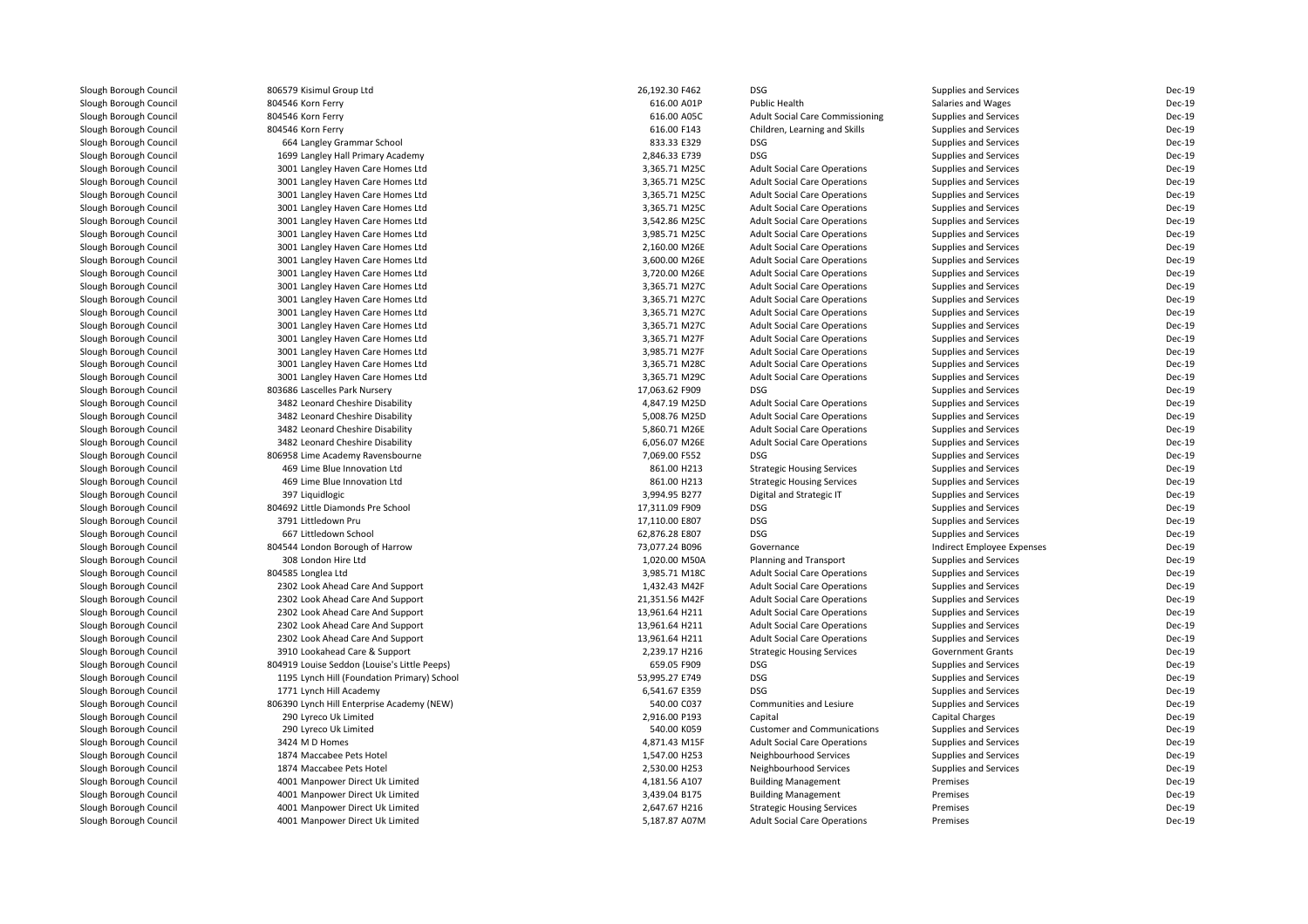| Slough Borough Council | 804423 Marbles Movement and Learning Ltd                     | 636.00 F446     | <b>DSG</b>                          | <b>Supplies and Services</b> | Dec-19        |
|------------------------|--------------------------------------------------------------|-----------------|-------------------------------------|------------------------------|---------------|
| Slough Borough Council | 529 Marish Primary School                                    | 22,853.67 E759  | <b>DSG</b>                          | <b>Supplies and Services</b> | Dec-19        |
| Slough Borough Council | 2751 Martin Conway                                           | 577.50 M80F     | <b>Adult Social Care Operations</b> | <b>Supplies and Services</b> | Dec-19        |
| Slough Borough Council | 2751 Martin Conway                                           | 618.40 M80F     | <b>Adult Social Care Operations</b> | <b>Supplies and Services</b> | Dec-19        |
| Slough Borough Council | 2751 Martin Conway                                           | 618.40 M80F     | <b>Adult Social Care Operations</b> | Supplies and Services        | Dec-19        |
| Slough Borough Council | 2751 Martin Conway                                           | 715.00 M80F     | <b>Adult Social Care Operations</b> | <b>Supplies and Services</b> | <b>Dec-19</b> |
| Slough Borough Council | 2751 Martin Conway                                           | 910.00 M80F     | <b>Adult Social Care Operations</b> | <b>Supplies and Services</b> | Dec-19        |
| Slough Borough Council | 2751 Martin Conway                                           | 618.40 M80F     | <b>Adult Social Care Operations</b> | <b>Supplies and Services</b> | Dec-19        |
| Slough Borough Council | 2751 Martin Conway                                           | 618.40 M80F     | <b>Adult Social Care Operations</b> | <b>Supplies and Services</b> | Dec-19        |
| Slough Borough Council | 2751 Martin Conway                                           | 735.00 M80F     | <b>Adult Social Care Operations</b> | Supplies and Services        | Dec-19        |
| Slough Borough Council | 2751 Martin Conway                                           | 618.40 M80F     | <b>Adult Social Care Operations</b> | <b>Supplies and Services</b> | Dec-19        |
| Slough Borough Council | 2751 Martin Conway                                           | 618.40 M80F     | <b>Adult Social Care Operations</b> | <b>Supplies and Services</b> | Dec-19        |
| Slough Borough Council | 2751 Martin Conway                                           | 735.00 M80F     | <b>Adult Social Care Operations</b> | <b>Supplies and Services</b> | Dec-19        |
| Slough Borough Council | 2751 Martin Conway                                           | 504.98 M80F     | <b>Adult Social Care Operations</b> | <b>Supplies and Services</b> | Dec-19        |
| Slough Borough Council | 2751 Martin Conway                                           | 770.00 M80F     | <b>Adult Social Care Operations</b> | Supplies and Services        | Dec-19        |
| Slough Borough Council | 2752 Martin Conway                                           | 501.62 H205     | <b>Strategic Housing Services</b>   | <b>Supplies and Services</b> | Dec-19        |
| Slough Borough Council | 1886 Matrix Scm                                              | 284,266.21 B023 | Finance                             |                              | Dec-19        |
|                        | 1886 Matrix Scm                                              | 280,724.69 B023 |                                     | <b>Agency Staff</b>          | Dec-19        |
| Slough Borough Council |                                                              |                 | Finance                             | <b>Agency Staff</b>          |               |
| Slough Borough Council | 1886 Matrix Scm                                              | 254,914.73 B023 | Finance                             | <b>Agency Staff</b>          | Dec-19        |
| Slough Borough Council | 671 Mcleod Cabins Ltd                                        | 625.00 B240     | Governance                          | Supplies and Services        | Dec-19        |
| Slough Borough Council | 806926 Meadow High School                                    | 4,487.14 F551   | <b>DSG</b>                          | Supplies and Services        | Dec-19        |
| Slough Borough Council | 806926 Meadow High School                                    | 8,333.33 F551   | <b>DSG</b>                          | Supplies and Services        | Dec-19        |
| Slough Borough Council | 803697 Mema Ltd                                              | 1,290.00 C043   | <b>Customer and Communications</b>  | <b>Supplies and Services</b> | Dec-19        |
| Slough Borough Council | 805218 Merit Thornton Planning and Community Consultants Ltd | 19,057.00 D012  | Planning and Transport              | <b>Supplies and Services</b> | Dec-19        |
| Slough Borough Council | 1887 Michael Dyson Associates Ltd                            | 3,377.77 P101   | Capital                             | Capital Charges              | <b>Dec-19</b> |
| Slough Borough Council | 806737 Mishcon de Reya LLP                                   | 17,660.00 P405  | Capital                             | Capital Charges              | Dec-19        |
| Slough Borough Council | 1879 Mi Events Support Limited                               | 1,183.68 C043   | <b>Customer and Communications</b>  | <b>Supplies and Services</b> | Dec-19        |
| Slough Borough Council | 2106 Mi Events Support Ltd                                   | 998.40 B240     | Governance                          | Premises                     | <b>Dec-19</b> |
| Slough Borough Council | 805121 MMCG (2) Limited                                      | 3,214.29 M15D   | <b>Adult Social Care Operations</b> | Supplies and Services        | Dec-19        |
| Slough Borough Council | 805121 MMCG (2) Limited                                      | 3,214.29 M15D   | <b>Adult Social Care Operations</b> | Supplies and Services        | Dec-19        |
| Slough Borough Council | 805121 MMCG (2) Limited                                      | 737.14 M17C     | <b>Adult Social Care Operations</b> | <b>Supplies and Services</b> | Dec-19        |
| Slough Borough Council | 805121 MMCG (2) Limited                                      | 3,214.29 M17C   | <b>Adult Social Care Operations</b> | <b>Supplies and Services</b> | Dec-19        |
| Slough Borough Council | 805121 MMCG (2) Limited                                      | 3,214.29 M17C   | <b>Adult Social Care Operations</b> | <b>Supplies and Services</b> | Dec-19        |
| Slough Borough Council | 805121 MMCG (2) Limited                                      | 750.00 M18C     | <b>Adult Social Care Operations</b> | <b>Supplies and Services</b> | Dec-19        |
| Slough Borough Council | 805121 MMCG (2) Limited                                      | 1,714.29 M18C   | <b>Adult Social Care Operations</b> | <b>Supplies and Services</b> | Dec-19        |
| Slough Borough Council | 805121 MMCG (2) Limited                                      | 3,214.29 M18C   | <b>Adult Social Care Operations</b> | <b>Supplies and Services</b> | Dec-19        |
| Slough Borough Council | 805121 MMCG (2) Limited                                      | 3,214.29 M18C   | <b>Adult Social Care Operations</b> | Supplies and Services        | Dec-19        |
| Slough Borough Council | 805121 MMCG (2) Limited                                      | 3,214.29 M18C   | <b>Adult Social Care Operations</b> | Supplies and Services        | Dec-19        |
| Slough Borough Council | 805121 MMCG (2) Limited                                      | 3,214.29 M18C   | <b>Adult Social Care Operations</b> | <b>Supplies and Services</b> | Dec-19        |
| Slough Borough Council | 805121 MMCG (2) Limited                                      | 3,214.29 M18C   | <b>Adult Social Care Operations</b> | Supplies and Services        | Dec-19        |
| Slough Borough Council | 805121 MMCG (2) Limited                                      | 3,214.29 M18C   | <b>Adult Social Care Operations</b> | <b>Supplies and Services</b> | <b>Dec-19</b> |
| Slough Borough Council | 805121 MMCG (2) Limited                                      | 3,214.29 M18C   | <b>Adult Social Care Operations</b> | <b>Supplies and Services</b> | Dec-19        |
| Slough Borough Council | 805121 MMCG (2) Limited                                      | 3,214.29 M18C   | <b>Adult Social Care Operations</b> | Supplies and Services        | Dec-19        |
| Slough Borough Council | 805121 MMCG (2) Limited                                      | 3,214.29 M18C   | <b>Adult Social Care Operations</b> | <b>Supplies and Services</b> | <b>Dec-19</b> |
| Slough Borough Council | 805121 MMCG (2) Limited                                      | 3,964.29 M18C   | <b>Adult Social Care Operations</b> | Supplies and Services        | Dec-19        |
| Slough Borough Council | 805121 MMCG (2) Limited                                      | 750.00 M25C     | <b>Adult Social Care Operations</b> | <b>Supplies and Services</b> | Dec-19        |
| Slough Borough Council | 805121 MMCG (2) Limited                                      | 3,214.29 M25C   | <b>Adult Social Care Operations</b> | <b>Supplies and Services</b> | <b>Dec-19</b> |
| Slough Borough Council | 805121 MMCG (2) Limited                                      | 3,214.29 M25C   | <b>Adult Social Care Operations</b> | <b>Supplies and Services</b> | Dec-19        |
| Slough Borough Council | 805121 MMCG (2) Limited                                      | 3,214.29 M25C   | <b>Adult Social Care Operations</b> | Supplies and Services        | Dec-19        |
| Slough Borough Council | 805121 MMCG (2) Limited                                      | 3,214.29 M25C   | <b>Adult Social Care Operations</b> | <b>Supplies and Services</b> | Dec-19        |
| Slough Borough Council |                                                              | 1,392.86 M26D   |                                     |                              | Dec-19        |
|                        | 805121 MMCG (2) Limited                                      |                 | <b>Adult Social Care Operations</b> | <b>Supplies and Services</b> | Dec-19        |
| Slough Borough Council | 805121 MMCG (2) Limited                                      | 3,214.29 M27C   | <b>Adult Social Care Operations</b> | <b>Supplies and Services</b> |               |
| Slough Borough Council | 805121 MMCG (2) Limited                                      | 3,214.29 M27C   | <b>Adult Social Care Operations</b> | Supplies and Services        | Dec-19        |
| Slough Borough Council | 805121 MMCG (2) Limited                                      | 3,214.29 M27C   | <b>Adult Social Care Operations</b> | <b>Supplies and Services</b> | Dec-19        |
| Slough Borough Council | 805121 MMCG (2) Limited                                      | 3,214.29 M27C   | <b>Adult Social Care Operations</b> | <b>Supplies and Services</b> | Dec-19        |
| Slough Borough Council | 805121 MMCG (2) Limited                                      | 3,214.29 M27C   | <b>Adult Social Care Operations</b> | <b>Supplies and Services</b> | Dec-19        |
| Slough Borough Council | 805121 MMCG (2) Limited                                      | 3,214.29 M27C   | <b>Adult Social Care Operations</b> | Supplies and Services        | Dec-19        |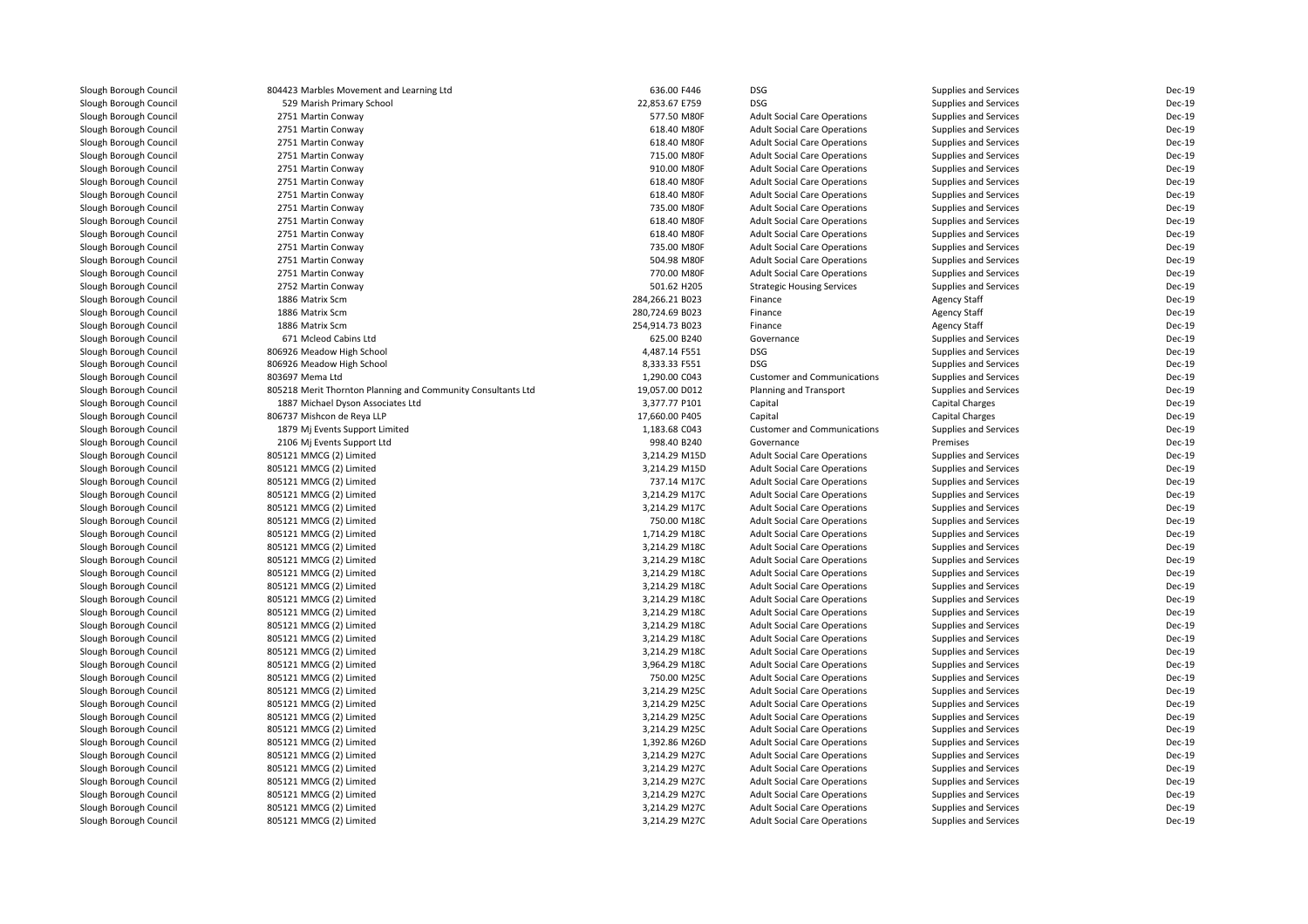| Slough Borough Council | 805121 MMCG (2) Limited                                          | 964.29 M28C    | <b>Adult Social Care Operations</b>    | Supplies and Services    | Dec-19        |
|------------------------|------------------------------------------------------------------|----------------|----------------------------------------|--------------------------|---------------|
| Slough Borough Council | 805121 MMCG (2) Limited                                          | 2,035.71 M28C  | <b>Adult Social Care Operations</b>    | Supplies and Services    | Dec-19        |
| Slough Borough Council | 805121 MMCG (2) Limited                                          | 2,035.71 M28C  | <b>Adult Social Care Operations</b>    | Supplies and Services    | Dec-19        |
| Slough Borough Council | 805121 MMCG (2) Limited                                          | 660.71 M28C    | <b>Adult Social Care Operations</b>    | Supplies and Services    | Dec-19        |
| Slough Borough Council | 805121 MMCG (2) Limited                                          | 3,214.29 M28C  | <b>Adult Social Care Operations</b>    | Supplies and Services    | Dec-19        |
| Slough Borough Council | 805121 MMCG (2) Limited                                          | 3,227.15 M29C  | <b>Adult Social Care Operations</b>    | Supplies and Services    | Dec-19        |
| Slough Borough Council | 805121 MMCG (2) Limited                                          | 1,928.57 M29C  | <b>Adult Social Care Operations</b>    | Supplies and Services    | Dec-19        |
| Slough Borough Council | 806795 MMCG (3) Ltd                                              | 5,092.86 M15D  | <b>Adult Social Care Operations</b>    | Supplies and Services    | Dec-19        |
| Slough Borough Council | 2645 Modus Care Ltd                                              | 10,804.39 M26E | <b>Adult Social Care Operations</b>    | Supplies and Services    | Dec-19        |
| Slough Borough Council | 2645 Modus Care Ltd                                              | 10,455.86 M26E | <b>Adult Social Care Operations</b>    | Supplies and Services    | Dec-19        |
| Slough Borough Council | 2115 Montagu Evans Llp                                           | 10,050.00 P172 | Capital                                | <b>Capital Charges</b>   | Dec-19        |
| Slough Borough Council | 2166 Montague Swift Recruitment Ltd                              | 3,375.00 F640  | Children, Learning and Skills          | <b>Agency Staff</b>      | Dec-19        |
| Slough Borough Council | 2166 Montague Swift Recruitment Ltd                              | 500.00 F640    | Children, Learning and Skills          | <b>Agency Staff</b>      | Dec-19        |
| Slough Borough Council | 3302 Montem Primary School                                       | 16,936.74 E339 | <b>DSG</b>                             | Supplies and Services    | Dec-19        |
| Slough Borough Council | 3372 More House School                                           | 5,590.00 F462  | <b>DSG</b>                             | Supplies and Services    | Dec-19        |
| Slough Borough Council | 806858 MUDDY BOOTS DAY NURSERY LTD                               | 9,513.96 F909  | <b>DSG</b>                             | Supplies and Services    | Dec-19        |
| Slough Borough Council | 806108 My Choice Children's Homes Ltd                            | 15,000.00 F462 | <b>DSG</b>                             | Supplies and Services    | Dec-19        |
| Slough Borough Council | 805369 NAS Services Limited                                      | 13,358.00 F462 | <b>DSG</b>                             | Supplies and Services    | Dec-19        |
| Slough Borough Council | 672 Ncc Services Ltd                                             | 630.00 B039    | <b>Customer and Communications</b>     | Supplies and Services    | <b>Dec-19</b> |
| Slough Borough Council | 1216 Network Rail Infrastructure Ltd                             | 31,556.00 P157 | Capital                                | Capital Charges          | Dec-19        |
| Slough Borough Council | 804563 New Widnsor Parish of St John the Baptist with all Saints | 1,045.00 F253  | Children, Learning and Skills          | Premises                 | Dec-19        |
| Slough Borough Council | 804563 New Widnsor Parish of St John the Baptist with all Saints | 1,045.00 F253  | Children, Learning and Skills          | Premises                 | Dec-19        |
| Slough Borough Council | 2684 Newman & Son                                                | 2,344.00 H252  | Neighbourhood Services                 | Supplies and Services    | Dec-19        |
| Slough Borough Council | 806752 News Team Group Ltd.                                      | 793.40 C104    | Communities and Lesiure                | Supplies and Services    | Dec-19        |
| Slough Borough Council | 1117 Newsquest Media Group Limited                               | 556.20 P405    | Capital                                | <b>Capital Charges</b>   | Dec-19        |
| Slough Borough Council | 805932 NHS East Berkshire CCG                                    | 9,593.00 A04C  | <b>Adult Social Care Commissioning</b> | Supplies and Services    | Dec-19        |
| Slough Borough Council | 2098 Nhs Slough Ccg                                              | -9,593.00 A04C | <b>Adult Social Care Commissioning</b> | Supplies and Services    | Dec-19        |
| Slough Borough Council | 1864 Noahs Ark Environmental Services Ltd                        | 2,724.16 H253  | Neighbourhood Services                 | Supplies and Services    | Dec-19        |
| Slough Borough Council | 1864 Noahs Ark Environmental Services Ltd                        | 2,584.66 H253  | Neighbourhood Services                 | Supplies and Services    | Dec-19        |
| Slough Borough Council | 1864 Noahs Ark Environmental Services Ltd                        | -885.52 H253   | Neighbourhood Services                 | Supplies and Services    | Dec-19        |
| Slough Borough Council | 1864 Noahs Ark Environmental Services Ltd                        | 2,536.66 H253  | Neighbourhood Services                 | Supplies and Services    | Dec-19        |
| Slough Borough Council | 3717 Norwood Schools Limited                                     | 2,595.84 M26E  | <b>Adult Social Care Operations</b>    | Supplies and Services    | Dec-19        |
| Slough Borough Council | 3717 Norwood Schools Limited                                     | 1,426.60 M50E  | <b>Adult Social Care Operations</b>    | Supplies and Services    | Dec-19        |
| Slough Borough Council | 3717 Norwood Schools Limited                                     | -552.40 M26E   | <b>Adult Social Care Operations</b>    | <b>External Receipts</b> | Dec-19        |
| Slough Borough Council | 2021 Now Medical                                                 | 770.00 H207    | <b>Strategic Housing Services</b>      | Supplies and Services    | Dec-19        |
| Slough Borough Council | 803238 Oasis Care and Training Agency                            | 1,082.96 M42C  | <b>Adult Social Care Operations</b>    | Supplies and Services    | Dec-19        |
| Slough Borough Council | 803238 Oasis Care and Training Agency                            | 842.32 M44C    | <b>Adult Social Care Operations</b>    | Supplies and Services    | <b>Dec-19</b> |
| Slough Borough Council | 803238 Oasis Care and Training Agency                            | 928.28 M44C    | <b>Adult Social Care Operations</b>    | Supplies and Services    | <b>Dec-19</b> |
| Slough Borough Council | 803238 Oasis Care and Training Agency                            | 1,082.96 M44C  | <b>Adult Social Care Operations</b>    | Supplies and Services    | Dec-19        |
| Slough Borough Council | 803238 Oasis Care and Training Agency                            | 1,701.80 M44C  | <b>Adult Social Care Operations</b>    | Supplies and Services    | Dec-19        |
| Slough Borough Council | 803238 Oasis Care and Training Agency                            | 2,475.36 M44C  | <b>Adult Social Care Operations</b>    | Supplies and Services    | Dec-19        |
| Slough Borough Council | 803238 Oasis Care and Training Agency                            | 2,544.12 M44C  | <b>Adult Social Care Operations</b>    | Supplies and Services    | Dec-19        |
| Slough Borough Council | 803238 Oasis Care and Training Agency                            | 631.73 M44C    | <b>Adult Social Care Operations</b>    | Supplies and Services    | <b>Dec-19</b> |
| Slough Borough Council | 803238 Oasis Care and Training Agency                            | 722.00 M44C    | <b>Adult Social Care Operations</b>    | Supplies and Services    | <b>Dec-19</b> |
| Slough Borough Council | 803238 Oasis Care and Training Agency                            | 1,082.96 M44C  | <b>Adult Social Care Operations</b>    | Supplies and Services    | Dec-19        |
| Slough Borough Council | 803238 Oasis Care and Training Agency                            | 876.68 M44D    | <b>Adult Social Care Operations</b>    | Supplies and Services    | <b>Dec-19</b> |
| Slough Borough Council | 803238 Oasis Care and Training Agency                            | 911.08 M44D    | <b>Adult Social Care Operations</b>    | Supplies and Services    | Dec-19        |
| Slough Borough Council | 803238 Oasis Care and Training Agency                            | 979.84 M44D    | <b>Adult Social Care Operations</b>    | Supplies and Services    | Dec-19        |
| Slough Borough Council | 803238 Oasis Care and Training Agency                            | 1,340.84 M44D  | <b>Adult Social Care Operations</b>    | Supplies and Services    | Dec-19        |
| Slough Borough Council | 803238 Oasis Care and Training Agency                            | 1,375.20 M44D  | <b>Adult Social Care Operations</b>    | Supplies and Services    | Dec-19        |
| Slough Borough Council | 803238 Oasis Care and Training Agency                            | 842.32 M44D    | <b>Adult Social Care Operations</b>    | Supplies and Services    | Dec-19        |
| Slough Borough Council | 803238 Oasis Care and Training Agency                            | 2,165.96 M44D  | <b>Adult Social Care Operations</b>    | Supplies and Services    | Dec-19        |
| Slough Borough Council | 803238 Oasis Care and Training Agency                            | 558.68 M44D    | <b>Adult Social Care Operations</b>    | Supplies and Services    | Dec-19        |
| Slough Borough Council | 803238 Oasis Care and Training Agency                            | 842.32 M44D    | <b>Adult Social Care Operations</b>    | Supplies and Services    | Dec-19        |
| Slough Borough Council | 803238 Oasis Care and Training Agency                            | 1,564.32 M44E  | <b>Adult Social Care Operations</b>    | Supplies and Services    | Dec-19        |
| Slough Borough Council | 803238 Oasis Care and Training Agency                            | 687.60 M48C    | <b>Adult Social Care Operations</b>    | Supplies and Services    | Dec-19        |
| Slough Borough Council | 803238 Oasis Care and Training Agency                            | 1,203.32 M48C  | <b>Adult Social Care Operations</b>    | Supplies and Services    | Dec-19        |
|                        |                                                                  |                |                                        |                          |               |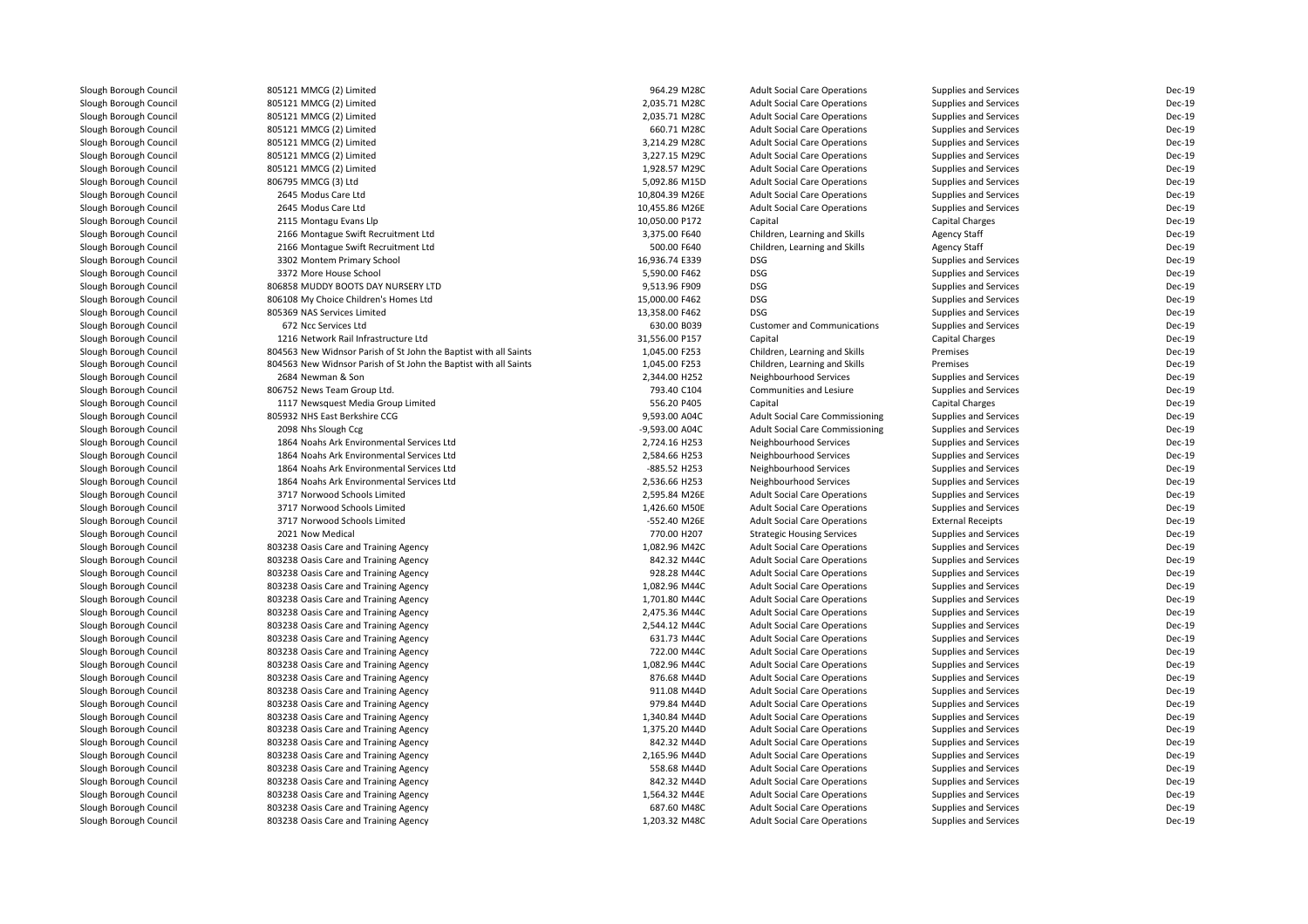| Slough Borough Council                           | 803238 Oasis Care and Training Agency                                                         | 2,406.60 M48C                   | <b>Adult Social Care Operations</b>           | Supplies and Services                                        | Dec-19           |
|--------------------------------------------------|-----------------------------------------------------------------------------------------------|---------------------------------|-----------------------------------------------|--------------------------------------------------------------|------------------|
| Slough Borough Council                           | 803238 Oasis Care and Training Agency                                                         | 1,529.92 M48C                   | <b>Adult Social Care Operations</b>           | <b>Supplies and Services</b>                                 | Dec-19           |
| Slough Borough Council                           | 282 Ocn Contract Services                                                                     | 3,342.00 H205                   | <b>Strategic Housing Services</b>             | <b>Supplies and Services</b>                                 | Dec-19           |
| Slough Borough Council                           | 1823 Oh Works Ltd                                                                             | 10,112.50 B349                  | People                                        | <b>Supplies and Services</b>                                 | <b>Dec-19</b>    |
| Slough Borough Council                           | 1767 Olive Tree Montessori Ltd                                                                | 658.20 F909                     | <b>DSG</b>                                    | <b>Supplies and Services</b>                                 | Dec-19           |
| Slough Borough Council                           | 1767 Olive Tree Montessori Ltd                                                                | 18,352.50 F909                  | <b>DSG</b>                                    | <b>Supplies and Services</b>                                 | Dec-19           |
| Slough Borough Council                           | 3603 Olympia Transport Limited                                                                | 12,441.16 F123                  | Children, Learning and Skills                 | <b>Supplies and Services</b>                                 | <b>Dec-19</b>    |
| Slough Borough Council                           | 804687 Optalis Limited                                                                        | 5,642.13 M26E                   | <b>Adult Social Care Operations</b>           | Supplies and Services                                        | Dec-19           |
| Slough Borough Council                           | 1629 Opus Energy Limited                                                                      | 12,039.47 K526                  | <b>Building Management</b>                    | Premises                                                     | Dec-19           |
| Slough Borough Council                           | 1629 Opus Energy Limited                                                                      | 25,658.25 K526                  | <b>Building Management</b>                    | Premises                                                     | Dec-19           |
| Slough Borough Council                           | 803960 Orchard Hill College                                                                   | 17,339.20 F558                  | <b>DSG</b>                                    | Supplies and Services                                        | Dec-19           |
| Slough Borough Council                           | 805011 Osborne Property Services Limited                                                      | 132,913.25 J607                 | <b>Housing Revenue Account</b>                | Premises                                                     | Dec-19           |
| Slough Borough Council                           | 805011 Osborne Property Services Limited                                                      | 7,010.93 J607                   | Housing Revenue Account                       | Premises                                                     | Dec-19           |
| Slough Borough Council                           | 805011 Osborne Property Services Limited                                                      | 118,533.11 J606                 | <b>Housing Revenue Account</b>                | Supplies and Services                                        | Dec-19           |
| Slough Borough Council                           | 805011 Osborne Property Services Limited                                                      | 1,423.84 P408                   | Capital                                       | Capital Charges                                              | Dec-19           |
| Slough Borough Council                           | 805011 Osborne Property Services Limited                                                      | -80,210.72 P409                 | Capital                                       | Capital Charges                                              | Dec-19           |
| Slough Borough Council                           | 805011 Osborne Property Services Limited                                                      | 79,641.35 P409                  | Capital                                       | Capital Charges                                              | Dec-19           |
| Slough Borough Council                           | 805011 Osborne Property Services Limited                                                      | 2,500.00 P412                   | Capital                                       | Capital Charges                                              | <b>Dec-19</b>    |
| Slough Borough Council                           | 805011 Osborne Property Services Limited                                                      | 53,247.79 P413                  | Capital                                       | Capital Charges                                              | Dec-19           |
| Slough Borough Council                           | 805011 Osborne Property Services Limited                                                      | 94,111.98 P415                  | Capital                                       | Capital Charges                                              | Dec-19           |
| Slough Borough Council                           | 805011 Osborne Property Services Limited                                                      | 47,488.63 P419                  | Capital                                       | Capital Charges                                              | Dec-19           |
| Slough Borough Council                           | 805011 Osborne Property Services Limited                                                      | 52,500.00 P421                  | Capital                                       | Capital Charges                                              | <b>Dec-19</b>    |
| Slough Borough Council                           | 805011 Osborne Property Services Limited                                                      | 80,349.52 P431                  | Capital                                       | Capital Charges                                              | <b>Dec-19</b>    |
| Slough Borough Council                           | 805011 Osborne Property Services Limited                                                      | 216,374.82 J607                 | <b>Housing Revenue Account</b>                | <b>Supplies and Services</b>                                 | Dec-19           |
| Slough Borough Council                           | 805011 Osborne Property Services Limited                                                      | 19,861.42 J606                  | <b>Housing Revenue Account</b>                | <b>Supplies and Services</b>                                 | Dec-19           |
| Slough Borough Council                           | 805011 Osborne Property Services Limited                                                      | 13,829.82 J607                  | <b>Housing Revenue Account</b>                | <b>Supplies and Services</b>                                 | Dec-19           |
|                                                  |                                                                                               |                                 |                                               |                                                              | Dec-19           |
| Slough Borough Council<br>Slough Borough Council | 804370 Our Community Enterprise<br>3371 Our Lady Of Peace Catholic Primary and Nursery School | 2,000.00 B211<br>42,431.50 E349 | <b>Strategy and Performance</b><br><b>DSG</b> | <b>Supplies and Services</b><br><b>Supplies and Services</b> | <b>Dec-19</b>    |
|                                                  |                                                                                               |                                 |                                               |                                                              | Dec-19           |
| Slough Borough Council                           | 680 Oxford House Community Care                                                               | 508.10 M44C                     | <b>Adult Social Care Operations</b>           | <b>Supplies and Services</b>                                 | Dec-19           |
| Slough Borough Council                           | 680 Oxford House Community Care                                                               | 563.20 M44C<br>574.34 M44C      | <b>Adult Social Care Operations</b>           | <b>Supplies and Services</b>                                 | Dec-19           |
| Slough Borough Council                           | 680 Oxford House Community Care                                                               |                                 | <b>Adult Social Care Operations</b>           | <b>Supplies and Services</b>                                 |                  |
| Slough Borough Council                           | 680 Oxford House Community Care                                                               | 599.28 M44C                     | <b>Adult Social Care Operations</b>           | <b>Supplies and Services</b>                                 | Dec-19           |
| Slough Borough Council                           | 680 Oxford House Community Care                                                               | 616.00 M44C                     | <b>Adult Social Care Operations</b>           | <b>Supplies and Services</b>                                 | Dec-19           |
| Slough Borough Council                           | 680 Oxford House Community Care                                                               | 625.37 M44C                     | <b>Adult Social Care Operations</b>           | <b>Supplies and Services</b>                                 | Dec-19           |
| Slough Borough Council                           | 680 Oxford House Community Care                                                               | 660.29 M44C                     | <b>Adult Social Care Operations</b>           | <b>Supplies and Services</b>                                 | Dec-19<br>Dec-19 |
| Slough Borough Council                           | 680 Oxford House Community Care                                                               | 699.89 M44C                     | <b>Adult Social Care Operations</b>           | <b>Supplies and Services</b>                                 |                  |
| Slough Borough Council                           | 680 Oxford House Community Care                                                               | 732.75 M44C                     | <b>Adult Social Care Operations</b>           | <b>Supplies and Services</b>                                 | Dec-19           |
| Slough Borough Council                           | 680 Oxford House Community Care                                                               | 733.34 M44C                     | <b>Adult Social Care Operations</b>           | <b>Supplies and Services</b>                                 | Dec-19           |
| Slough Borough Council                           | 680 Oxford House Community Care                                                               | 809.59 M44C                     | <b>Adult Social Care Operations</b>           | <b>Supplies and Services</b>                                 | Dec-19           |
| Slough Borough Council                           | 680 Oxford House Community Care                                                               | 939.56 M44C                     | <b>Adult Social Care Operations</b>           | <b>Supplies and Services</b>                                 | Dec-19           |
| Slough Borough Council                           | 680 Oxford House Community Care                                                               | 960.67 M44C                     | <b>Adult Social Care Operations</b>           | <b>Supplies and Services</b>                                 | Dec-19           |
| Slough Borough Council                           | 680 Oxford House Community Care                                                               | 968.00 M44C                     | <b>Adult Social Care Operations</b>           | <b>Supplies and Services</b>                                 | Dec-19           |
| Slough Borough Council                           | 680 Oxford House Community Care                                                               | 969.48 M44C                     | <b>Adult Social Care Operations</b>           | <b>Supplies and Services</b>                                 | Dec-19           |
| Slough Borough Council                           | 680 Oxford House Community Care                                                               | 1,083.57 M44C                   | <b>Adult Social Care Operations</b>           | <b>Supplies and Services</b>                                 | Dec-19           |
| Slough Borough Council                           | 680 Oxford House Community Care                                                               | 1,083.59 M44C                   | <b>Adult Social Care Operations</b>           | <b>Supplies and Services</b>                                 | Dec-19           |
| Slough Borough Council                           | 680 Oxford House Community Care                                                               | 1,095.01 M44C                   | <b>Adult Social Care Operations</b>           | <b>Supplies and Services</b>                                 | <b>Dec-19</b>    |
| Slough Borough Council                           | 680 Oxford House Community Care                                                               | 1,100.29 M44C                   | <b>Adult Social Care Operations</b>           | <b>Supplies and Services</b>                                 | Dec-19           |
| Slough Borough Council                           | 680 Oxford House Community Care                                                               | 1,575.50 M44C                   | <b>Adult Social Care Operations</b>           | <b>Supplies and Services</b>                                 | Dec-19           |
| Slough Borough Council                           | 680 Oxford House Community Care                                                               | 2,207.93 M44C                   | <b>Adult Social Care Operations</b>           | Supplies and Services                                        | Dec-19           |
| Slough Borough Council                           | 680 Oxford House Community Care                                                               | 628.34 M44C                     | <b>Adult Social Care Operations</b>           | <b>Supplies and Services</b>                                 | Dec-19           |
| Slough Borough Council                           | 680 Oxford House Community Care                                                               | 691.38 M44C                     | <b>Adult Social Care Operations</b>           | <b>Supplies and Services</b>                                 | Dec-19           |
| Slough Borough Council                           | 680 Oxford House Community Care                                                               | 728.93 M44C                     | <b>Adult Social Care Operations</b>           | <b>Supplies and Services</b>                                 | Dec-19           |
| Slough Borough Council                           | 680 Oxford House Community Care                                                               | 939.85 M44C                     | <b>Adult Social Care Operations</b>           | <b>Supplies and Services</b>                                 | Dec-19           |
| Slough Borough Council                           | 680 Oxford House Community Care                                                               | 1,024.63 M44C                   | <b>Adult Social Care Operations</b>           | <b>Supplies and Services</b>                                 | Dec-19           |
| Slough Borough Council                           | 680 Oxford House Community Care                                                               | 1,137.85 M44C                   | <b>Adult Social Care Operations</b>           | <b>Supplies and Services</b>                                 | Dec-19           |
| Slough Borough Council                           | 680 Oxford House Community Care                                                               | 1,146.36 M44C                   | <b>Adult Social Care Operations</b>           | <b>Supplies and Services</b>                                 | Dec-19           |
| Slough Borough Council                           | 680 Oxford House Community Care                                                               | 1,491.61 M44C                   | <b>Adult Social Care Operations</b>           | <b>Supplies and Services</b>                                 | Dec-19           |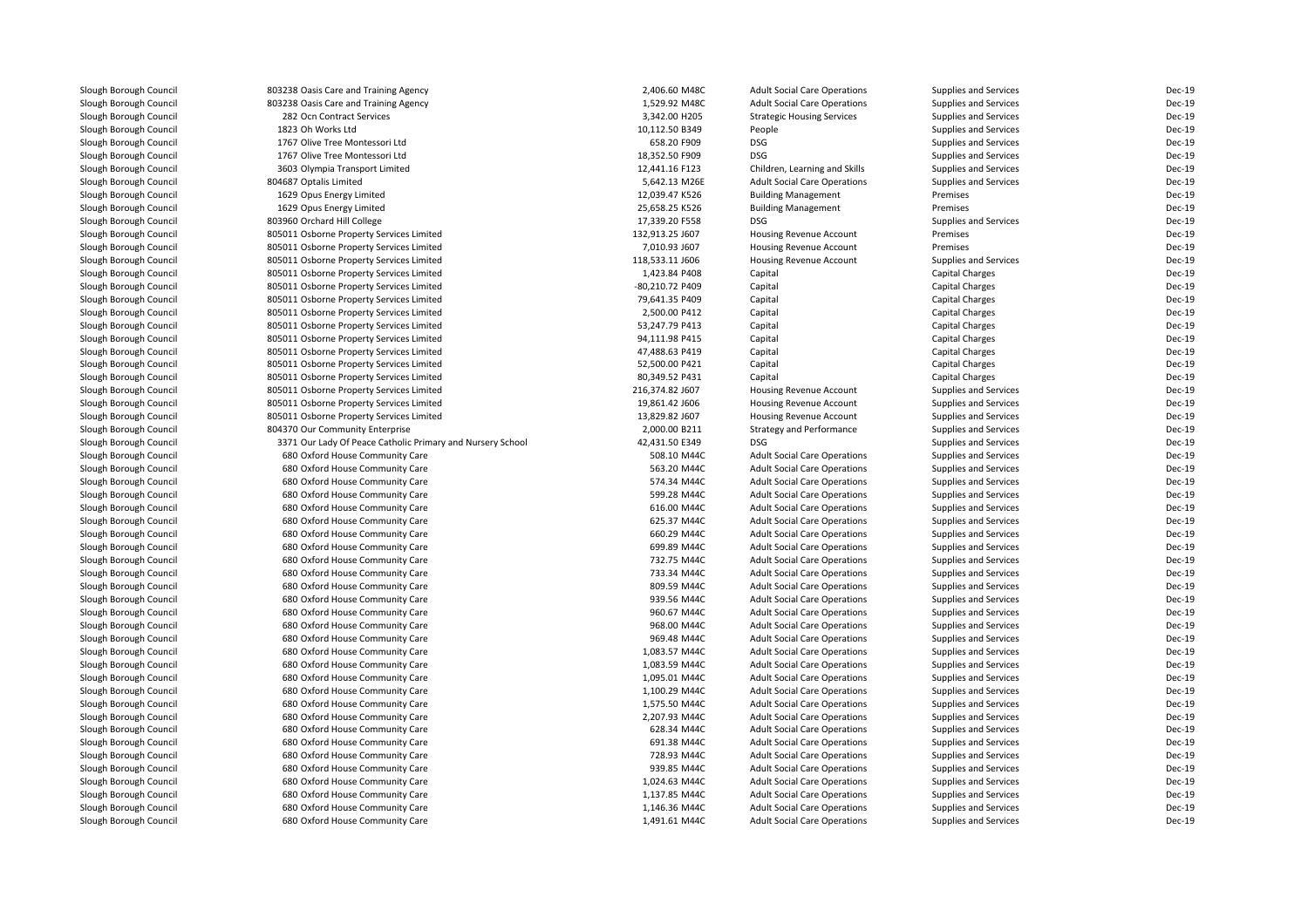| Slough Borough Council | 680 Oxford House Community Care                                 | 2,249.85 M44C   | <b>Adult Social Care Operations</b> | Supplies and Services        | Dec-19        |
|------------------------|-----------------------------------------------------------------|-----------------|-------------------------------------|------------------------------|---------------|
| Slough Borough Council | 680 Oxford House Community Care                                 | 2,717.75 M44C   | <b>Adult Social Care Operations</b> | Supplies and Services        | <b>Dec-19</b> |
| Slough Borough Council | 680 Oxford House Community Care                                 | 528.58 M44D     | <b>Adult Social Care Operations</b> | Supplies and Services        | $Dec-19$      |
| Slough Borough Council | 680 Oxford House Community Care                                 | 611.89 M44D     | <b>Adult Social Care Operations</b> | <b>Supplies and Services</b> | Dec-19        |
| Slough Borough Council | 680 Oxford House Community Care                                 | 631.25 M47D     | <b>Adult Social Care Operations</b> | Supplies and Services        | <b>Dec-19</b> |
| Slough Borough Council | 680 Oxford House Community Care                                 | 745.44 M48C     | <b>Adult Social Care Operations</b> | Supplies and Services        | Dec-19        |
| Slough Borough Council | 680 Oxford House Community Care                                 | 808.43 M48C     | <b>Adult Social Care Operations</b> | <b>Supplies and Services</b> | <b>Dec-19</b> |
| Slough Borough Council | 518 Oxford House Nursing Home                                   | 2,862.00 M15D   | <b>Adult Social Care Operations</b> | Supplies and Services        | <b>Dec-19</b> |
| Slough Borough Council | 518 Oxford House Nursing Home                                   | 68,688.00 M18C  | <b>Adult Social Care Operations</b> | Supplies and Services        | Dec-19        |
| Slough Borough Council | 518 Oxford House Nursing Home                                   | -22,896.00 M18C | <b>Adult Social Care Operations</b> | Supplies and Services        | Dec-19        |
| Slough Borough Council | 518 Oxford House Nursing Home                                   | 2,862.00 M18C   | <b>Adult Social Care Operations</b> | Supplies and Services        | Dec-19        |
| Slough Borough Council | 518 Oxford House Nursing Home                                   | 2,862.00 M18C   | <b>Adult Social Care Operations</b> | Supplies and Services        | Dec-19        |
| Slough Borough Council | 518 Oxford House Nursing Home                                   | 2,862.00 M18C   | <b>Adult Social Care Operations</b> | Supplies and Services        | <b>Dec-19</b> |
| Slough Borough Council | 518 Oxford House Nursing Home                                   | 2,862.00 M18C   | <b>Adult Social Care Operations</b> | Supplies and Services        | Dec-19        |
| Slough Borough Council | 518 Oxford House Nursing Home                                   | 2,862.00 M18C   | <b>Adult Social Care Operations</b> | Supplies and Services        | Dec-19        |
| Slough Borough Council | 518 Oxford House Nursing Home                                   | 2,862.00 M18C   | <b>Adult Social Care Operations</b> | Supplies and Services        | <b>Dec-19</b> |
| Slough Borough Council | 518 Oxford House Nursing Home                                   | 2,862.00 M18C   | <b>Adult Social Care Operations</b> | Supplies and Services        | Dec-19        |
| Slough Borough Council | 518 Oxford House Nursing Home                                   | 2,862.00 M18C   | <b>Adult Social Care Operations</b> | Supplies and Services        | Dec-19        |
| Slough Borough Council | 518 Oxford House Nursing Home                                   | 2.862.00 M28C   | <b>Adult Social Care Operations</b> | Supplies and Services        | $Dec-19$      |
| Slough Borough Council |                                                                 | 25,372.24 H205  |                                     | Premises                     | Dec-19        |
|                        | 2520 Paradigm Housing Group Ltd<br>3271 Partnership In Care Ltd | 545.00 M27F     | <b>Strategic Housing Services</b>   |                              | Dec-19        |
| Slough Borough Council |                                                                 |                 | <b>Adult Social Care Operations</b> | Supplies and Services        |               |
| Slough Borough Council | 2509 Parvaaz Project                                            | 720.00 M44D     | <b>Adult Social Care Operations</b> | Supplies and Services        | Dec-19        |
| Slough Borough Council | 2509 Parvaaz Project                                            | 510.00 M44E     | <b>Adult Social Care Operations</b> | Supplies and Services        | Dec-19        |
| Slough Borough Council | 2509 Parvaaz Project                                            | 540.00 M44E     | <b>Adult Social Care Operations</b> | Supplies and Services        | Dec-19        |
| Slough Borough Council | 2509 Parvaaz Project                                            | 900.00 M44E     | <b>Adult Social Care Operations</b> | Supplies and Services        | Dec-19        |
| Slough Borough Council | 2509 Parvaaz Project                                            | 1,080.00 M44E   | <b>Adult Social Care Operations</b> | Supplies and Services        | <b>Dec-19</b> |
| Slough Borough Council | 2509 Parvaaz Project                                            | 1,440.00 M44E   | <b>Adult Social Care Operations</b> | Supplies and Services        | Dec-19        |
| Slough Borough Council | 2509 Parvaaz Project                                            | 1,650.00 M44E   | <b>Adult Social Care Operations</b> | <b>Supplies and Services</b> | <b>Dec-19</b> |
| Slough Borough Council | 2509 Parvaaz Project                                            | 2,340.00 M44E   | <b>Adult Social Care Operations</b> | Supplies and Services        | Dec-19        |
| Slough Borough Council | 2509 Parvaaz Project                                            | 1,440.00 M44E   | <b>Adult Social Care Operations</b> | Supplies and Services        | Dec-19        |
| Slough Borough Council | 2509 Parvaaz Project                                            | 576.00 M50E     | <b>Adult Social Care Operations</b> | Supplies and Services        | Dec-19        |
| Slough Borough Council | 2509 Parvaaz Project                                            | 2,944.00 M50E   | <b>Adult Social Care Operations</b> | Supplies and Services        | Dec-19        |
| Slough Borough Council | 805498 Passiton Consultancy Ltd                                 | 500.00 A04A     | <b>Adult Social Care Operations</b> | Supplies and Services        | <b>Dec-19</b> |
| Slough Borough Council | 824 Penn Wood Primary and Nursery School                        | 248,004.46 E459 | <b>DSG</b>                          | Supplies and Services        | Dec-19        |
| Slough Borough Council | 1504 Permanent Futures Limited                                  | 1,395.00 F410   | <b>DSG</b>                          | <b>Agency Staff</b>          | Dec-19        |
| Slough Borough Council | 1504 Permanent Futures Limited                                  | 4,950.00 P183   | Capital                             | <b>Agency Staff</b>          | Dec-19        |
| Slough Borough Council | 1504 Permanent Futures Limited                                  | 6,325.00 P183   | Capital                             | <b>Agency Staff</b>          | <b>Dec-19</b> |
| Slough Borough Council | 1504 Permanent Futures Limited                                  | 7,150.00 P183   | Capital                             | <b>Agency Staff</b>          | Dec-19        |
| Slough Borough Council | 1504 Permanent Futures Limited                                  | 8,250.00 P183   | Capital                             | <b>Agency Staff</b>          | Dec-19        |
| Slough Borough Council | 803786 Phillipa Holliday                                        | 2,208.00 C322   | Communities and Lesiure             | Supplies and Services        | $Dec-19$      |
| Slough Borough Council | 806949 Pinsent Masons LLP                                       | 558.00 B348     | People                              | Indirect Employee Expenses   | Dec-19        |
| Slough Borough Council | 3359 Pippins School                                             | 8,113.67 E379   | <b>DSG</b>                          | Supplies and Services        | <b>Dec-19</b> |
| Slough Borough Council | 904 Pitney Bowes Finance Plc                                    | 13,763.93 P193  | Capital                             | Capital Charges              | Dec-19        |
| Slough Borough Council | 803565 POLBOOKS                                                 | 600.00 C104     | Communities and Lesiure             | <b>Supplies and Services</b> | <b>Dec-19</b> |
| Slough Borough Council | 1089 Pomery Natural Stone Ltd                                   | 3,444.00 D412   | Planning and Transport              | Supplies and Services        | Dec-19        |
| Slough Borough Council | 1045 Posturite Uk Ltd                                           | 680.11 A01H     | <b>Adult Social Care Operations</b> | Supplies and Services        | Dec-19        |
| Slough Borough Council | 805896 PPL PRS Ltd                                              | 732.13 B179     | <b>Building Management</b>          | Supplies and Services        | Dec-19        |
| Slough Borough Council | 2537 Pre School Stars                                           | 2,310.00 F549   | <b>DSG</b>                          | Supplies and Services        | Dec-19        |
| Slough Borough Council | 2537 Pre School Stars                                           | 7,673.02 F909   | <b>DSG</b>                          | Supplies and Services        | Dec-19        |
| Slough Borough Council | 803391 Premier People Solutions LTS                             | 780.00 B409     | People                              | Indirect Employee Expenses   | Dec-19        |
| Slough Borough Council | 803391 Premier People Solutions LTS                             | 2,538.00 D610   | <b>Environmental Services</b>       | Indirect Employee Expenses   | Dec-19        |
| Slough Borough Council | 803391 Premier People Solutions LTS                             | 2,538.00 D610   | <b>Environmental Services</b>       | Indirect Employee Expenses   | Dec-19        |
| Slough Borough Council | 803391 Premier People Solutions LTS                             | 2,434.00 D610   | <b>Environmental Services</b>       | Indirect Employee Expenses   | Dec-19        |
| Slough Borough Council | 803391 Premier People Solutions LTS                             | 583.00 B409     | People                              | Supplies and Services        | Dec-19        |
| Slough Borough Council | 803391 Premier People Solutions LTS                             | 650.00 B409     | People                              | Supplies and Services        | Dec-19        |
| Slough Borough Council | 803391 Premier People Solutions LTS                             | 583.00 B409     | People                              | Supplies and Services        | $Dec-19$      |
| Slough Borough Council | 803391 Premier People Solutions LTS                             | 725.00 B409     | People                              | Supplies and Services        | Dec-19        |
|                        |                                                                 |                 |                                     |                              |               |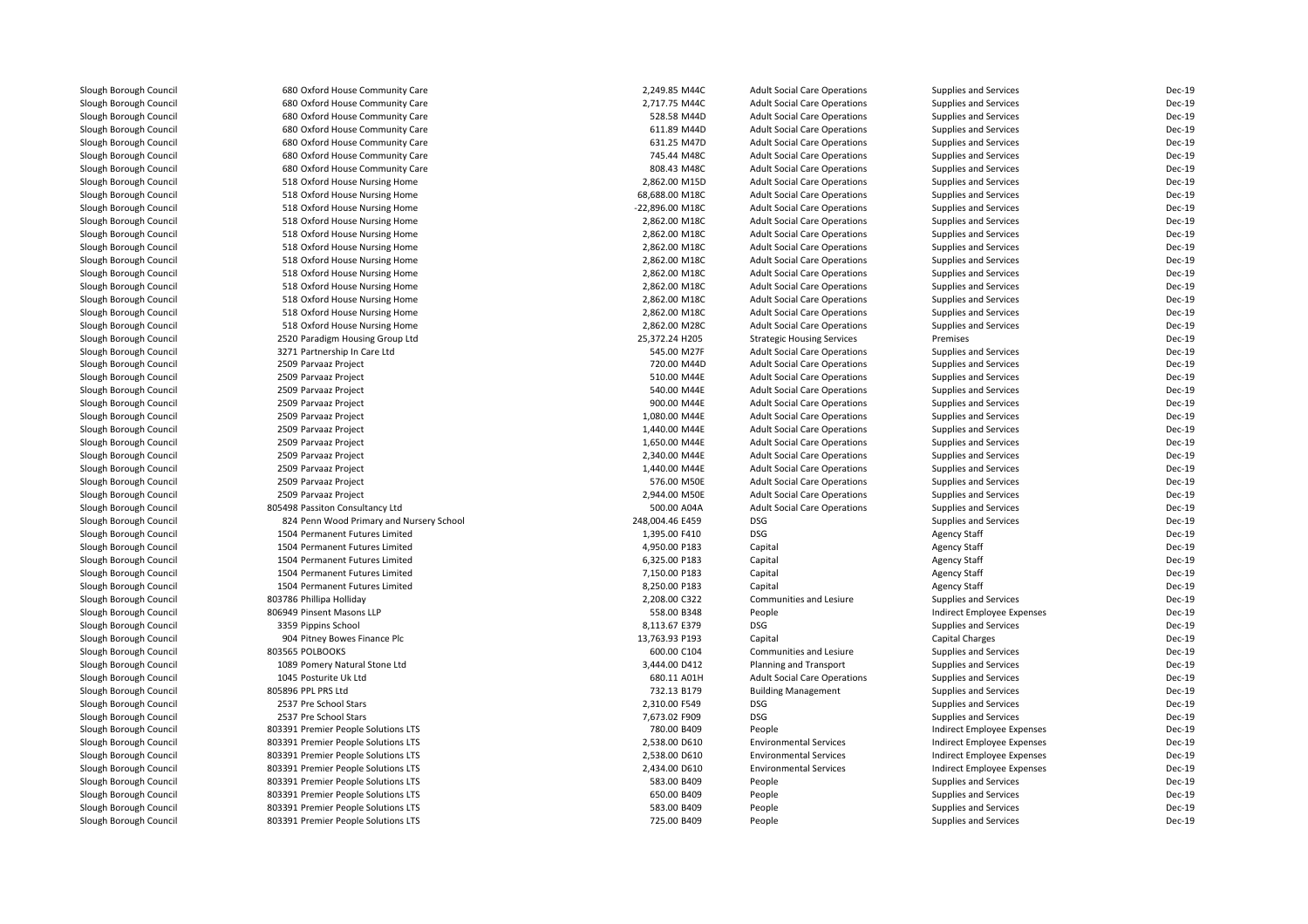| Slough Borough Council | 2693 Pressbeau Ltd               | 4,340.00 M17C   | <b>Adult Social Care Operations</b>    | Supplies and Services        | Dec-19        |
|------------------------|----------------------------------|-----------------|----------------------------------------|------------------------------|---------------|
| Slough Borough Council | 803790 Primula Care Limited      | 2,657.14 M25C   | <b>Adult Social Care Operations</b>    | <b>Supplies and Services</b> | $Dec-19$      |
| Slough Borough Council | 805398 PRIORITEYES LTD           | 7,560.00 A05C   | <b>Adult Social Care Commissioning</b> | Supplies and Services        | Dec-19        |
| Slough Borough Council | 849 Priory Primary School        | 447,629.84 E389 | <b>DSG</b>                             | Supplies and Services        | Dec-19        |
| Slough Borough Council | 3861 Priory School (Slough)      | 2,100.00 F417   | <b>DSG</b>                             | Supplies and Services        | Dec-19        |
| Slough Borough Council | 3861 Priory School (Slough)      | 2,940.00 F417   | <b>DSG</b>                             | <b>Supplies and Services</b> | <b>Dec-19</b> |
| Slough Borough Council | 806931 Proclus Mediation Limited | 10,494.10 B096  | Governance                             | Supplies and Services        | Dec-19        |
| Slough Borough Council | 805949 Promedica24 UK Limited    | 3,321.43 M44D   | <b>Adult Social Care Operations</b>    | Supplies and Services        | Dec-19        |
| Slough Borough Council | 805949 Promedica24 UK Limited    | 3,642.86 M48C   | <b>Adult Social Care Operations</b>    | <b>Supplies and Services</b> | Dec-19        |
| Slough Borough Council | 805949 Promedica24 UK Limited    | 3,642.86 M48C   | <b>Adult Social Care Operations</b>    | Supplies and Services        | Dec-19        |
| Slough Borough Council | 805949 Promedica24 UK Limited    | 3,764.29 M48C   | <b>Adult Social Care Operations</b>    | Supplies and Services        | Dec-19        |
| Slough Borough Council | 1138 Qed Slough Ltd              | 500.00 F868     | Children, Learning and Skills          | Supplies and Services        | Dec-19        |
| Slough Borough Council | 1138 Qed Slough Ltd              | 4,332.48 F868   | Children, Learning and Skills          | Supplies and Services        | Dec-19        |
| Slough Borough Council | 1138 Qed Slough Ltd              | 566,868.02 F868 | Children, Learning and Skills          | Supplies and Services        | Dec-19        |
| Slough Borough Council | 805746 Qfree (Bristol) UK Ltd    | 976.16 D500     | Planning and Transport                 | Supplies and Services        | Dec-19        |
| Slough Borough Council | 805746 Qfree (Bristol) UK Ltd    | 976.17 D500     | Planning and Transport                 | Supplies and Services        | Dec-19        |
| Slough Borough Council | 3006 Quench.Me.Uk Limited        | 39,130.00 P193  | Capital                                | <b>Capital Charges</b>       | Dec-19        |
| Slough Borough Council | 3006 Quench.Me.Uk Limited        | 640.00 P193     | Capital                                | <b>Capital Charges</b>       | Dec-19        |
| Slough Borough Council | 1942 Quickson (South & West) Ltd | 93.698.87 P180  | Capital                                | <b>Capital Charges</b>       | Dec-19        |
| Slough Borough Council | 1942 Quickson (South & West) Ltd | 36,630.37 P180  | Capital                                | <b>Capital Charges</b>       | Dec-19        |
| Slough Borough Council | 1942 Quickson (South & West) Ltd | 170,160.16 P180 | Capital                                | <b>Capital Charges</b>       | Dec-19        |
|                        |                                  |                 |                                        |                              | Dec-19        |
| Slough Borough Council | 1942 Quickson (South & West) Ltd | 31,670.12 P180  | Capital                                | <b>Capital Charges</b>       |               |
| Slough Borough Council | 1942 Quickson (South & West) Ltd | 257,289.42 P180 | Capital                                | <b>Capital Charges</b>       | Dec-19        |
| Slough Borough Council | 1942 Quickson (South & West) Ltd | 322,346.22 P180 | Capital                                | <b>Capital Charges</b>       | Dec-19        |
| Slough Borough Council | 1942 Quickson (South & West) Ltd | 177,190.16 P180 | Capital                                | <b>Capital Charges</b>       | Dec-19        |
| Slough Borough Council | 1872 R&D Contractors             | 9,752.84 P547   | Capital                                | <b>Capital Charges</b>       | Dec-19        |
| Slough Borough Council | 1872 R&D Contractors             | 4,136.53 P547   | Capital                                | <b>Capital Charges</b>       | Dec-19        |
| Slough Borough Council | 1872 R&D Contractors             | 9,958.50 P006   | Capital                                | <b>Capital Charges</b>       | Dec-19        |
| Slough Borough Council | 1872 R&D Contractors             | 2,513.24 P006   | Capital                                | <b>Capital Charges</b>       | Dec-19        |
| Slough Borough Council | 2685 R.E.A.C.H                   | 4,959.40 M26E   | <b>Adult Social Care Operations</b>    | Supplies and Services        | Dec-19        |
| Slough Borough Council | 2685 R.E.A.C.H                   | 6,400.00 M26E   | <b>Adult Social Care Operations</b>    | Supplies and Services        | Dec-19        |
| Slough Borough Council | 2685 R.E.A.C.H                   | 6,471.44 M26E   | <b>Adult Social Care Operations</b>    | <b>Supplies and Services</b> | Dec-19        |
| Slough Borough Council | 2685 R.E.A.C.H                   | 4,757.52 M26E   | <b>Adult Social Care Operations</b>    | <b>Supplies and Services</b> | <b>Dec-19</b> |
| Slough Borough Council | 2685 R.E.A.C.H                   | 7,056.00 M26E   | <b>Adult Social Care Operations</b>    | Supplies and Services        | Dec-19        |
| Slough Borough Council | 2685 R.E.A.C.H                   | -521.80 M26E    | <b>Adult Social Care Operations</b>    | <b>External Receipts</b>     | Dec-19        |
| Slough Borough Council | 1305 Rackspace Limited           | 555.68 B039     | <b>Customer and Communications</b>     | Supplies and Services        | Dec-19        |
| Slough Borough Council | 805444 Reading Transport Ltd     | 7,613.01 D512   | Planning and Transport                 | <b>Supplies and Services</b> | <b>Dec-19</b> |
| Slough Borough Council | 805444 Reading Transport Ltd     | 8,995.93 D512   | Planning and Transport                 | Supplies and Services        | Dec-19        |
| Slough Borough Council | 805444 Reading Transport Ltd     | 13,317.30 D512  | Planning and Transport                 | Supplies and Services        | Dec-19        |
| Slough Borough Council | 805444 Reading Transport Ltd     | 13,775.41 D512  | Planning and Transport                 | Supplies and Services        | Dec-19        |
| Slough Borough Council | 805444 Reading Transport Ltd     | 6,048.54 D512   | Planning and Transport                 | <b>Supplies and Services</b> | <b>Dec-19</b> |
| Slough Borough Council | 805444 Reading Transport Ltd     | 7,719.54 D512   | Planning and Transport                 | Supplies and Services        | Dec-19        |
| Slough Borough Council | 806766 Red Brick Care Ltd        | 1,764.00 M44C   | <b>Adult Social Care Operations</b>    | Supplies and Services        | Dec-19        |
| Slough Borough Council | 806766 Red Brick Care Ltd        | 672.00 M44D     | <b>Adult Social Care Operations</b>    | <b>Supplies and Services</b> | Dec-19        |
| Slough Borough Council | 806671 Redacted                  | 576.43 F909     | DSG                                    | Supplies and Services        | Dec-19        |
| Slough Borough Council | 806484 Redacted                  | 5,490.00 H205   | <b>Strategic Housing Services</b>      | Supplies and Services        | Dec-19        |
| Slough Borough Council | 804359 Redacted                  | 635.40 F123     | Children, Learning and Skills          | Supplies and Services        | Dec-19        |
| Slough Borough Council | 805267 Redacted                  | 1,646.62 F909   | <b>DSG</b>                             | Supplies and Services        | Dec-19        |
| Slough Borough Council | 806541 Redacted                  | 8,335.89 F909   | DSG                                    | Supplies and Services        | Dec-19        |
| Slough Borough Council | 803807 Redacted                  | 1,947.16 F909   | <b>DSG</b>                             | Supplies and Services        | Dec-19        |
| Slough Borough Council | 804763 Redacted                  | 720.43 F909     | DSG                                    | Supplies and Services        | Dec-19        |
| Slough Borough Council | 805307 Redacted                  | 1,152.86 F909   | <b>DSG</b>                             | Supplies and Services        | Dec-19        |
| Slough Borough Council | 3834 Redacted                    | 853.65 F909     | DSG                                    | Supplies and Services        | Dec-19        |
| Slough Borough Council | 803886 Redacted                  | 956.43 F909     | <b>DSG</b>                             | Supplies and Services        | Dec-19        |
| Slough Borough Council | 803825 Redacted                  | 1,321.03 F909   | DSG                                    | Supplies and Services        | Dec-19        |
| Slough Borough Council | 803809 Redacted                  | 591.80 F909     | <b>DSG</b>                             | <b>Supplies and Services</b> | Dec-19        |
| Slough Borough Council | 804932 Redacted                  | 537.54 F909     | DSG                                    | Supplies and Services        | Dec-19        |
|                        |                                  |                 |                                        |                              |               |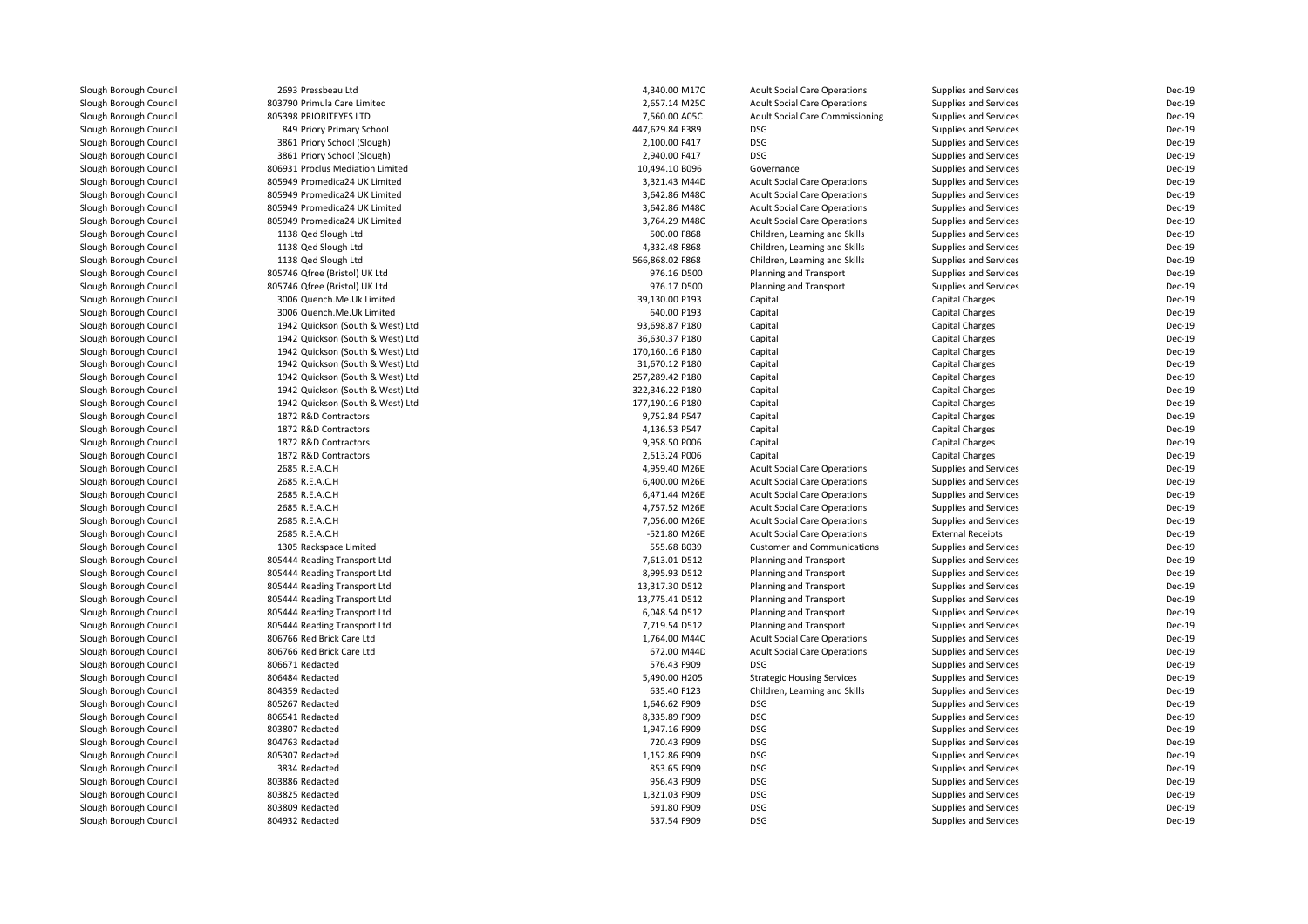| Slough Borough Council | 804711 Redacted                                            | 728.99 F909                     | <b>DSG</b>                          | Supplies and Services        | Dec-19                  |
|------------------------|------------------------------------------------------------|---------------------------------|-------------------------------------|------------------------------|-------------------------|
| Slough Borough Council | 804707 Redacted                                            | 511.10 F909                     | <b>DSG</b>                          | Supplies and Services        | Dec-19                  |
| Slough Borough Council | 805779 Redacted                                            | 628.88 F909                     | <b>DSG</b>                          | Supplies and Services        | Dec-19                  |
| Slough Borough Council | 3251 Redacted                                              | 925.55 F909                     | <b>DSG</b>                          | Supplies and Services        | Dec-19                  |
| Slough Borough Council | 803853 Redacted                                            | 975.06 F909                     | <b>DSG</b>                          | Supplies and Services        | Dec-19                  |
| Slough Borough Council | 805309 Redacted                                            | 843.98 F909                     | <b>DSG</b>                          | Supplies and Services        | <b>Dec-19</b>           |
| Slough Borough Council | 803884 Redacted                                            | 503.10 F909                     | <b>DSG</b>                          | Supplies and Services        | <b>Dec-19</b>           |
| Slough Borough Council | 803884 Redacted                                            | 991.94 F909                     | <b>DSG</b>                          | Supplies and Services        | Dec-19                  |
| Slough Borough Council | 803802 Redacted                                            | 1,220.39 F909                   | <b>DSG</b>                          | Supplies and Services        | <b>Dec-19</b>           |
| Slough Borough Council | 806721 Redacted                                            | 800.54 F909                     | <b>DSG</b>                          | Supplies and Services        | Dec-19                  |
| Slough Borough Council | 803842 Redacted                                            | 714.93 F909                     | <b>DSG</b>                          | Supplies and Services        | Dec-19                  |
| Slough Borough Council | 3917 Redacted                                              | 591.80 F909                     | <b>DSG</b>                          | Supplies and Services        | Dec-19                  |
| Slough Borough Council | 805806 Redacted                                            | 948.23 F909                     | <b>DSG</b>                          | Supplies and Services        | Dec-19                  |
| Slough Borough Council | 805317 Redacted                                            | 864.64 F909                     | <b>DSG</b>                          | Supplies and Services        | Dec-19                  |
| Slough Borough Council | 804597 Redline Buses Ltd                                   | 1,200.00 F123                   | Children, Learning and Skills       | Supplies and Services        | Dec-19                  |
| Slough Borough Council | 2229 Reliance High-Tech Limited (T/A Reliance Project)     | 639.36 H231                     | <b>Strategic Housing Services</b>   | Supplies and Services        | Dec-19                  |
| Slough Borough Council | 806612 Rentokil Initial K Ltd T/A Initial Washroom Hygiene | 5,277.48 B068                   | <b>Building Management</b>          | Supplies and Services        | <b>Dec-19</b>           |
| Slough Borough Council | 3486 Response Organisation                                 | 1,818.60 M42F                   | <b>Adult Social Care Operations</b> | Supplies and Services        | <b>Dec-19</b>           |
|                        |                                                            |                                 |                                     |                              |                         |
| Slough Borough Council | 3486 Response Organisation                                 | 2,453.92 M42F                   | <b>Adult Social Care Operations</b> | Supplies and Services        | <b>Dec-19</b>           |
| Slough Borough Council | 1893 Ricardo-Aea Limited                                   | 52,500.00 D460                  | Major Infrastructire Projects       | Supplies and Services        | Dec-19                  |
| Slough Borough Council | 805200 RJ Morgan Fencing Ltd                               | 2,500.00 D880                   | Planning and Transport              | Supplies and Services        | <b>Dec-19</b>           |
| Slough Borough Council | 805200 RJ Morgan Fencing Ltd                               | 2,600.00 D880                   | <b>Planning and Transport</b>       | Supplies and Services        | <b>Dec-19</b>           |
| Slough Borough Council | 1553 Robyn Baker                                           | 1,036.25 C322                   | Communities and Lesiure             | Supplies and Services        | <b>Dec-19</b>           |
| Slough Borough Council | 806930 Roselight Healthcare Service Limited                | 3,340.00 M42F                   | <b>Adult Social Care Operations</b> | Supplies and Services        | <b>Dec-19</b>           |
| Slough Borough Council | 806930 Roselight Healthcare Service Limited                | 3,340.00 M42F                   | <b>Adult Social Care Operations</b> | Supplies and Services        | <b>Dec-19</b>           |
| Slough Borough Council | 806930 Roselight Healthcare Service Limited                | 3,340.00 M42F                   | <b>Adult Social Care Operations</b> | Supplies and Services        | <b>Dec-19</b>           |
| Slough Borough Council | 806930 Roselight Healthcare Service Limited                | 2,600.00 M44F                   | <b>Adult Social Care Operations</b> | Supplies and Services        | Dec-19                  |
| Slough Borough Council | 806930 Roselight Healthcare Service Limited                | 2,600.00 M44F                   | <b>Adult Social Care Operations</b> | Supplies and Services        | <b>Dec-19</b>           |
| Slough Borough Council | 806930 Roselight Healthcare Service Limited                | 2,600.00 M44F                   | <b>Adult Social Care Operations</b> | Supplies and Services        | <b>Dec-19</b>           |
| Slough Borough Council | 806930 Roselight Healthcare Service Limited                | 2,600.00 M44F                   | <b>Adult Social Care Operations</b> | Supplies and Services        | Dec-19                  |
| Slough Borough Council | 806930 Roselight Healthcare Service Limited                | 3,340.00 M44F                   | <b>Adult Social Care Operations</b> | Supplies and Services        | <b>Dec-19</b>           |
| Slough Borough Council | 806930 Roselight Healthcare Service Limited                | 3,817.00 M44F                   | <b>Adult Social Care Operations</b> | <b>Supplies and Services</b> | <b>Dec-19</b>           |
| Slough Borough Council | 806930 Roselight Healthcare Service Limited                | 2,600.00 M44F                   | <b>Adult Social Care Operations</b> | Supplies and Services        | <b>Dec-19</b>           |
| Slough Borough Council | 806930 Roselight Healthcare Service Limited                | 3,340.00 M44F                   | <b>Adult Social Care Operations</b> | Supplies and Services        | <b>Dec-19</b>           |
| Slough Borough Council | 696 Royal Borough Of Windsor And Maidenhead                | 1,197.00 C104                   | Communities and Lesiure             | Supplies and Services        | Dec-19                  |
| Slough Borough Council | 696 Royal Borough Of Windsor And Maidenhead                | 8,896.00 C104                   | Communities and Lesiure             | Supplies and Services        | Dec-19                  |
| Slough Borough Council | 356 Royal Mail Group Ltd                                   | 5,969.51 B240                   | Governance                          | Supplies and Services        | Dec-19                  |
| Slough Borough Council | 356 Royal Mail Group Ltd                                   | 2,796.97 B240                   | Governance                          | Supplies and Services        | Dec-19                  |
| Slough Borough Council | 356 Royal Mail Group Ltd                                   | 3,468.88 B240                   | Governance                          | Supplies and Services        | Dec-19                  |
| Slough Borough Council | 356 Royal Mail Group Ltd                                   | 2,838.00 K077                   | <b>Building Management</b>          | Supplies and Services        | Dec-19                  |
| Slough Borough Council | 2168 RSM Risk Assurance Services LLP                       | 21,299.00 B132                  | Finance                             | Supplies and Services        | <b>Dec-19</b>           |
| Slough Borough Council | 2168 RSM Risk Assurance Services LLP                       | 657.65 B015                     | Finance                             | Supplies and Services        | Dec-19                  |
| Slough Borough Council | 2168 RSM Risk Assurance Services LLP                       | 5,027.65 B015                   | Finance                             | Supplies and Services        | <b>Dec-19</b>           |
| Slough Borough Council | 2168 RSM Risk Assurance Services LLP                       | 33,944.75 B146                  | Governance                          | Supplies and Services        | <b>Dec-19</b>           |
| Slough Borough Council | 842 Ryvers Primary School                                  | 20,002.10 E399                  | <b>DSG</b>                          | Supplies and Services        | Dec-19                  |
| Slough Borough Council | 806398 Saba Park UK Services Limited                       | 18,779.78 D010                  | Planning and Transport              | Supplies and Services        | Dec-19                  |
| Slough Borough Council | 806398 Saba Park UK Services Limited                       | 12,760.08 D122                  | <b>Planning and Transport</b>       | Premises                     | Dec-19                  |
| Slough Borough Council | 806398 Saba Park UK Services Limited                       | 922.06 D123                     | Planning and Transport              | Supplies and Services        | Dec-19                  |
| Slough Borough Council | 806398 Saba Park UK Services Limited                       | 2,352.78 D123                   | Planning and Transport              | Supplies and Services        | <b>Dec-19</b>           |
| Slough Borough Council | 806398 Saba Park UK Services Limited                       | 96,043.64 D123                  | <b>Planning and Transport</b>       | Supplies and Services        | <b>Dec-19</b>           |
|                        | 806398 Saba Park UK Services Limited                       |                                 |                                     |                              |                         |
| Slough Borough Council | 806398 Saba Park UK Services Limited                       | 10,671.52 D122<br>1,544.97 D123 | Planning and Transport              | Supplies and Services        | Dec-19<br><b>Dec-19</b> |
| Slough Borough Council |                                                            |                                 | Planning and Transport              | Supplies and Services        |                         |
| Slough Borough Council | 3729 Sainsburys Business Direct                            | 1,950.00 D305                   | <b>Customer and Communications</b>  | Supplies and Services        | Dec-19                  |
| Slough Borough Council | 3729 Sainsburys Business Direct                            | 1,950.00 D305                   | <b>Customer and Communications</b>  | Supplies and Services        | Dec-19                  |
| Slough Borough Council | 3729 Sainsburys Business Direct                            | 1,950.00 D305                   | <b>Customer and Communications</b>  | Supplies and Services        | Dec-19                  |
| Slough Borough Council | 3729 Sainsburys Business Direct                            | 1,950.00 D305                   | <b>Customer and Communications</b>  | Supplies and Services        | Dec-19                  |
| Slough Borough Council | 3729 Sainsburys Business Direct                            | 1,950.00 D305                   | <b>Customer and Communications</b>  | Supplies and Services        | Dec-19                  |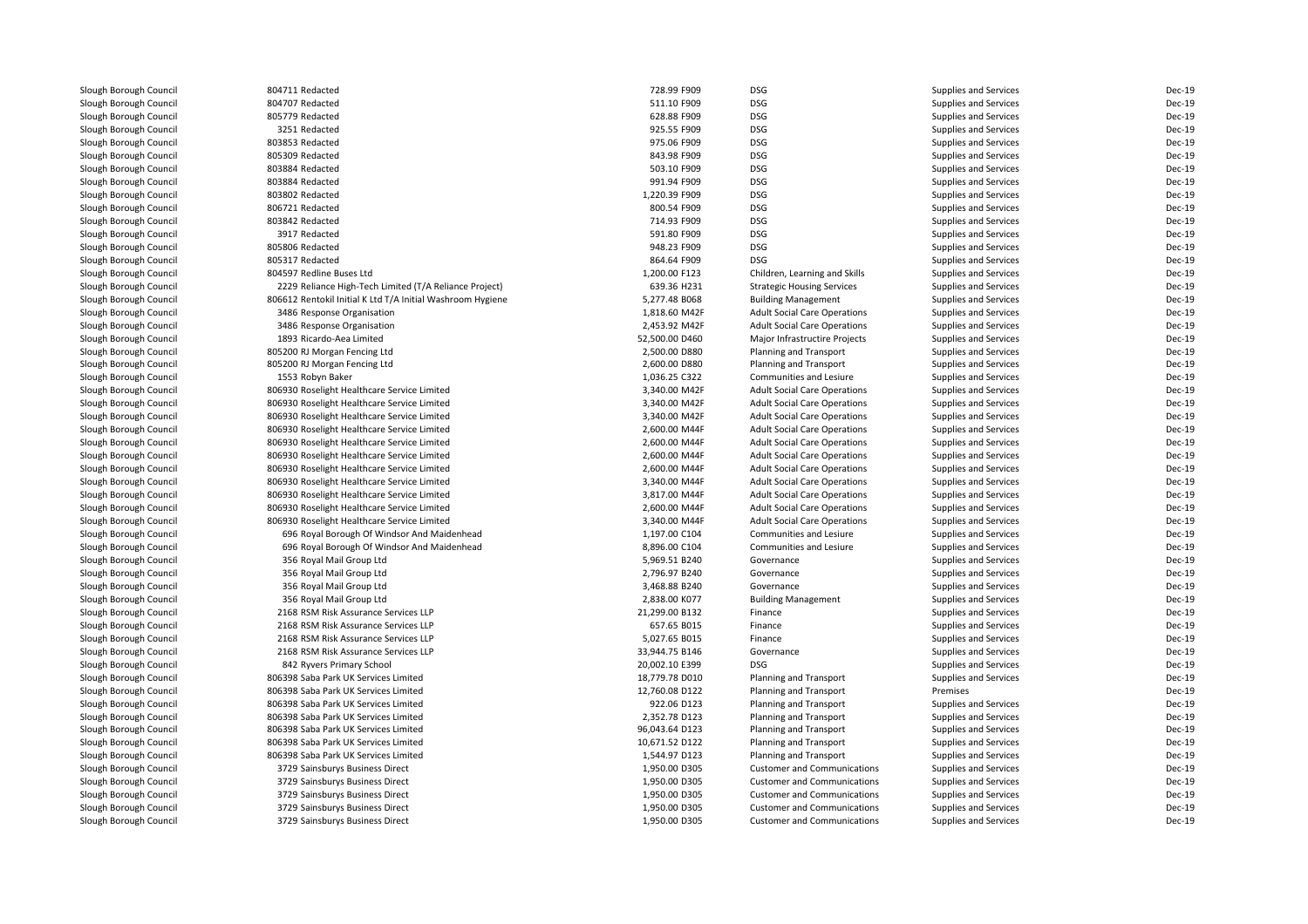| Slough Borough Council | 805875 Salutem LD Bidco IV Limited T/A Ambito Care | 3,619.25 M25D     | <b>Adult Social Care Operations</b> | Supplies and Services        | Dec-19        |
|------------------------|----------------------------------------------------|-------------------|-------------------------------------|------------------------------|---------------|
| Slough Borough Council | 805875 Salutem LD Bidco IV Limited T/A Ambito Care | 4,494.56 M26E     | <b>Adult Social Care Operations</b> | Supplies and Services        | Dec-19        |
| Slough Borough Council | 805875 Salutem LD Bidco IV Limited T/A Ambito Care | $-611.59$ M26E    | <b>Adult Social Care Operations</b> | <b>External Receipts</b>     | Dec-19        |
| Slough Borough Council | 804350 Sandra's Childcare                          | 948.49 F909       | <b>DSG</b>                          | Supplies and Services        | Dec-19        |
| Slough Borough Council | 925 Sara Wood                                      | 850.00 D320       | <b>Regulatory Services</b>          | Supplies and Services        | Dec-19        |
| Slough Borough Council | 925 Sara Wood                                      | 800.00 D320       | <b>Regulatory Services</b>          | Supplies and Services        | Dec-19        |
| Slough Borough Council | 925 Sara Wood                                      | 900.00 D320       | <b>Regulatory Services</b>          | Supplies and Services        | Dec-19        |
| Slough Borough Council | 1580 Savills (UK) Ltd                              | 7,479.45 P405     | Capital                             | <b>Capital Charges</b>       | Dec-19        |
| Slough Borough Council | 1580 Savills (UK) Ltd                              | 60,000.00 P405    | Capital                             | <b>Capital Charges</b>       | Dec-19        |
| Slough Borough Council | 1580 Savills (UK) Ltd                              | 68,250.00 P405    | Capital                             | <b>Capital Charges</b>       | Dec-19        |
| Slough Borough Council | 1580 Savills (UK) Ltd                              | 72,000.00 P405    | Capital                             | <b>Capital Charges</b>       | Dec-19        |
| Slough Borough Council | 1580 Savills (UK) Ltd                              | 96,000.00 P405    | Capital                             | <b>Capital Charges</b>       | Dec-19        |
| Slough Borough Council | 1580 Savills (UK) Ltd                              | 96,000.00 P405    | Capital                             | Capital Charges              | Dec-19        |
| Slough Borough Council | 1580 Savills (UK) Ltd                              | 2,297.50 P432     | Capital                             | <b>Capital Charges</b>       | Dec-19        |
| Slough Borough Council | 1580 Savills (UK) Ltd                              | 85,197.34 P432    | Capital                             | <b>Capital Charges</b>       | <b>Dec-19</b> |
| Slough Borough Council | 1580 Savills (UK) Ltd                              | 94,825.47 P432    | Capital                             | <b>Capital Charges</b>       | Dec-19        |
| Slough Borough Council | 1580 Savills (UK) Ltd                              | 102,053.04 P432   | Capital                             | <b>Capital Charges</b>       | Dec-19        |
| Slough Borough Council | 1580 Savills (UK) Ltd                              | 3,115.00 P432     | Capital                             | <b>Capital Charges</b>       | Dec-19        |
|                        |                                                    | 11,950.00 J606    |                                     |                              | Dec-19        |
| Slough Borough Council | 1580 Savills (UK) Ltd                              |                   | Housing Revenue Account             | Supplies and Services        | Dec-19        |
| Slough Borough Council | 1022 Sdk Environmental Ltd                         | 1,200.00 C001     | Communities and Lesiure             | <b>Supplies and Services</b> |               |
| Slough Borough Council | 1022 Sdk Environmental Ltd                         | 6,250.00 C001     | Communities and Lesiure             | Supplies and Services        | Dec-19        |
| Slough Borough Council | 759 Segro Plc                                      | 54,687.50 B082    | Regeneration                        | Premises                     | Dec-19        |
| Slough Borough Council | 1935 Selborne Chambers                             | 4,500.00 D105     | Planning and Transport              | Supplies and Services        | Dec-19        |
| Slough Borough Council | 2585 Seymour House                                 | 4,416.00 M26E     | <b>Adult Social Care Operations</b> | Supplies and Services        | Dec-19        |
| Slough Borough Council | 2585 Seymour House                                 | 8,832.00 M26E     | <b>Adult Social Care Operations</b> | Supplies and Services        | Dec-19        |
| Slough Borough Council | 2585 Seymour House                                 | 17,056.14 M26E    | <b>Adult Social Care Operations</b> | Supplies and Services        | Dec-19        |
| Slough Borough Council | 2585 Seymour House                                 | 17,136.97 M26E    | <b>Adult Social Care Operations</b> | Supplies and Services        | Dec-19        |
| Slough Borough Council | 2585 Seymour House                                 | 7,057.52 M42E     | <b>Adult Social Care Operations</b> | Supplies and Services        | Dec-19        |
| Slough Borough Council | 2585 Seymour House                                 | 7,065.60 M42E     | <b>Adult Social Care Operations</b> | Supplies and Services        | Dec-19        |
| Slough Borough Council | 1853 Shamita Ray                                   | 603.00 C322       | Communities and Lesiure             | Supplies and Services        | Dec-19        |
| Slough Borough Council | 804905 SHB Hire Limited                            | 839.47 D880       | Planning and Transport              | Supplies and Services        | Dec-19        |
| Slough Borough Council | 804905 SHB Hire Limited                            | 1,215.40 D880     | <b>Planning and Transport</b>       | Supplies and Services        | Dec-19        |
| Slough Borough Council | 804905 SHB Hire Limited                            | 8,726.00 D880     | Planning and Transport              | Supplies and Services        | Dec-19        |
| Slough Borough Council | 804905 SHB Hire Limited                            | 31,094.20 D910    | <b>Environmental Services</b>       | Transport                    | Dec-19        |
| Slough Borough Council | 806664 Sheet Anchor Evolve                         | 917.75 J015       | Housing Revenue Account             | Premises                     | <b>Dec-19</b> |
| Slough Borough Council | 805203 Shorts Agricultural Services Ltd            | 8,959.95 D342     | <b>Environmental Services</b>       | Supplies and Services        | Dec-19        |
| Slough Borough Council | 805203 Shorts Agricultural Services Ltd            | 9,801.60 D342     | <b>Environmental Services</b>       | Supplies and Services        | Dec-19        |
| Slough Borough Council | 805807 Siemens Mobility Limited                    | 18,653.73 P149    | Capital                             | <b>Capital Charges</b>       | Dec-19        |
| Slough Borough Council | 805303 Sign Health                                 | 3,576.47 M27C     | <b>Adult Social Care Operations</b> | Supplies and Services        | Dec-19        |
| Slough Borough Council | 1459 Slough And Eton C E School                    | 17,750.00 E769    | <b>DSG</b>                          | <b>Supplies and Services</b> | Dec-19        |
| Slough Borough Council | 2466 Slough Childrens Services Trust Limited       | 2,243,234.35 M99C | Children, Learning and Skills       | Supplies and Services        | Dec-19        |
| Slough Borough Council | 276 Slough Community Transport & Shopmobility      | 531.42 M44E       | <b>Adult Social Care Operations</b> | Supplies and Services        | Dec-19        |
| Slough Borough Council | 1913 Slough Crossroads Caring For Carers           | 515.52 M44D       | <b>Adult Social Care Operations</b> | Supplies and Services        | Dec-19        |
| Slough Borough Council | 1913 Slough Crossroads Caring For Carers           | 576.18 M44E       | <b>Adult Social Care Operations</b> | Supplies and Services        | Dec-19        |
| Slough Borough Council | 1913 Slough Crossroads Caring For Carers           | 837.72 M44E       | <b>Adult Social Care Operations</b> | Supplies and Services        | Dec-19        |
| Slough Borough Council | 1913 Slough Crossroads Caring For Carers           | 1,288.80 M44E     | <b>Adult Social Care Operations</b> | Supplies and Services        | Dec-19        |
| Slough Borough Council | 1913 Slough Crossroads Caring For Carers           | 1,546.56 M44E     | <b>Adult Social Care Operations</b> | Supplies and Services        | Dec-19        |
| Slough Borough Council | 1913 Slough Crossroads Caring For Carers           | 1,608.80 M44E     | <b>Adult Social Care Operations</b> | Supplies and Services        | Dec-19        |
| Slough Borough Council | 1913 Slough Crossroads Caring For Carers           | 836.62 M44F       | <b>Adult Social Care Operations</b> | Supplies and Services        | Dec-19        |
| Slough Borough Council | 1913 Slough Crossroads Caring For Carers           | 868.29 M44F       | <b>Adult Social Care Operations</b> | Supplies and Services        | Dec-19        |
| Slough Borough Council | 3503 Slough Day Nursery                            | 7,263.22 F909     | <b>DSG</b>                          | Supplies and Services        | Dec-19        |
| Slough Borough Council | 806746 Slough Mencap                               | 2,400.00 A04F     | <b>Adult Social Care Operations</b> | Premises                     | Dec-19        |
| Slough Borough Council | 3011 Slough Urban Renewal Community Projects LLP   | 2,173,714.96 P159 | Capital                             | Capital Charges              | Dec-19        |
| Slough Borough Council | 382 Softcat Plc                                    | 7,587.50 B342     | Digital and Strategic IT            | Supplies and Services        | Dec-19        |
| Slough Borough Council | 114 Solutions 4 Health Ltd                         | 11,000.00 A01P    | Public Health                       | Supplies and Services        | Dec-19        |
| Slough Borough Council | 114 Solutions 4 Health Ltd                         | 7,500.00 A01P     | Public Health                       | Supplies and Services        | Dec-19        |
| Slough Borough Council | 114 Solutions 4 Health Ltd                         | 226,216.31 A01P   | <b>Public Health</b>                | Supplies and Services        | Dec-19        |
|                        |                                                    |                   |                                     |                              |               |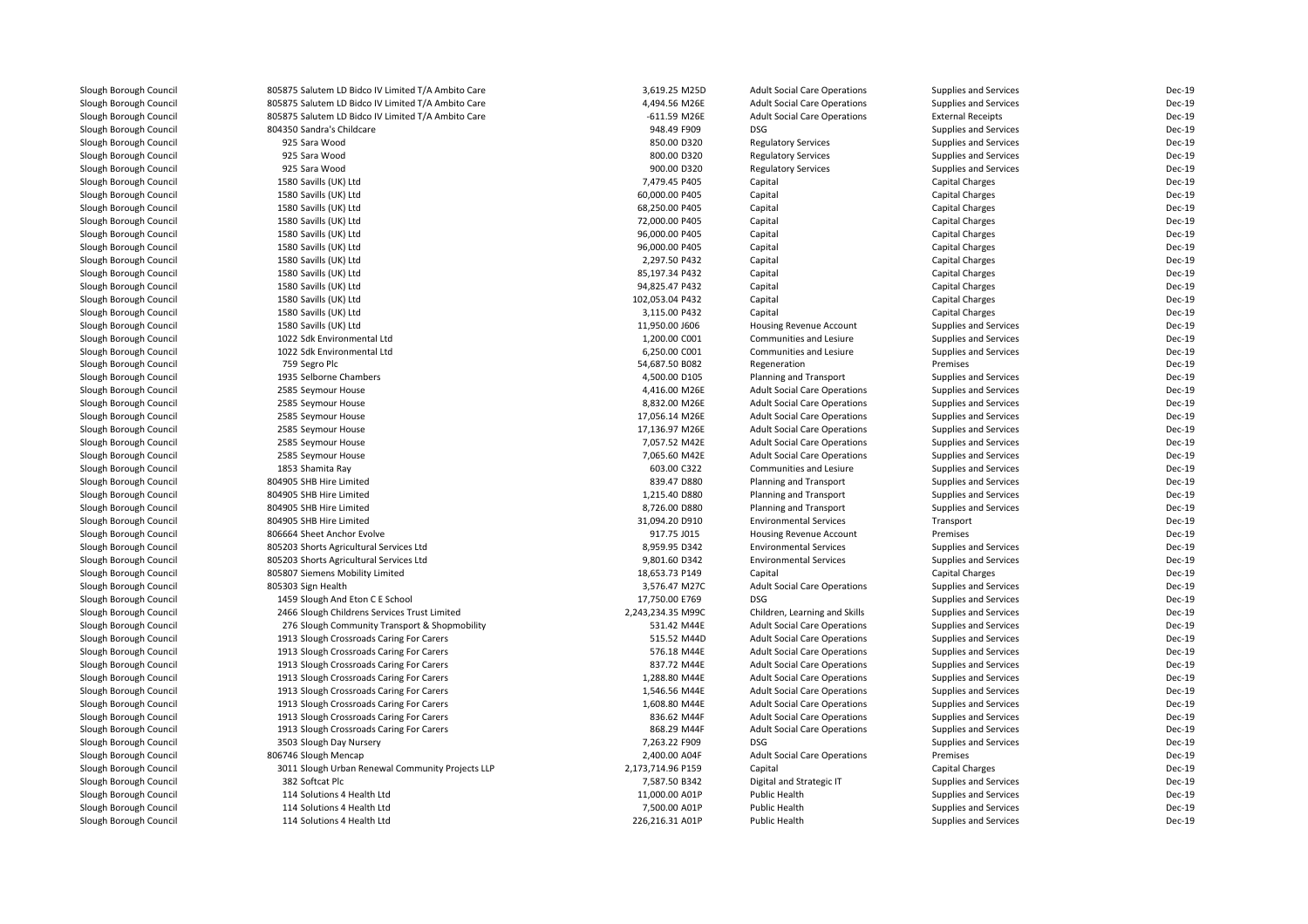| Slough Borough Council | 1726 Sophie Dodwell                                   | 636.00 C322     | Communities and Lesiure             | Supplies and Services        | Dec-19        |
|------------------------|-------------------------------------------------------|-----------------|-------------------------------------|------------------------------|---------------|
| Slough Borough Council | 1598 Sorbon Estates Limited                           | 5,694.16 H205   | <b>Strategic Housing Services</b>   | Premises                     | Dec-19        |
| Slough Borough Council | 1875 Ss & Kk. Hothi                                   | 11,771.25 H205  | <b>Strategic Housing Services</b>   | Premises                     | <b>Dec-19</b> |
| Slough Borough Council | 1875 Ss & Kk. Hothi                                   | 15,816.66 H205  | <b>Strategic Housing Services</b>   | Premises                     | Dec-19        |
| Slough Borough Council | 1875 Ss & Kk. Hothi                                   | 11,771.25 H205  | <b>Strategic Housing Services</b>   | Premises                     | Dec-19        |
| Slough Borough Council | 1875 Ss & Kk. Hothi                                   | 15,816.66 H205  | <b>Strategic Housing Services</b>   | Premises                     | Dec-19        |
| Slough Borough Council | 1366 Ssi Schaefer Ltd                                 | 2,020.00 P581   | Capital                             | <b>Capital Charges</b>       | Dec-19        |
| Slough Borough Council | 1366 Ssi Schaefer Ltd                                 | 9,369.00 P581   | Capital                             | Capital Charges              | <b>Dec-19</b> |
| Slough Borough Council | 2019 Ssr General & Management Ltd                     | 1,000.00 F640   | Children, Learning and Skills       | <b>Agency Staff</b>          | Dec-19        |
| Slough Borough Council | 2019 Ssr General & Management Ltd                     | 1,000.00 F640   | Children, Learning and Skills       | <b>Agency Staff</b>          | <b>Dec-19</b> |
| Slough Borough Council | 2019 Ssr General & Management Ltd                     | 1,000.00 F640   | Children, Learning and Skills       | <b>Agency Staff</b>          | <b>Dec-19</b> |
| Slough Borough Council | 2019 Ssr General & Management Ltd                     | 1,000.00 F640   | Children, Learning and Skills       | <b>Agency Staff</b>          | Dec-19        |
| Slough Borough Council | 2019 Ssr General & Management Ltd                     | 750.00 F640     | Children, Learning and Skills       | <b>Agency Staff</b>          | Dec-19        |
| Slough Borough Council | 2019 Ssr General & Management Ltd                     | 500.00 F640     | Children, Learning and Skills       | <b>Agency Staff</b>          | <b>Dec-19</b> |
| Slough Borough Council | 2019 Ssr General & Management Ltd                     | 1,000.00 F640   | Children, Learning and Skills       | <b>Agency Staff</b>          | <b>Dec-19</b> |
| Slough Borough Council | 2019 Ssr General & Management Ltd                     | 1,000.00 F640   | Children, Learning and Skills       | <b>Agency Staff</b>          | Dec-19        |
| Slough Borough Council | 803165 St Anthony's Catholic Primary School & Nursery | 12,701.26 E409  | <b>DSG</b>                          | Supplies and Services        | <b>Dec-19</b> |
| Slough Borough Council | 3383 St Bernards Catholic Grammar School              | 345,596.34 E559 | <b>DSG</b>                          | Supplies and Services        | <b>Dec-19</b> |
| Slough Borough Council | 2918 St Bernard'S Rc Preparatory School               | 14,694.13 F909  | <b>DSG</b>                          | Supplies and Services        | <b>Dec-19</b> |
| Slough Borough Council | 806945 St Dominic's School                            | 3,333.33 F551   | <b>DSG</b>                          | Supplies and Services        | Dec-19        |
| Slough Borough Council | 806945 St Dominic's School                            | 9,378.00 F551   | <b>DSG</b>                          | Supplies and Services        | Dec-19        |
| Slough Borough Council | 3547 St Ethelberts School                             | 1,919.18 E419   | <b>DSG</b>                          | Supplies and Services        | <b>Dec-19</b> |
| Slough Borough Council | 1378 St Josephs Catholic High School                  | 11,166.67 E569  | <b>DSG</b>                          | Supplies and Services        | Dec-19        |
| Slough Borough Council | 806584 St Mattews Ltd                                 | 3,964.28 M15F   | <b>Adult Social Care Operations</b> | Supplies and Services        | Dec-19        |
| Slough Borough Council | 806584 St Mattews Ltd                                 | 4,096.42 M15F   | <b>Adult Social Care Operations</b> | <b>Supplies and Services</b> | <b>Dec-19</b> |
|                        | 805867 ST VINCENTS SCHOOL FOR THE BLIND               | 13,495.00 F462  | <b>DSG</b>                          | Supplies and Services        | Dec-19        |
| Slough Borough Council |                                                       |                 |                                     |                              | <b>Dec-19</b> |
| Slough Borough Council | 806972 Stanford Coachworks & Mobility Services Ltd    | 530.00 M50A     | Planning and Transport              | Transport                    | <b>Dec-19</b> |
| Slough Borough Council | 806972 Stanford Coachworks & Mobility Services Ltd    | 34,000.00 P188  | Capital                             | Capital Charges              |               |
| Slough Borough Council | 806972 Stanford Coachworks & Mobility Services Ltd    | 34,000.00 P188  | Capital                             | <b>Capital Charges</b>       | Dec-19        |
| Slough Borough Council | 468 Stannah Lift Services Ltd                         | 5,863.00 P006   | Capital                             | Capital Charges              | Dec-19        |
| Slough Borough Council | 2687 Stepping Stones                                  | 5,133.24 M26E   | <b>Adult Social Care Operations</b> | Supplies and Services        | <b>Dec-19</b> |
| Slough Borough Council | 2687 Stepping Stones                                  | 5,133.24 M26E   | <b>Adult Social Care Operations</b> | Supplies and Services        | Dec-19        |
| Slough Borough Council | 2687 Stepping Stones                                  | 8,005.12 M27F   | <b>Adult Social Care Operations</b> | Supplies and Services        | Dec-19        |
| Slough Borough Council | 2687 Stepping Stones                                  | 8,005.12 M27F   | <b>Adult Social Care Operations</b> | Supplies and Services        | <b>Dec-19</b> |
| Slough Borough Council | 806876 Stopford Information Systems                   | 6,475.00 D332   | <b>Regulatory Services</b>          | Supplies and Services        | Dec-19        |
| Slough Borough Council | 1330 Storm Technologies Ltd                           | 8,383.98 P193   | Capital                             | <b>Capital Charges</b>       | Dec-19        |
| Slough Borough Council | 2688 Sunnyside Nursing Home                           | 2,979.80 M17C   | <b>Adult Social Care Operations</b> | Supplies and Services        | <b>Dec-19</b> |
| Slough Borough Council | 293 Surecare Slough                                   | 554.49 A07R     | <b>Adult Social Care Operations</b> | Supplies and Services        | <b>Dec-19</b> |
| Slough Borough Council | 293 Surecare Slough                                   | 645.36 A07R     | <b>Adult Social Care Operations</b> | Supplies and Services        | <b>Dec-19</b> |
| Slough Borough Council | 293 Surecare Slough                                   | 507.53 M44C     | <b>Adult Social Care Operations</b> | Supplies and Services        | Dec-19        |
| Slough Borough Council | 293 Surecare Slough                                   | 509.04 M44C     | <b>Adult Social Care Operations</b> | Supplies and Services        | Dec-19        |
| Slough Borough Council | 293 Surecare Slough                                   | 527.32 M44C     | <b>Adult Social Care Operations</b> | Supplies and Services        | Dec-19        |
| Slough Borough Council | 293 Surecare Slough                                   | 635.51 M44C     | <b>Adult Social Care Operations</b> | Supplies and Services        | Dec-19        |
| Slough Borough Council | 293 Surecare Slough                                   | 690.87 M44C     | <b>Adult Social Care Operations</b> | Supplies and Services        | Dec-19        |
| Slough Borough Council | 293 Surecare Slough                                   | 749.45 M44C     | <b>Adult Social Care Operations</b> | Supplies and Services        | Dec-19        |
| Slough Borough Council | 293 Surecare Slough                                   | 761.75 M44C     | <b>Adult Social Care Operations</b> | Supplies and Services        | Dec-19        |
| Slough Borough Council | 293 Surecare Slough                                   | 885.19 M44C     | <b>Adult Social Care Operations</b> | Supplies and Services        | <b>Dec-19</b> |
| Slough Borough Council | 293 Surecare Slough                                   | 1,016.88 M44C   | <b>Adult Social Care Operations</b> | Supplies and Services        | <b>Dec-19</b> |
| Slough Borough Council | 293 Surecare Slough                                   | 1,022.03 M44C   | <b>Adult Social Care Operations</b> | Supplies and Services        | <b>Dec-19</b> |
| Slough Borough Council | 293 Surecare Slough                                   | 1,140.60 M44C   | <b>Adult Social Care Operations</b> | Supplies and Services        | Dec-19        |
| Slough Borough Council | 293 Surecare Slough                                   | 1,145.17 M44C   | <b>Adult Social Care Operations</b> | Supplies and Services        | <b>Dec-19</b> |
| Slough Borough Council | 293 Surecare Slough                                   | 1,199.88 M44C   | <b>Adult Social Care Operations</b> | Supplies and Services        | <b>Dec-19</b> |
| Slough Borough Council | 293 Surecare Slough                                   | 1,732.58 M44C   | <b>Adult Social Care Operations</b> | Supplies and Services        | Dec-19        |
| Slough Borough Council | 293 Surecare Slough                                   | 1,780.69 M44C   | <b>Adult Social Care Operations</b> | Supplies and Services        | Dec-19        |
| Slough Borough Council | 293 Surecare Slough                                   | 1,982.84 M44C   | <b>Adult Social Care Operations</b> | Supplies and Services        | <b>Dec-19</b> |
| Slough Borough Council | 293 Surecare Slough                                   | 2,277.61 M44C   | <b>Adult Social Care Operations</b> | Supplies and Services        | <b>Dec-19</b> |
| Slough Borough Council | 293 Surecare Slough                                   | 2,290.68 M44C   | <b>Adult Social Care Operations</b> | Supplies and Services        | <b>Dec-19</b> |
|                        |                                                       |                 |                                     |                              |               |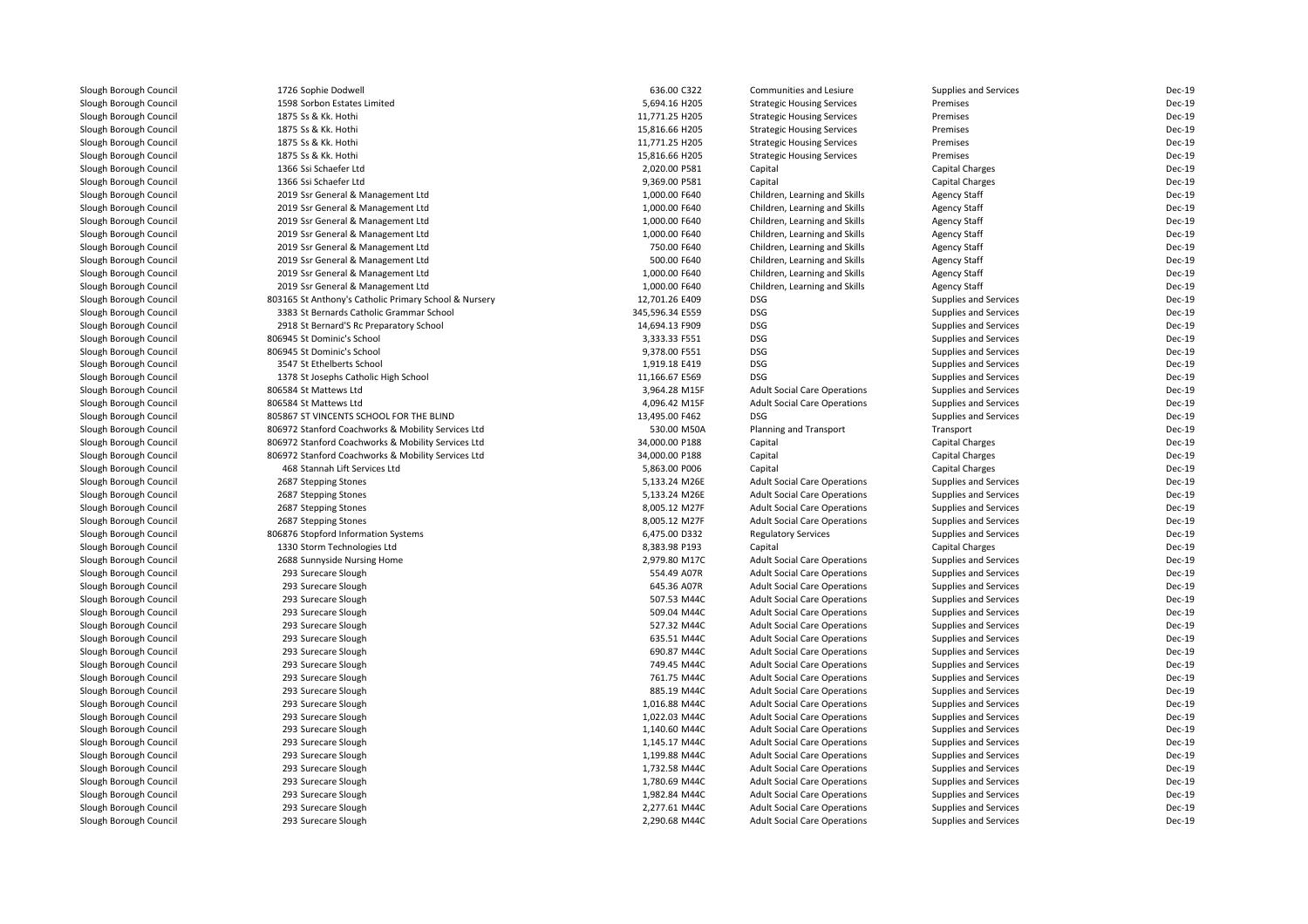Slough Borough Council 293 Surecare Slough<br>
Slough Borough Council 293 Surecare Slough Slough Borough Council 293 Surecare Slough<br>
293 Surecare Slough Council 293 Surecare Slough Slough Borough Council 293 Surecare Slough<br>
Slough Borough Council 293 Surecare Slough Slough Borough Council 293 Surecare Slough<br>
293 Surecare Slough Council 293 Surecare Slough Slough Borough Council 293 Surecare Slough<br>
293 Surecare Slough Council 293 Surecare Slough Slough Borough Council 293 Surecare Slough<br>
Slough Borough Council 293 Surecare Slough Slough Borough Council 293 Surecare Slough<br>
293 Surecare Slough Council 293 Surecare Slough Slough Borough Council 293 Surecare Slough<br>
Slough Borough Council 293 Surecare Slough Slough Borough Council 293 Surecare Slough<br>
293 Surecare Slough Council 293 Surecare Slough Slough Borough Council 293 Surecare Slough<br>
293 Surecare Slough Council 293 Surecare Slough Slough Borough Council 293 Surecare Slough<br>
Slough Borough Council 293 Surecare Slough Slough Borough Council **293 Surecare Slough Council** 293 Surecare Slough Slough Slough Borough Council 293 Surecare Slough<br>
Slough Borough Council 293 Surecare Slough Slough Borough Council 293 Surecare Slough<br>
293 Surecare Slough Council 293 Surecare Slough Slough Borough Council 293 Surecare Slough<br>
293 Surecare Slough Council 293 Surecare Slough Slough Borough Council **293 Surecare Slough Council** 293 Surecare Slough Slough Slough Borough Council **293 Surecare Slough Council** 293 Surecare Slough Slough Slough Borough Council 293 Surecare Slough<br>
Slough Borough Council 293 Surecare Slough Slough Borough Council 293 Surecare Slough<br>
Slough Borough Council 293 Surecare Slough Slough Borough Council **293 Surecare Slough Council** 2014 293 Surecare Slough Slough Borough Council **293 Surecare Slough Council** 293 Surecare Slough Slough Slough Borough Council 293 Surecare Slough<br>
293 Surecare Slough Council 293 Surecare Slough Slough Borough Council 293 Surecare Slough<br>
293 Surecare Slough Council 293 Surecare Slough Slough Borough Council **293 Surecare Slough Council** 2014 293 Surecare Slough Slough Borough Council **293 Surecare Slough Council** 2014 293 Surecare Slough Slough Borough Council 293 Surecare Slough<br>
Slough Borough Council 293 Surecare Slough Slough Borough Council 293 Surecare Slough<br>
293 Surecare Slough Council 293 Surecare Slough Slough Borough Council 293 Surecare Slough<br>
Slough Borough Council 293 Surecare Slough Slough Borough Council **293 Surecare Slough Council** 293 Surecare Slough Slough Borough Council 293 Surecare Slough<br>
293 Surecare Slough Council 293 Surecare Slough Slough Borough Council 293 Surecare Slough<br>
Slough Borough Council 293 Surecare Slough Slough Borough Council 293 Surecare Slough<br>
293 Surecare Slough Council 293 Surecare Slough Slough Borough Council 293 Surecare Slough<br>
Slough Borough Council 293 Surecare Slough Slough Borough Council 293 Surecare Slough<br>
293 Surecare Slough Council 293 Surecare Slough Slough Borough Council 293 Surecare Slough<br>
Slough Borough Council 293 Surecare Slough Slough Borough Council 293 Surecare Slough<br>
Slough Borough Council 293 Surecare Slough Slough Borough Council 293 Surecare Slough<br>
293 Surecare Slough Council 293 Surecare Slough Slough Borough Council 293 Surecare Slough<br>
293 Surecare Slough Council 293 Surecare Slough Slough Borough Council 293 Surecare Slough<br>
293 Surecare Slough Council 293 Surecare Slough Slough Borough Council 293 Surecare Slough<br>
Slough Borough Council 293 Surecare Slough Slough Borough Council 293 Surecare Slough<br>
293 Surecare Slough Council 293 Surecare Slough Slough Borough Council 293 Surecare Slough<br>
293 Surecare Slough Council 293 Surecare Slough Slough Borough Council 293 Surecare Sloven Borough Council 2012 203 Surecare Slo<br>2021 2724 Susan Nash Slough Borough Council<br>Slough Borough Council Slough Borough Council 2947 Symology Limited<br>205683 Team Carita DCS L 2005683 Team Carita DCS L Slough Borough Council **805683 Team Carita DCS Limited**<br>Slough Borough Council **805683 Team Carita DCS Limited** Slough Borough Council **805683 Team Carita DCS Limited**<br>805683 Team Carita DCS Limited Slough Borough Council **805683 Team Carita DCS Limited**<br>805683 Team Carita DCS Limited Slough Borough Council **805683 Team Carita DCS Limited**<br>805683 Team Carita DCS Limited Slough Borough Council <sup>805683</sup> Team Carita DCS LimitedSlough Borough Council<br>Slough Borough Council Slough Borough Council 1596 Teleshore (Uk) Limited<br>1596 Teleshore (Uk) Limited Slough Borough Council 1596 Teleshore (Uk) Limited<br>1596 Teleshore (Uk) Limited<br>169335 Tennyson Finn Ltd Slough Borough Council <sup>806335</sup> Tennyson Finn LtdSlough Borough Council <sup>806335</sup> Tennyson Finn Ltd

3369 Teeny Boppers Montessori School<br>1526 Telefonica O2 Uk Ltd 806335 Tennyson Finn Ltd

| ilough                              | 2,290.68 M44C  | <b>Adult Social Care Operations</b> | <b>Supplies and Services</b> | Dec-19        |
|-------------------------------------|----------------|-------------------------------------|------------------------------|---------------|
| ilough                              | 2,322.18 M44C  | <b>Adult Social Care Operations</b> | Supplies and Services        | <b>Dec-19</b> |
| ilough                              | 2,326.97 M44C  | <b>Adult Social Care Operations</b> | Supplies and Services        | Dec-19        |
| ilough                              | 2,526.05 M44C  | <b>Adult Social Care Operations</b> | Supplies and Services        | <b>Dec-19</b> |
| ilough                              | 2,788.79 M44C  | <b>Adult Social Care Operations</b> | Supplies and Services        | Dec-19        |
| ilough                              | 3,231.14 M44C  | <b>Adult Social Care Operations</b> | Supplies and Services        | <b>Dec-19</b> |
| ilough                              | 505.73 M44C    | <b>Adult Social Care Operations</b> | Supplies and Services        | Dec-19        |
| ilough                              | 544.37 M44C    | <b>Adult Social Care Operations</b> | Supplies and Services        | Dec-19        |
| ilough                              | 634.92 M44C    | <b>Adult Social Care Operations</b> | <b>Supplies and Services</b> | Dec-19        |
| ilough                              | 710.30 M44C    | <b>Adult Social Care Operations</b> | Supplies and Services        | <b>Dec-19</b> |
| ilough                              | 842.67 M44C    | <b>Adult Social Care Operations</b> | Supplies and Services        | Dec-19        |
|                                     | 1.102.02 M44C  | <b>Adult Social Care Operations</b> | Supplies and Services        | <b>Dec-19</b> |
| ilough                              |                |                                     |                              | Dec-19        |
| ilough                              | 1,109.29 M44C  | <b>Adult Social Care Operations</b> | Supplies and Services        |               |
| ilough                              | 1,143.92 M44C  | <b>Adult Social Care Operations</b> | Supplies and Services        | <b>Dec-19</b> |
| ilough                              | 1,157.30 M44C  | <b>Adult Social Care Operations</b> | Supplies and Services        | Dec-19        |
| ilough                              | 1,272.88 M44C  | <b>Adult Social Care Operations</b> | Supplies and Services        | Dec-19        |
| ilough                              | 1,293.52 M44C  | <b>Adult Social Care Operations</b> | <b>Supplies and Services</b> | Dec-19        |
| ilough                              | 1,336.70 M44C  | <b>Adult Social Care Operations</b> | Supplies and Services        | <b>Dec-19</b> |
| ilough                              | 2,290.96 M44C  | <b>Adult Social Care Operations</b> | Supplies and Services        | Dec-19        |
| ilough                              | 2,315.68 M44C  | <b>Adult Social Care Operations</b> | Supplies and Services        | $Dec-19$      |
| ilough                              | 1,018.36 M44C  | <b>Adult Social Care Operations</b> | Supplies and Services        | Dec-19        |
| ilough                              | 1,098.50 M44C  | <b>Adult Social Care Operations</b> | Supplies and Services        | <b>Dec-19</b> |
| ilough                              | 1,795.54 M44C  | <b>Adult Social Care Operations</b> | Supplies and Services        | Dec-19        |
| ilough                              | 636.44 M44D    | <b>Adult Social Care Operations</b> | Supplies and Services        | $Dec-19$      |
| ilough                              | 1,154.39 M44D  | <b>Adult Social Care Operations</b> | Supplies and Services        | Dec-19        |
| ilough                              | 2,286.98 M44D  | <b>Adult Social Care Operations</b> | <b>Supplies and Services</b> | Dec-19        |
| ilough                              | 2,290.34 M44D  | <b>Adult Social Care Operations</b> | Supplies and Services        | Dec-19        |
| ilough                              | 2,290.68 M44D  | <b>Adult Social Care Operations</b> | <b>Supplies and Services</b> | <b>Dec-19</b> |
| ilough                              | 2,396.36 M44D  | <b>Adult Social Care Operations</b> | Supplies and Services        | Dec-19        |
| ilough                              | 2,793.70 M44D  | <b>Adult Social Care Operations</b> | Supplies and Services        | Dec-19        |
| ilough                              | 2,545.20 M44D  | <b>Adult Social Care Operations</b> | Supplies and Services        | Dec-19        |
|                                     | 654.72 M44E    | <b>Adult Social Care Operations</b> | Supplies and Services        | <b>Dec-19</b> |
| ilough                              |                |                                     |                              | Dec-19        |
| ilough                              | 1,012.34 M44E  | <b>Adult Social Care Operations</b> | Supplies and Services        |               |
| ilough                              | 1,272.88 M44E  | <b>Adult Social Care Operations</b> | Supplies and Services        | Dec-19        |
| ilough                              | 635.83 M44F    | <b>Adult Social Care Operations</b> | Supplies and Services        | Dec-19        |
| ilough                              | 634.93 M44F    | <b>Adult Social Care Operations</b> | <b>Supplies and Services</b> | Dec-19        |
| ilough                              | 1,141.72 M44F  | <b>Adult Social Care Operations</b> | Supplies and Services        | Dec-19        |
| ilough                              | 2,290.04 M47D  | <b>Adult Social Care Operations</b> | <b>Supplies and Services</b> | <b>Dec-19</b> |
| ilough                              | 636.30 M48C    | <b>Adult Social Care Operations</b> | Supplies and Services        | Dec-19        |
| ilough                              | 1,781.80 M48C  | <b>Adult Social Care Operations</b> | <b>Supplies and Services</b> | <b>Dec-19</b> |
| ilough                              | 2,035.50 M48C  | <b>Adult Social Care Operations</b> | Supplies and Services        | Dec-19        |
| ilough                              | 2,399.76 M48C  | <b>Adult Social Care Operations</b> | <b>Supplies and Services</b> | Dec-19        |
| ilough                              | 1,492.35 M48C  | <b>Adult Social Care Operations</b> | Supplies and Services        | Dec-19        |
|                                     | 647.50 C322    | Communities and Lesiure             | Supplies and Services        | <b>Dec-19</b> |
| Limited                             | 17,550.00 D015 | Planning and Transport              | Supplies and Services        | Dec-19        |
| ta DCS Limited                      | 868.00 M42C    | <b>Adult Social Care Operations</b> | Supplies and Services        | Dec-19        |
| ta DCS Limited                      | 759.64 M44C    | <b>Adult Social Care Operations</b> | Supplies and Services        | Dec-19        |
| ta DCS Limited                      | 1,178.00 M44C  | <b>Adult Social Care Operations</b> | <b>Supplies and Services</b> | Dec-19        |
| ta DCS Limited                      | 1,193.64 M44C  | <b>Adult Social Care Operations</b> | Supplies and Services        | Dec-19        |
| ta DCS Limited                      | 1,085.28 M48C  | <b>Adult Social Care Operations</b> | <b>Supplies and Services</b> | <b>Dec-19</b> |
|                                     | 9,170.90 F909  | <b>DSG</b>                          |                              | Dec-19        |
| pers Montessori School<br>O2 Uk Ltd | 2,000.00 B023  |                                     | Supplies and Services        | Dec-19        |
|                                     |                | Finance                             | <b>Supplies and Services</b> |               |
| (Uk) Limited                        | 1,820.00 D320  | <b>Regulatory Services</b>          | Premises                     | <b>Dec-19</b> |
| (Uk) Limited                        | 679.32 D320    | <b>Regulatory Services</b>          | Supplies and Services        | <b>Dec-19</b> |
| Finn Ltd                            | 1,868.25 C322  | Communities and Lesiure             | Supplies and Services        | Dec-19        |
| Finn Ltd                            | 800.00 C322    | <b>Communities and Lesiure</b>      | <b>Supplies and Services</b> | <b>Dec-19</b> |
| Finn Ltd                            | 1,205.75 C322  | Communities and Lesiure             | <b>Supplies and Services</b> | Dec-19        |
|                                     |                |                                     |                              |               |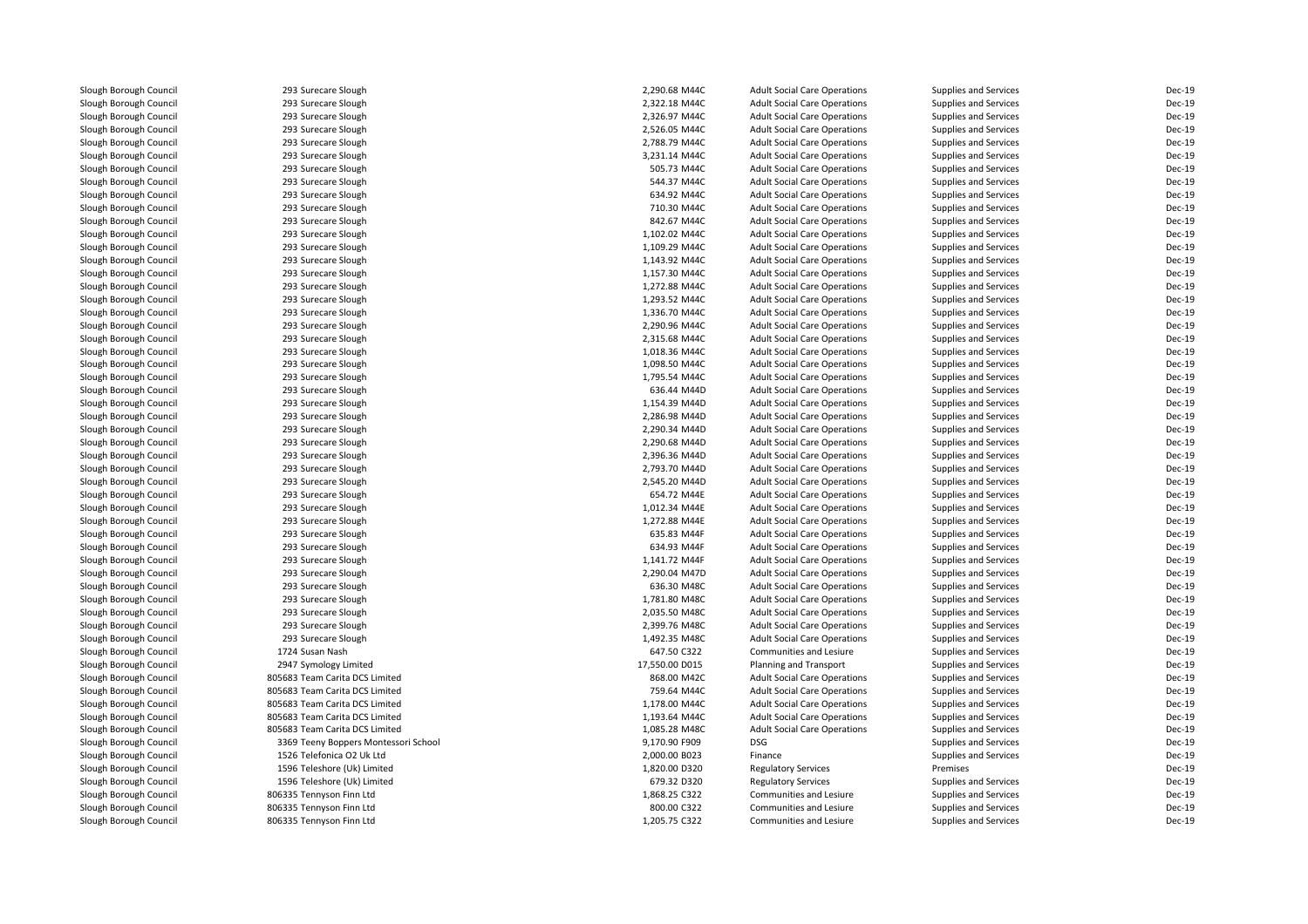| Slough Borough Council | 806165 Terrell Limited                      | 1,875.00 P101   | Capital                             | Capital Charges            | Dec-19        |
|------------------------|---------------------------------------------|-----------------|-------------------------------------|----------------------------|---------------|
| Slough Borough Council | 806165 Terrell Limited                      | 1,875.00 P101   | Capital                             | <b>Capital Charges</b>     | Dec-19        |
| Slough Borough Council | 806647 Thames Hospice                       | 1,600.00 B409   | People                              | Indirect Employee Expenses | Dec-19        |
| Slough Borough Council | 806647 Thames Hospice                       | 1,920.00 B409   | People                              | Indirect Employee Expenses | Dec-19        |
| Slough Borough Council | 803712 Thames Valley Transport Services LTD | 119,017.31 F123 | Children, Learning and Skills       | Supplies and Services      | Dec-19        |
| Slough Borough Council | 3004 The Combined Services Provider Ltd     | 5,355.20 C061   | <b>Customer and Communications</b>  | Supplies and Services      | Dec-19        |
| Slough Borough Council | 653 The Godolphin Junior Academy            | 11,114.84 E779  | <b>DSG</b>                          | Supplies and Services      | Dec-19        |
| Slough Borough Council | 1385 The Langley Academy                    | 9,682.67 E719   | <b>DSG</b>                          | Supplies and Services      | Dec-19        |
| Slough Borough Council | 803300 The Langley Academy Primary          | 28,257.83 E469  | <b>DSG</b>                          | Supplies and Services      | Dec-19        |
| Slough Borough Council | 806847 The Langley Heritage Primary Academy | 6,669.94 E369   | <b>DSG</b>                          | Supplies and Services      | Dec-19        |
| Slough Borough Council | 805400 The Leading Care Company             | 512.14 M44C     | <b>Adult Social Care Operations</b> | Supplies and Services      | Dec-19        |
| Slough Borough Council | 805400 The Leading Care Company             | 541.48 M44C     | <b>Adult Social Care Operations</b> | Supplies and Services      | Dec-19        |
| Slough Borough Council | 805400 The Leading Care Company             | 546.50 M44C     | <b>Adult Social Care Operations</b> | Supplies and Services      | <b>Dec-19</b> |
| Slough Borough Council | 805400 The Leading Care Company             | 555.32 M44C     | <b>Adult Social Care Operations</b> | Supplies and Services      | Dec-19        |
| Slough Borough Council | 805400 The Leading Care Company             | 601.73 M44C     | <b>Adult Social Care Operations</b> | Supplies and Services      | Dec-19        |
| Slough Borough Council | 805400 The Leading Care Company             | 626.01 M44C     | <b>Adult Social Care Operations</b> | Supplies and Services      | Dec-19        |
| Slough Borough Council | 805400 The Leading Care Company             | 886.62 M44C     | <b>Adult Social Care Operations</b> | Supplies and Services      | Dec-19        |
| Slough Borough Council | 805400 The Leading Care Company             | 932.29 M44C     | <b>Adult Social Care Operations</b> | Supplies and Services      | Dec-19        |
| Slough Borough Council | 805400 The Leading Care Company             | 1,238.09 M44C   | <b>Adult Social Care Operations</b> | Supplies and Services      | Dec-19        |
| Slough Borough Council | 805400 The Leading Care Company             | 1,558.79 M44D   | <b>Adult Social Care Operations</b> | Supplies and Services      | Dec-19        |
| Slough Borough Council | 805400 The Leading Care Company             | 1,944.41 M44D   | <b>Adult Social Care Operations</b> | Supplies and Services      | Dec-19        |
| Slough Borough Council | 1794 The Light UK                           | 536.00 M44E     | <b>Adult Social Care Operations</b> | Supplies and Services      | Dec-19        |
| Slough Borough Council | 1794 The Light UK                           | 670.00 M44E     | <b>Adult Social Care Operations</b> | Supplies and Services      | Dec-19        |
| Slough Borough Council | 1794 The Light UK                           | 804.00 M44E     | <b>Adult Social Care Operations</b> | Supplies and Services      | Dec-19        |
| Slough Borough Council | 1794 The Light UK                           | 1,004.00 M44E   | <b>Adult Social Care Operations</b> | Supplies and Services      | Dec-19        |
| Slough Borough Council | 1794 The Light UK                           | 1,340.00 M44E   | <b>Adult Social Care Operations</b> | Supplies and Services      | Dec-19        |
| Slough Borough Council | 1794 The Light UK                           | 1,340.00 M44E   | <b>Adult Social Care Operations</b> | Supplies and Services      | Dec-19        |
| Slough Borough Council | 1794 The Light UK                           | 1,407.00 M44E   | <b>Adult Social Care Operations</b> | Supplies and Services      | Dec-19        |
| Slough Borough Council | 3116 The Oratory Montessori Day Nursery     | 7,137.92 F909   | <b>DSG</b>                          | Supplies and Services      | Dec-19        |
| Slough Borough Council | 2898 The Regard Partnership Ltd             | 5,757.14 M26E   | <b>Adult Social Care Operations</b> | Supplies and Services      | Dec-19        |
| Slough Borough Council | 2898 The Regard Partnership Ltd             | 7,021.15 M26E   | <b>Adult Social Care Operations</b> | Supplies and Services      | Dec-19        |
| Slough Borough Council | 2898 The Regard Partnership Ltd             | 3,169.04 M42E   | <b>Adult Social Care Operations</b> | Supplies and Services      | Dec-19        |
| Slough Borough Council | 2898 The Regard Partnership Ltd             | 4,560.45 M42E   | <b>Adult Social Care Operations</b> | Supplies and Services      | Dec-19        |
| Slough Borough Council | 2898 The Regard Partnership Ltd             | 4,887.11 M42E   | <b>Adult Social Care Operations</b> | Supplies and Services      | Dec-19        |
| Slough Borough Council | 2898 The Regard Partnership Ltd             | 4,979.93 M42E   | <b>Adult Social Care Operations</b> | Supplies and Services      | Dec-19        |
| Slough Borough Council | 2898 The Regard Partnership Ltd             | 5,197.24 M42E   | <b>Adult Social Care Operations</b> | Supplies and Services      | Dec-19        |
| Slough Borough Council | 2898 The Regard Partnership Ltd             | 6,547.24 M42E   | <b>Adult Social Care Operations</b> | Supplies and Services      | Dec-19        |
| Slough Borough Council | 2898 The Regard Partnership Ltd             | 4,387.52 M44D   | <b>Adult Social Care Operations</b> | Supplies and Services      | Dec-19        |
| Slough Borough Council | 2898 The Regard Partnership Ltd             | 5,279.61 M44E   | <b>Adult Social Care Operations</b> | Supplies and Services      | Dec-19        |
| Slough Borough Council | 2898 The Regard Partnership Ltd             | 5,431.73 M44E   | <b>Adult Social Care Operations</b> | Supplies and Services      | Dec-19        |
| Slough Borough Council | 806500 The Timber Group Ltd                 | 3,706.64 D750   | <b>Environmental Services</b>       | Supplies and Services      | Dec-19        |
| Slough Borough Council | 2831 The Turner Home                        | 1,725.60 M15D   | <b>Adult Social Care Operations</b> | Supplies and Services      | Dec-19        |
| Slough Borough Council | 821 The Westgate School                     | 18,416.66 E789  | <b>DSG</b>                          | Supplies and Services      | Dec-19        |
| Slough Borough Council | 805915 Time 4 U Limited                     | 2,088.30 M42F   | <b>Adult Social Care Operations</b> | Supplies and Services      | Dec-19        |
| Slough Borough Council | 805915 Time 4 U Limited                     | 2,157.91 M42F   | <b>Adult Social Care Operations</b> | Supplies and Services      | Dec-19        |
| Slough Borough Council | 805915 Time 4 U Limited                     | 2,892.90 M44F   | <b>Adult Social Care Operations</b> | Supplies and Services      | Dec-19        |
| Slough Borough Council | 805915 Time 4 U Limited                     | 2,989.29 M44F   | <b>Adult Social Care Operations</b> | Supplies and Services      | Dec-19        |
| Slough Borough Council | 806360 Tiny Turtles Daycare Nursery Ltd     | 18,245.17 F909  | <b>DSG</b>                          | Supplies and Services      | Dec-19        |
| Slough Borough Council | 1051 Tmp (Uk) Ltd                           | 796.65 D012     | Planning and Transport              | Supplies and Services      | Dec-19        |
| Slough Borough Council | 1051 Tmp (Uk) Ltd                           | 1,170.00 D012   | Planning and Transport              | Supplies and Services      | Dec-19        |
| Slough Borough Council | 171 Toad Hall Nursery                       | 21,690.57 F909  | <b>DSG</b>                          | Supplies and Services      | Dec-19        |
| Slough Borough Council | 805562 Tobias Eastwood                      | 847.50 C322     | Communities and Lesiure             | Supplies and Services      | Dec-19        |
| Slough Borough Council | 1782 Top Mill Ltd                           | 540.00 H205     | <b>Strategic Housing Services</b>   | Supplies and Services      | Dec-19        |
| Slough Borough Council | 1782 Top Mill Ltd                           | 690.00 H205     | <b>Strategic Housing Services</b>   | Supplies and Services      | Dec-19        |
| Slough Borough Council | 1157 Total Gas & Power                      | 10,366.12 K526  | <b>Building Management</b>          | Premises                   | Dec-19        |
| Slough Borough Council | 1157 Total Gas & Power                      | 25,612.55 K526  | <b>Building Management</b>          | Premises                   | Dec-19        |
| Slough Borough Council | 805176 TP Bennett LP                        | 44,600.00 P172  | Capital                             | Capital Charges            | Dec-19        |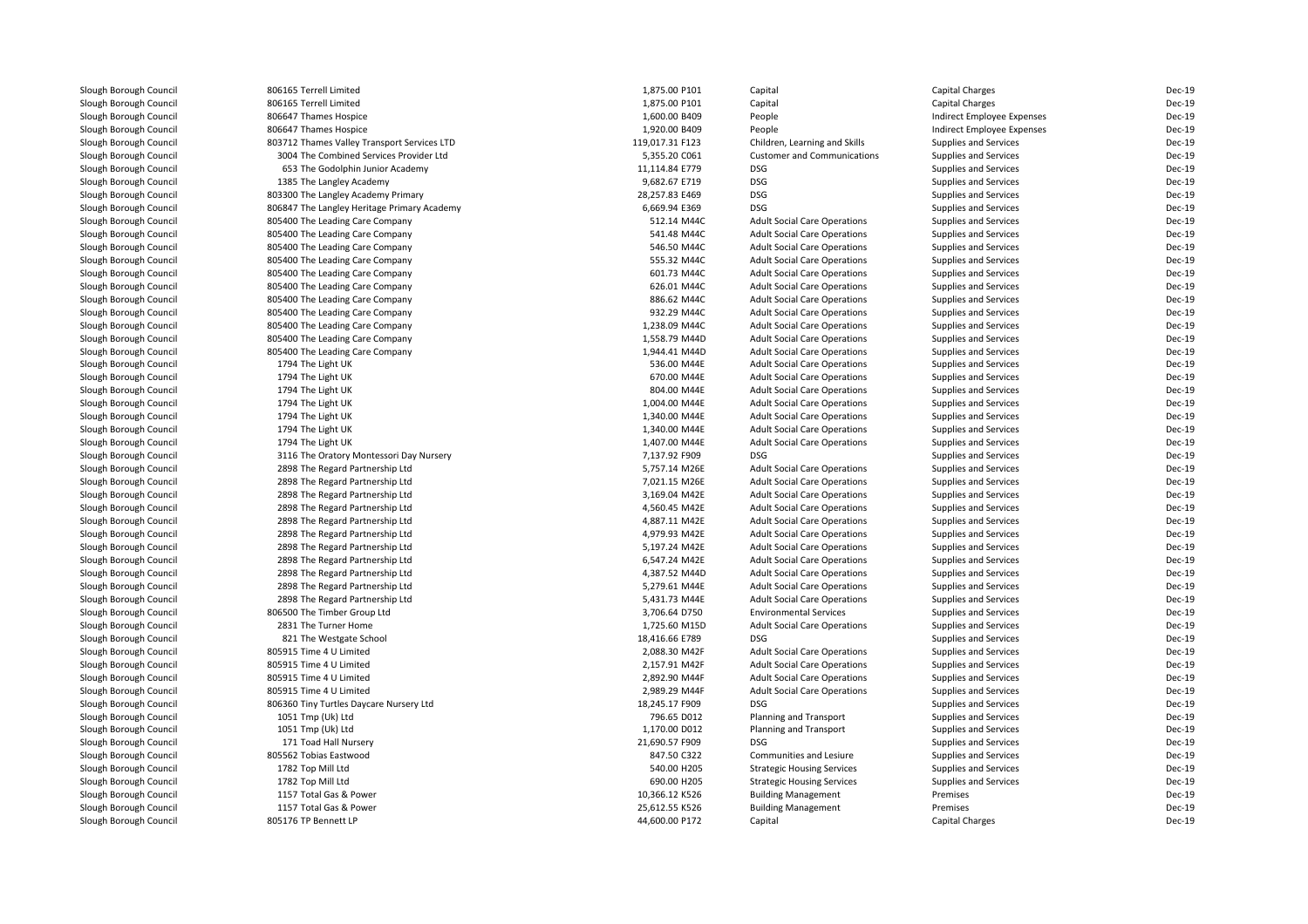| Slough Borough Council | 806829 Transgress Productions               | 750.00 C010    | Communities and Lesiure                | Supplies and Services      | Dec-19        |
|------------------------|---------------------------------------------|----------------|----------------------------------------|----------------------------|---------------|
| Slough Borough Council | 806665 Transunion International UK Limited  | 6,750.00 J200  | Housing Revenue Account                | Supplies and Services      | Dec-19        |
| Slough Borough Council | 2288 Trowers & Hamlins                      | 2,688.79 J006  | Housing Revenue Account                | Supplies and Services      | Dec-19        |
| Slough Borough Council | 2288 Trowers & Hamlins                      | 6,485.00 J006  | <b>Housing Revenue Account</b>         | Supplies and Services      | Dec-19        |
| Slough Borough Council | 2288 Trowers & Hamlins                      | 5,172.58 P208  | Capital                                | <b>Capital Charges</b>     | Dec-19        |
| Slough Borough Council | 2288 Trowers & Hamlins                      | 11,383.31 P208 | Capital                                | <b>Capital Charges</b>     | Dec-19        |
| Slough Borough Council | 2288 Trowers & Hamlins                      | 10,537.00 P208 | Capital                                | Capital Charges            | Dec-19        |
| Slough Borough Council | 2288 Trowers & Hamlins                      | 1,628.00 P405  | Capital                                | <b>Capital Charges</b>     | Dec-19        |
| Slough Borough Council | 2288 Trowers & Hamlins                      | 805.00 P432    | Capital                                | <b>Capital Charges</b>     | Dec-19        |
| Slough Borough Council | 2288 Trowers & Hamlins                      | 10,081.00 J006 | Housing Revenue Account                | Supplies and Services      | Dec-19        |
| Slough Borough Council | 2889 Tudor (UK) Ltd t/a Tudor Environmental | 5,099.96 D750  | <b>Environmental Services</b>          | Supplies and Services      | Dec-19        |
| Slough Borough Council | 2889 Tudor (UK) Ltd t/a Tudor Environmental | 987.86 D750    | <b>Environmental Services</b>          | Supplies and Services      | Dec-19        |
| Slough Borough Council | 942 Turning Point                           | 2,083.33 A04C  | <b>Adult Social Care Commissioning</b> | Supplies and Services      | Dec-19        |
| Slough Borough Council | 942 Turning Point                           | 6,666.67 A04C  | <b>Adult Social Care Commissioning</b> | Supplies and Services      | <b>Dec-19</b> |
| Slough Borough Council | 577 Upton Park Hotel                        | 5,440.00 M80F  | <b>Adult Social Care Operations</b>    | Supplies and Services      | Dec-19        |
| Slough Borough Council | 577 Upton Park Hotel                        | 532.00 H205    | <b>Strategic Housing Services</b>      | Supplies and Services      | Dec-19        |
| Slough Borough Council | 577 Upton Park Hotel                        | 540.00 H205    | <b>Strategic Housing Services</b>      | Supplies and Services      | Dec-19        |
| Slough Borough Council | 577 Upton Park Hotel                        | 630.00 H205    | <b>Strategic Housing Services</b>      | Supplies and Services      | Dec-19        |
| Slough Borough Council | 577 Upton Park Hotel                        | 720.00 H205    | <b>Strategic Housing Services</b>      | Supplies and Services      | Dec-19        |
| Slough Borough Council | 577 Upton Park Hotel                        | 960.00 H205    | <b>Strategic Housing Services</b>      | Supplies and Services      | Dec-19        |
| Slough Borough Council | 577 Upton Park Hotel                        | 1,125.00 H205  | <b>Strategic Housing Services</b>      | Supplies and Services      | Dec-19        |
| Slough Borough Council | 577 Upton Park Hotel                        | 1,170.00 H205  | <b>Strategic Housing Services</b>      | Supplies and Services      | Dec-19        |
| Slough Borough Council | 577 Upton Park Hotel                        | 1,400.00 H205  | <b>Strategic Housing Services</b>      | Supplies and Services      | Dec-19        |
| Slough Borough Council |                                             | 1,560.00 H205  |                                        |                            | Dec-19        |
|                        | 577 Upton Park Hotel                        | 1,640.00 H205  | <b>Strategic Housing Services</b>      | Supplies and Services      | Dec-19        |
| Slough Borough Council | 577 Upton Park Hotel                        |                | <b>Strategic Housing Services</b>      | Supplies and Services      | Dec-19        |
| Slough Borough Council | 577 Upton Park Hotel                        | 1,720.00 H205  | <b>Strategic Housing Services</b>      | Supplies and Services      |               |
| Slough Borough Council | 577 Upton Park Hotel                        | 1,755.00 H205  | <b>Strategic Housing Services</b>      | Supplies and Services      | Dec-19        |
| Slough Borough Council | 577 Upton Park Hotel                        | 1,880.00 H205  | <b>Strategic Housing Services</b>      | Supplies and Services      | Dec-19        |
| Slough Borough Council | 577 Upton Park Hotel                        | 2,128.00 H205  | <b>Strategic Housing Services</b>      | Supplies and Services      | Dec-19        |
| Slough Borough Council | 577 Upton Park Hotel                        | 2,250.00 H205  | <b>Strategic Housing Services</b>      | Supplies and Services      | Dec-19        |
| Slough Borough Council | 577 Upton Park Hotel                        | 2,360.00 H205  | <b>Strategic Housing Services</b>      | Supplies and Services      | Dec-19        |
| Slough Borough Council | 577 Upton Park Hotel                        | 2,720.00 H205  | <b>Strategic Housing Services</b>      | Supplies and Services      | Dec-19        |
| Slough Borough Council | 577 Upton Park Hotel                        | 3,240.00 H205  | <b>Strategic Housing Services</b>      | Supplies and Services      | Dec-19        |
| Slough Borough Council | 577 Upton Park Hotel                        | 3,285.00 H205  | <b>Strategic Housing Services</b>      | Supplies and Services      | <b>Dec-19</b> |
| Slough Borough Council | 577 Upton Park Hotel                        | 3,480.00 H205  | <b>Strategic Housing Services</b>      | Supplies and Services      | Dec-19        |
| Slough Borough Council | 577 Upton Park Hotel                        | 3,572.00 H205  | <b>Strategic Housing Services</b>      | Supplies and Services      | Dec-19        |
| Slough Borough Council | 577 Upton Park Hotel                        | 4,080.00 H205  | <b>Strategic Housing Services</b>      | Supplies and Services      | Dec-19        |
| Slough Borough Council | 577 Upton Park Hotel                        | 4,080.00 H205  | <b>Strategic Housing Services</b>      | Supplies and Services      | Dec-19        |
| Slough Borough Council | 577 Upton Park Hotel                        | 4,522.00 H205  | <b>Strategic Housing Services</b>      | Supplies and Services      | Dec-19        |
| Slough Borough Council | 577 Upton Park Hotel                        | 4,522.00 H205  | <b>Strategic Housing Services</b>      | Supplies and Services      | Dec-19        |
| Slough Borough Council | 577 Upton Park Hotel                        | 4,522.00 H205  | <b>Strategic Housing Services</b>      | Supplies and Services      | <b>Dec-19</b> |
| Slough Borough Council | 577 Upton Park Hotel                        | 4,522.00 H205  | <b>Strategic Housing Services</b>      | Supplies and Services      | Dec-19        |
| Slough Borough Council | 577 Upton Park Hotel                        | 4,600.00 H205  | <b>Strategic Housing Services</b>      | Supplies and Services      | Dec-19        |
| Slough Borough Council | 577 Upton Park Hotel                        | 4,760.00 H205  | <b>Strategic Housing Services</b>      | Supplies and Services      | Dec-19        |
| Slough Borough Council | 577 Upton Park Hotel                        | 4,760.00 H205  | <b>Strategic Housing Services</b>      | Supplies and Services      | Dec-19        |
| Slough Borough Council | 577 Upton Park Hotel                        | 4,760.00 H205  | <b>Strategic Housing Services</b>      | Supplies and Services      | Dec-19        |
| Slough Borough Council | 577 Upton Park Hotel                        | 4,760.00 H205  | <b>Strategic Housing Services</b>      | Supplies and Services      | Dec-19        |
| Slough Borough Council | 577 Upton Park Hotel                        | 5,200.00 H205  | <b>Strategic Housing Services</b>      | Supplies and Services      | Dec-19        |
| Slough Borough Council | 577 Upton Park Hotel                        | 5,355.00 H205  | <b>Strategic Housing Services</b>      | Supplies and Services      | Dec-19        |
| Slough Borough Council | 577 Upton Park Hotel                        | 5,355.00 H205  | <b>Strategic Housing Services</b>      | Supplies and Services      | Dec-19        |
| Slough Borough Council | 577 Upton Park Hotel                        | 5,950.00 H205  | <b>Strategic Housing Services</b>      | Supplies and Services      | Dec-19        |
| Slough Borough Council | 577 Upton Park Hotel                        | 7,140.00 H205  | <b>Strategic Housing Services</b>      | Supplies and Services      | Dec-19        |
| Slough Borough Council | 577 Upton Park Hotel                        | 8,055.00 H205  | <b>Strategic Housing Services</b>      | Supplies and Services      | Dec-19        |
| Slough Borough Council | 577 Upton Park Hotel                        | 10,340.00 H205 | <b>Strategic Housing Services</b>      | Supplies and Services      | Dec-19        |
| Slough Borough Council | 803251 Vail Williams LLP                    | 2,200.00 P193  | Capital                                | <b>Capital Charges</b>     | Dec-19        |
| Slough Borough Council | 803251 Vail Williams LLP                    | 3,847.50 B079  | Regeneration                           | Capital Charges            | Dec-19        |
| Slough Borough Council | 806175 Victoria Jones                       | 600.00 A04A    | <b>Adult Social Care Operations</b>    | Indirect Employee Expenses | Dec-19        |
|                        |                                             |                |                                        |                            |               |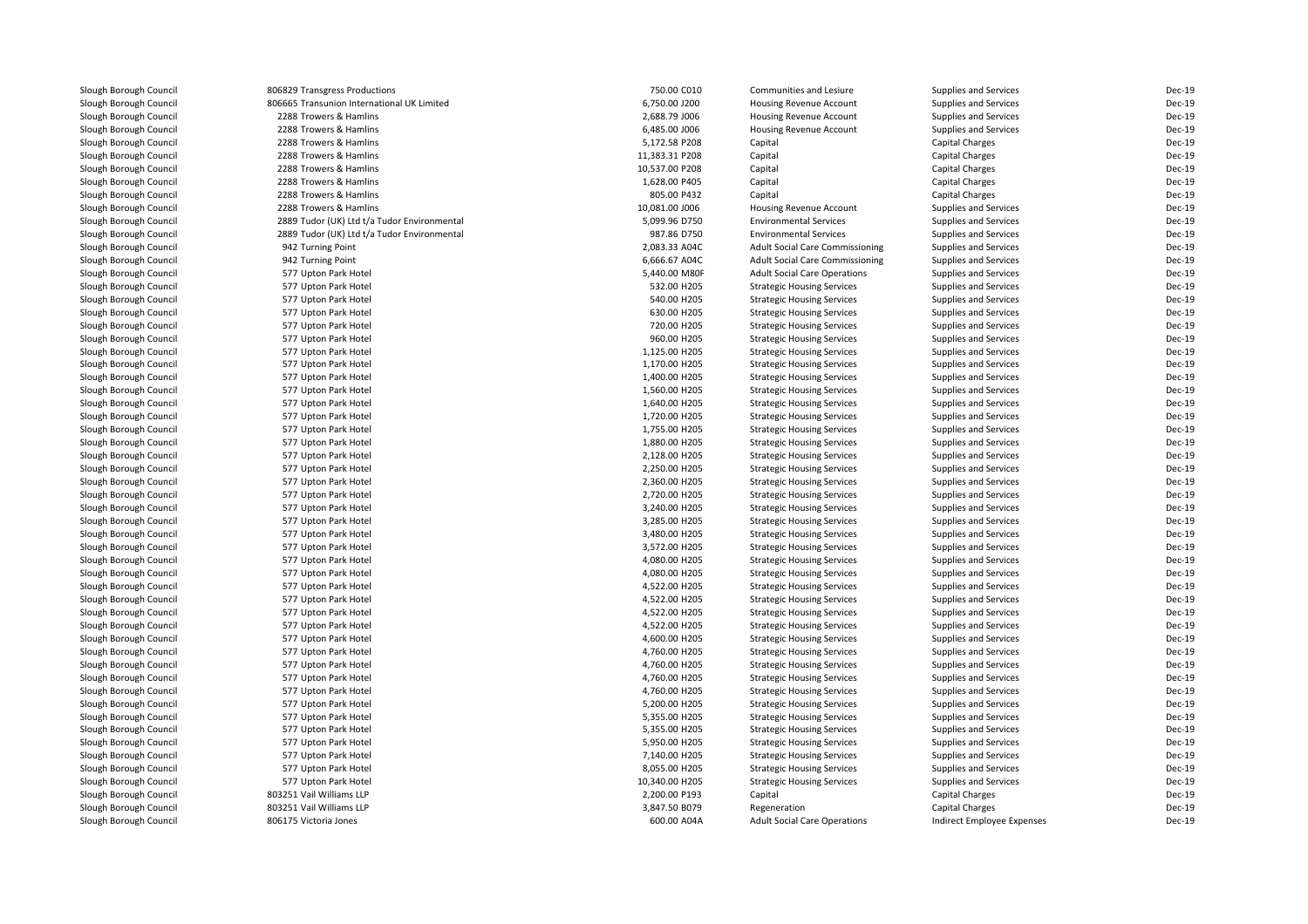| Slough Borough Council                           | 1070 Vip System Limited              | 862.07 D316                    | <b>Regulatory Services</b>          | Supplies and Services    | Dec-19 |
|--------------------------------------------------|--------------------------------------|--------------------------------|-------------------------------------|--------------------------|--------|
| Slough Borough Council                           | 1212 Virgin Media Ltd                | 29,000.00 B342                 | Digital and Strategic IT            | Supplies and Services    | Dec-19 |
| Slough Borough Council                           | 1212 Virgin Media Ltd                | 19,258.72 B023                 | Finance                             | Supplies and Services    | Dec-19 |
| Slough Borough Council                           | 1212 Virgin Media Ltd                | 19,803.70 B023                 | Finance                             | Supplies and Services    | Dec-19 |
| Slough Borough Council                           | 1212 Virgin Media Ltd                | 4,856.00 B023                  | Finance                             | Supplies and Services    | Dec-19 |
| Slough Borough Council                           | 1212 Virgin Media Ltd                | 12,753.10 B023                 | Finance                             | Supplies and Services    | Dec-19 |
| Slough Borough Council                           | 1212 Virgin Media Ltd                | 16,319.96 B023                 | Finance                             | Supplies and Services    | Dec-19 |
| Slough Borough Council                           | 1212 Virgin Media Ltd                | 29,000.00 B023                 | Finance                             | Supplies and Services    | Dec-19 |
| Slough Borough Council                           | 1212 Virgin Media Ltd                | 1,803.05 B039                  | <b>Customer and Communications</b>  | Supplies and Services    | Dec-19 |
| Slough Borough Council                           | 1212 Virgin Media Ltd                | 1,903.98 B039                  | <b>Customer and Communications</b>  | Supplies and Services    | Dec-19 |
| Slough Borough Council                           | 1839 Vistascapes                     | 12,281.12 P006                 | Capital                             | <b>Capital Charges</b>   | Dec-19 |
| Slough Borough Council                           | 1839 Vistascapes                     | 5,741.00 P006                  | Capital                             | Capital Charges          | Dec-19 |
| Slough Borough Council                           | 2682 Voyage 1 Limited                | 607.11 M26E                    | <b>Adult Social Care Operations</b> | Supplies and Services    | Dec-19 |
| Slough Borough Council                           | 2682 Voyage 1 Limited                | 5,066.54 M26E                  | <b>Adult Social Care Operations</b> | Supplies and Services    | Dec-19 |
| Slough Borough Council                           | 2682 Voyage 1 Limited                | 5,477.92 M26E                  | <b>Adult Social Care Operations</b> | Supplies and Services    | Dec-19 |
| Slough Borough Council                           | 2682 Voyage 1 Limited                | 6,475.55 M26E                  | <b>Adult Social Care Operations</b> | Supplies and Services    | Dec-19 |
| Slough Borough Council                           | 2682 Voyage 1 Limited                | 7,164.91 M26E                  | <b>Adult Social Care Operations</b> | Supplies and Services    | Dec-19 |
| Slough Borough Council                           | 2682 Voyage 1 Limited                | 5,016.97 M27F                  | <b>Adult Social Care Operations</b> | Supplies and Services    | Dec-19 |
| Slough Borough Council                           | 2682 Voyage 1 Limited                | 6,478.14 M26E                  | <b>Adult Social Care Operations</b> | Supplies and Services    | Dec-19 |
| Slough Borough Council                           | 2682 Voyage 1 Limited                | -617.65 M26E                   | <b>Adult Social Care Operations</b> | <b>External Receipts</b> | Dec-19 |
| Slough Borough Council                           | 3436 Voyage Ltd                      | 3,575.98 M26E                  | <b>Adult Social Care Operations</b> | Supplies and Services    | Dec-19 |
| Slough Borough Council                           | 3436 Voyage Ltd                      | 5,723.62 M26E                  | <b>Adult Social Care Operations</b> | Supplies and Services    | Dec-19 |
| Slough Borough Council                           | 3436 Voyage Ltd                      | 3,143.57 M42E                  | <b>Adult Social Care Operations</b> | Supplies and Services    | Dec-19 |
| Slough Borough Council                           | 3436 Voyage Ltd                      | 4,446.30 M42E                  | <b>Adult Social Care Operations</b> | Supplies and Services    | Dec-19 |
| Slough Borough Council                           | 3436 Voyage Ltd                      | 4,673.26 M42E                  | <b>Adult Social Care Operations</b> | Supplies and Services    | Dec-19 |
| Slough Borough Council                           | 3436 Voyage Ltd                      | 4,882.22 M42E                  | <b>Adult Social Care Operations</b> | Supplies and Services    | Dec-19 |
|                                                  |                                      |                                |                                     |                          | Dec-19 |
| Slough Borough Council<br>Slough Borough Council | 3436 Voyage Ltd                      | 5,338.80 M42E<br>5,413.80 M42E | <b>Adult Social Care Operations</b> | Supplies and Services    | Dec-19 |
|                                                  | 3436 Voyage Ltd                      |                                | <b>Adult Social Care Operations</b> | Supplies and Services    | Dec-19 |
| Slough Borough Council                           | 3436 Voyage Ltd                      | 5,988.30 M42E                  | <b>Adult Social Care Operations</b> | Supplies and Services    |        |
| Slough Borough Council                           | 3436 Voyage Ltd                      | 6,362.55 M42E                  | <b>Adult Social Care Operations</b> | Supplies and Services    | Dec-19 |
| Slough Borough Council                           | 804372 Ways into Work                | 15,926.97 B211                 | <b>Strategy and Performance</b>     | Supplies and Services    | Dec-19 |
| Slough Borough Council                           | 804372 Ways into Work                | 18,029.76 B211                 | <b>Strategy and Performance</b>     | Supplies and Services    | Dec-19 |
| Slough Borough Council                           | 1762 Wellingtons For Langley Hall    | 5,226.15 F909                  | <b>DSG</b>                          | Supplies and Services    | Dec-19 |
| Slough Borough Council                           | 1762 Wellingtons For Langley Hall    | 70,373.32 F909                 | <b>DSG</b>                          | Supplies and Services    | Dec-19 |
| Slough Borough Council                           | 774 West Berkshire County Council    | 2,281.52 M36E                  | <b>Adult Social Care Operations</b> | Supplies and Services    | Dec-19 |
| Slough Borough Council                           | 774 West Berkshire County Council    | 1,120.99 M44E                  | <b>Adult Social Care Operations</b> | Supplies and Services    | Dec-19 |
| Slough Borough Council                           | 803677 Wheelie Bin Direct Limited    | 1,889.30 D610                  | <b>Environmental Services</b>       | Supplies and Services    | Dec-19 |
| Slough Borough Council                           | 3628 White Leaf Care Ltd             | 4,238.06 M26E                  | <b>Adult Social Care Operations</b> | Supplies and Services    | Dec-19 |
| Slough Borough Council                           | 3628 White Leaf Care Ltd             | 4,379.32 M26E                  | <b>Adult Social Care Operations</b> | Supplies and Services    | Dec-19 |
| Slough Borough Council                           | 804908 Whitestone Care               | 4,536.00 M42E                  | <b>Adult Social Care Operations</b> | Supplies and Services    | Dec-19 |
| Slough Borough Council                           | 805928 Wild Acres Rest Home          | 3,200.00 M27C                  | <b>Adult Social Care Operations</b> | Supplies and Services    | Dec-19 |
| Slough Borough Council                           | 1753 Willow Primary School           | 14,643.03 E499                 | <b>DSG</b>                          | Supplies and Services    | Dec-19 |
| Slough Borough Council                           | 805208 Wilson & Scott (Highways) Ltd | 2,636.53 D880                  | Planning and Transport              | Supplies and Services    | Dec-19 |
| Slough Borough Council                           | 1475 Windowflowers Ltd               | 2,500.00 C001                  | Communities and Lesiure             | Premises                 | Dec-19 |
| Slough Borough Council                           | 1475 Windowflowers Ltd               | 1,350.00 D347                  | <b>Environmental Services</b>       | Premises                 | Dec-19 |
| Slough Borough Council                           | 1475 Windowflowers Ltd               | 4,300.00 D347                  | <b>Environmental Services</b>       | Premises                 | Dec-19 |
| Slough Borough Council                           | 1475 Windowflowers Ltd               | 5,000.00 D347                  | <b>Environmental Services</b>       | Premises                 | Dec-19 |
| Slough Borough Council                           | 1475 Windowflowers Ltd               | 2,400.00 B009                  | Finance                             | Supplies and Services    | Dec-19 |
| Slough Borough Council                           | 804807 Windsar Care Centre Ltd       | 3,321.43 M15D                  | <b>Adult Social Care Operations</b> | Supplies and Services    | Dec-19 |
| Slough Borough Council                           | 804807 Windsar Care Centre Ltd       | 3,432.14 M15D                  | <b>Adult Social Care Operations</b> | Supplies and Services    | Dec-19 |
| Slough Borough Council                           | 804807 Windsar Care Centre Ltd       | 6,642.86 M15D                  | <b>Adult Social Care Operations</b> | Supplies and Services    | Dec-19 |
| Slough Borough Council                           | 804807 Windsar Care Centre Ltd       | 3,171.43 M15F                  | <b>Adult Social Care Operations</b> | Supplies and Services    | Dec-19 |
| Slough Borough Council                           | 804807 Windsar Care Centre Ltd       | 3,171.43 M15F                  | <b>Adult Social Care Operations</b> | Supplies and Services    | Dec-19 |
| Slough Borough Council                           | 804807 Windsar Care Centre Ltd       | 3,171.43 M15F                  | <b>Adult Social Care Operations</b> | Supplies and Services    | Dec-19 |
| Slough Borough Council                           | 804807 Windsar Care Centre Ltd       | 3,277.14 M15F                  | <b>Adult Social Care Operations</b> | Supplies and Services    | Dec-19 |
| Slough Borough Council                           | 804807 Windsar Care Centre Ltd       | 3,277.14 M15F                  | <b>Adult Social Care Operations</b> | Supplies and Services    | Dec-19 |
| Slough Borough Council                           | 804807 Windsar Care Centre Ltd       | 3,277.14 M15F                  | <b>Adult Social Care Operations</b> | Supplies and Services    | Dec-19 |
|                                                  |                                      |                                |                                     |                          |        |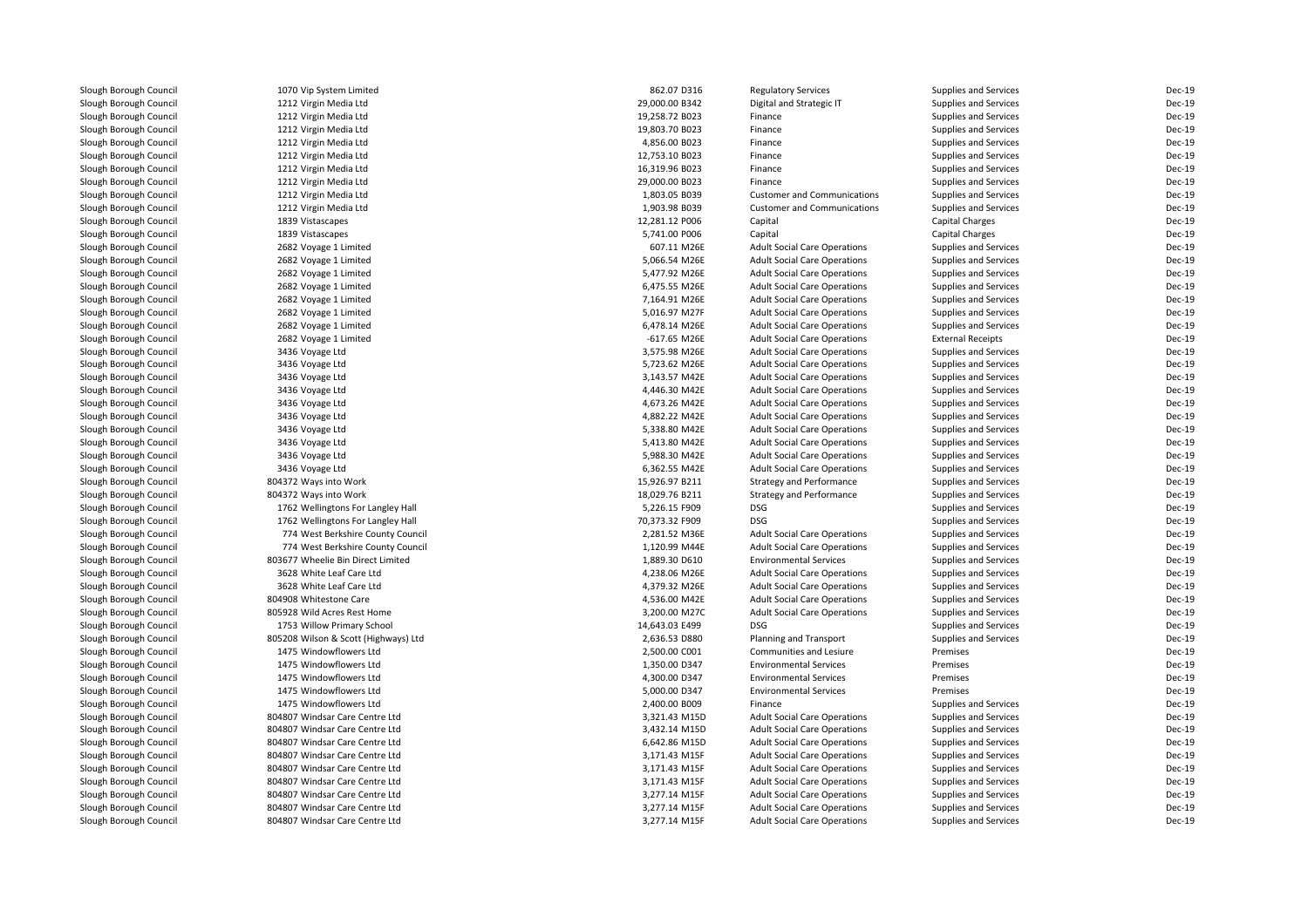| Slough Borough Council | 804807 Windsar Care Centre Ltd                       | 3,277.14 M15F                  | <b>Adult Social Care Operations</b> | Supplies and Services | Dec-19           |
|------------------------|------------------------------------------------------|--------------------------------|-------------------------------------|-----------------------|------------------|
| Slough Borough Council | 804807 Windsar Care Centre Ltd                       | 3,321.43 M17C                  | <b>Adult Social Care Operations</b> | Supplies and Services | Dec-19           |
| Slough Borough Council | 804807 Windsar Care Centre Ltd                       | 3,432.14 M17C                  | <b>Adult Social Care Operations</b> | Supplies and Services | Dec-19           |
| Slough Borough Council | 804807 Windsar Care Centre Ltd                       | 3,432.14 M17C                  | <b>Adult Social Care Operations</b> | Supplies and Services | Dec-19           |
| Slough Borough Council | 804807 Windsar Care Centre Ltd                       | 3,432.14 M17C                  | <b>Adult Social Care Operations</b> | Supplies and Services | Dec-19           |
| Slough Borough Council | 804807 Windsar Care Centre Ltd                       | 3,542.86 M17C                  | <b>Adult Social Care Operations</b> | Supplies and Services | Dec-19           |
| Slough Borough Council | 804807 Windsar Care Centre Ltd                       | 3,542.86 M17C                  | <b>Adult Social Care Operations</b> | Supplies and Services | Dec-19           |
| Slough Borough Council | 804807 Windsar Care Centre Ltd                       | 3,321.43 M18C                  | <b>Adult Social Care Operations</b> | Supplies and Services | Dec-19           |
| Slough Borough Council | 804807 Windsar Care Centre Ltd                       | 3,321.43 M18C                  | <b>Adult Social Care Operations</b> | Supplies and Services | Dec-19           |
| Slough Borough Council | 804807 Windsar Care Centre Ltd                       | 3,321.43 M18C                  | <b>Adult Social Care Operations</b> | Supplies and Services | Dec-19           |
| Slough Borough Council | 804807 Windsar Care Centre Ltd                       | 3,432.14 M18C                  | <b>Adult Social Care Operations</b> | Supplies and Services | Dec-19           |
| Slough Borough Council | 804807 Windsar Care Centre Ltd                       | 3,432.14 M18C                  | <b>Adult Social Care Operations</b> | Supplies and Services | Dec-19           |
| Slough Borough Council | 804807 Windsar Care Centre Ltd                       | 3,432.14 M18C                  | <b>Adult Social Care Operations</b> | Supplies and Services | Dec-19           |
| Slough Borough Council | 804807 Windsar Care Centre Ltd                       | 3,432.14 M18C                  | <b>Adult Social Care Operations</b> | Supplies and Services | Dec-19           |
| Slough Borough Council | 804807 Windsar Care Centre Ltd                       | $-1,542.86$ M18C               | <b>Adult Social Care Operations</b> | Supplies and Services | Dec-19           |
| Slough Borough Council | 804807 Windsar Care Centre Ltd                       | 5,314.29 M18C                  | <b>Adult Social Care Operations</b> | Supplies and Services | Dec-19           |
| Slough Borough Council | 804807 Windsar Care Centre Ltd                       | 3,321.43 M25C                  | <b>Adult Social Care Operations</b> | Supplies and Services | Dec-19           |
| Slough Borough Council | 804807 Windsar Care Centre Ltd                       | 3,764.28 M27C                  | <b>Adult Social Care Operations</b> | Supplies and Services | Dec-19           |
| Slough Borough Council | 804807 Windsar Care Centre Ltd                       | 3,542.86 M29C                  | <b>Adult Social Care Operations</b> | Supplies and Services | Dec-19           |
| Slough Borough Council | 804807 Windsar Care Centre Ltd                       | 3,432.14 M29C                  | <b>Adult Social Care Operations</b> | Supplies and Services | Dec-19           |
| Slough Borough Council | 3604 Windsar Care Ltd                                | 3,321.43 M15F                  | <b>Adult Social Care Operations</b> | Supplies and Services | Dec-19           |
| Slough Borough Council | 3604 Windsar Care Ltd                                | 3,432.14 M15F                  | <b>Adult Social Care Operations</b> | Supplies and Services | Dec-19           |
| Slough Borough Council | 3604 Windsar Care Ltd                                | 1,992.86 M17C                  | <b>Adult Social Care Operations</b> | Supplies and Services | Dec-19           |
| Slough Borough Council | 3604 Windsar Care Ltd                                | 3,100.00 M17C                  | <b>Adult Social Care Operations</b> | Supplies and Services | Dec-19           |
| Slough Borough Council | 3604 Windsar Care Ltd                                | 3,321.43 M17C                  | <b>Adult Social Care Operations</b> | Supplies and Services | Dec-19           |
| Slough Borough Council | 3604 Windsar Care Ltd                                | 3,321.43 M17C                  | <b>Adult Social Care Operations</b> | Supplies and Services | Dec-19           |
| Slough Borough Council | 3604 Windsar Care Ltd                                | 3,432.14 M17C                  | <b>Adult Social Care Operations</b> | Supplies and Services | Dec-19           |
| Slough Borough Council | 3604 Windsar Care Ltd                                | 3,542.86 M17C                  | <b>Adult Social Care Operations</b> | Supplies and Services | Dec-19           |
| Slough Borough Council | 3604 Windsar Care Ltd                                | 3,542.86 M17C                  | <b>Adult Social Care Operations</b> | Supplies and Services | Dec-19           |
| Slough Borough Council | 3604 Windsar Care Ltd                                | 3,100.00 M18C                  | <b>Adult Social Care Operations</b> | Supplies and Services | Dec-19           |
|                        | 3604 Windsar Care Ltd                                | 3,432.14 M18C                  |                                     |                       | Dec-19           |
| Slough Borough Council |                                                      |                                | <b>Adult Social Care Operations</b> | Supplies and Services |                  |
| Slough Borough Council | 3604 Windsar Care Ltd<br>3604 Windsar Care Ltd       | 3,542.86 M18C<br>3,542.86 M18C | <b>Adult Social Care Operations</b> | Supplies and Services | Dec-19<br>Dec-19 |
| Slough Borough Council |                                                      |                                | <b>Adult Social Care Operations</b> | Supplies and Services |                  |
| Slough Borough Council | 3604 Windsar Care Ltd                                | 3,100.00 M25C                  | <b>Adult Social Care Operations</b> | Supplies and Services | Dec-19           |
| Slough Borough Council | 3604 Windsar Care Ltd                                | 3,321.43 M25C                  | <b>Adult Social Care Operations</b> | Supplies and Services | Dec-19           |
| Slough Borough Council | 3604 Windsar Care Ltd                                | 3,765.35 M25C                  | <b>Adult Social Care Operations</b> | Supplies and Services | Dec-19           |
| Slough Borough Council | 3604 Windsar Care Ltd                                | 3,321.43 M26E                  | <b>Adult Social Care Operations</b> | Supplies and Services | Dec-19           |
| Slough Borough Council | 3604 Windsar Care Ltd                                | 10,500.01 M29C                 | <b>Adult Social Care Operations</b> | Supplies and Services | Dec-19           |
| Slough Borough Council | 804667 Windsor Clinical & Home Care Services Grp Ltd | 2,889.64 M17C                  | <b>Adult Social Care Operations</b> | Supplies and Services | Dec-19           |
| Slough Borough Council | 804667 Windsor Clinical & Home Care Services Grp Ltd | 7,154.36 M17C                  | <b>Adult Social Care Operations</b> | Supplies and Services | Dec-19           |
| Slough Borough Council | 805099 Windsor Forest Colleges Group                 | 29,738.76 F558                 | <b>DSG</b>                          | Supplies and Services | Dec-19           |
| Slough Borough Council | 1589 Wizard Video Productions Limited                | 1,016.67 C322                  | Communities and Lesiure             | Supplies and Services | Dec-19           |
| Slough Borough Council | 51 Worldwide Education Recruitment                   | 514.75 F144                    | Children, Learning and Skills       | <b>Agency Staff</b>   | Dec-19           |
| Slough Borough Council | 51 Worldwide Education Recruitment                   | 536.50 F144                    | Children, Learning and Skills       | <b>Agency Staff</b>   | Dec-19           |
| Slough Borough Council | 51 Worldwide Education Recruitment                   | 746.75 F144                    | Children, Learning and Skills       | <b>Agency Staff</b>   | Dec-19           |
| Slough Borough Council | 51 Worldwide Education Recruitment                   | 1,295.11 F176                  | Children, Learning and Skills       | <b>Agency Staff</b>   | Dec-19           |
| Slough Borough Council | 51 Worldwide Education Recruitment                   | 1,334.05 F176                  | Children, Learning and Skills       | <b>Agency Staff</b>   | Dec-19           |
| Slough Borough Council | 51 Worldwide Education Recruitment                   | 1,212.86 F176                  | Children, Learning and Skills       | <b>Agency Staff</b>   | Dec-19           |
| Slough Borough Council | 51 Worldwide Education Recruitment                   | 613.48 F187                    | Children, Learning and Skills       | <b>Agency Staff</b>   | Dec-19           |
| Slough Borough Council | 51 Worldwide Education Recruitment                   | 631.92 F187                    | Children, Learning and Skills       | <b>Agency Staff</b>   | Dec-19           |
| Slough Borough Council | 51 Worldwide Education Recruitment                   | 574.51 F187                    | Children, Learning and Skills       | <b>Agency Staff</b>   | Dec-19           |
| Slough Borough Council | 51 Worldwide Education Recruitment                   | 886.13 F189                    | Children, Learning and Skills       | <b>Agency Staff</b>   | Dec-19           |
| Slough Borough Council | 51 Worldwide Education Recruitment                   | 912.77 F189                    | Children, Learning and Skills       | <b>Agency Staff</b>   | Dec-19           |
| Slough Borough Council | 51 Worldwide Education Recruitment                   | 829.85 F189                    | Children, Learning and Skills       | <b>Agency Staff</b>   | Dec-19           |
| Slough Borough Council | 51 Worldwide Education Recruitment                   | 885.65 F278                    | Children, Learning and Skills       | <b>Agency Staff</b>   | Dec-19           |
| Slough Borough Council | 51 Worldwide Education Recruitment                   | 855.75 F278                    | Children, Learning and Skills       | <b>Agency Staff</b>   | Dec-19           |
| Slough Borough Council | 51 Worldwide Education Recruitment                   | 749.80 F283                    | Children, Learning and Skills       | <b>Agency Staff</b>   | Dec-19           |
|                        |                                                      |                                |                                     |                       |                  |